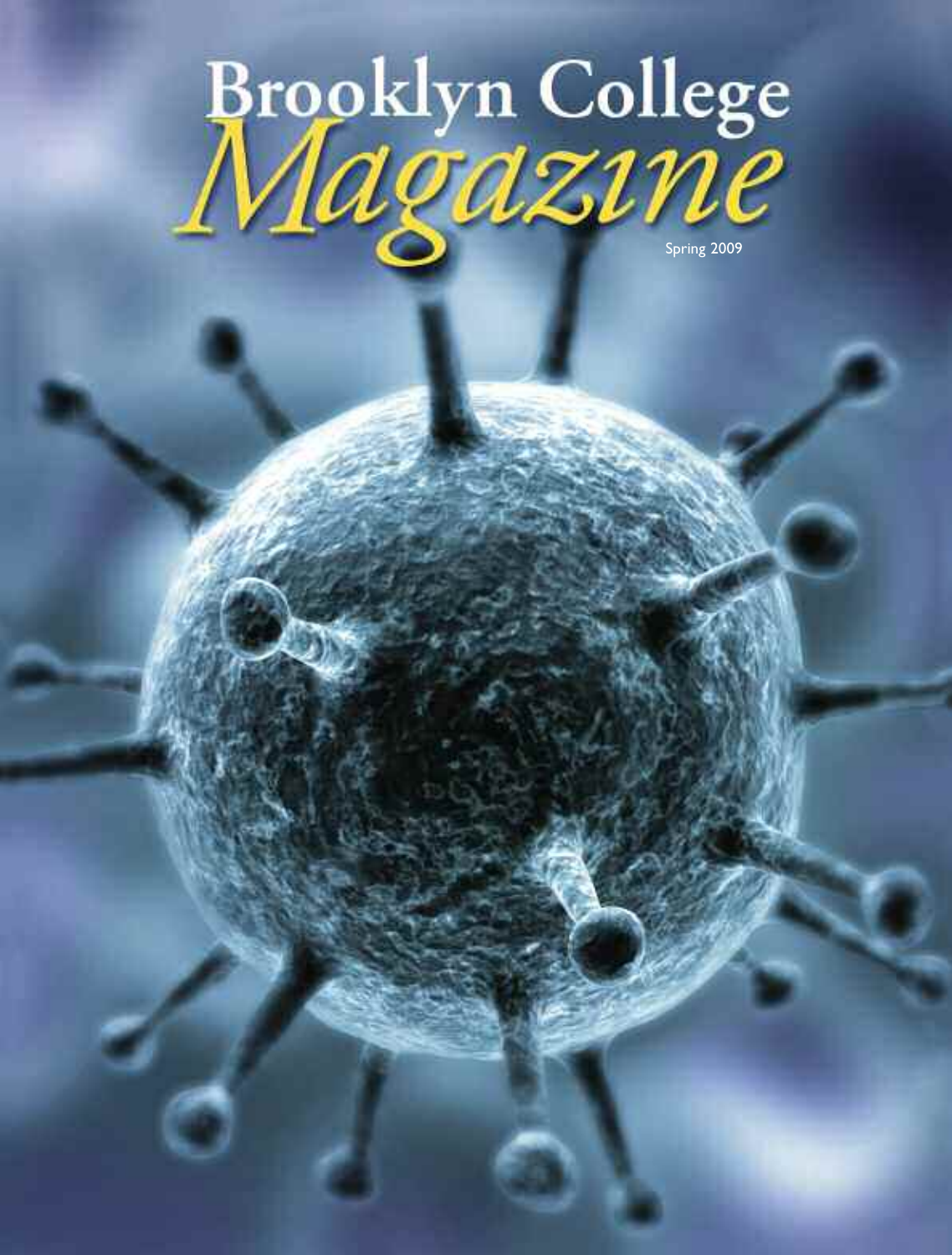























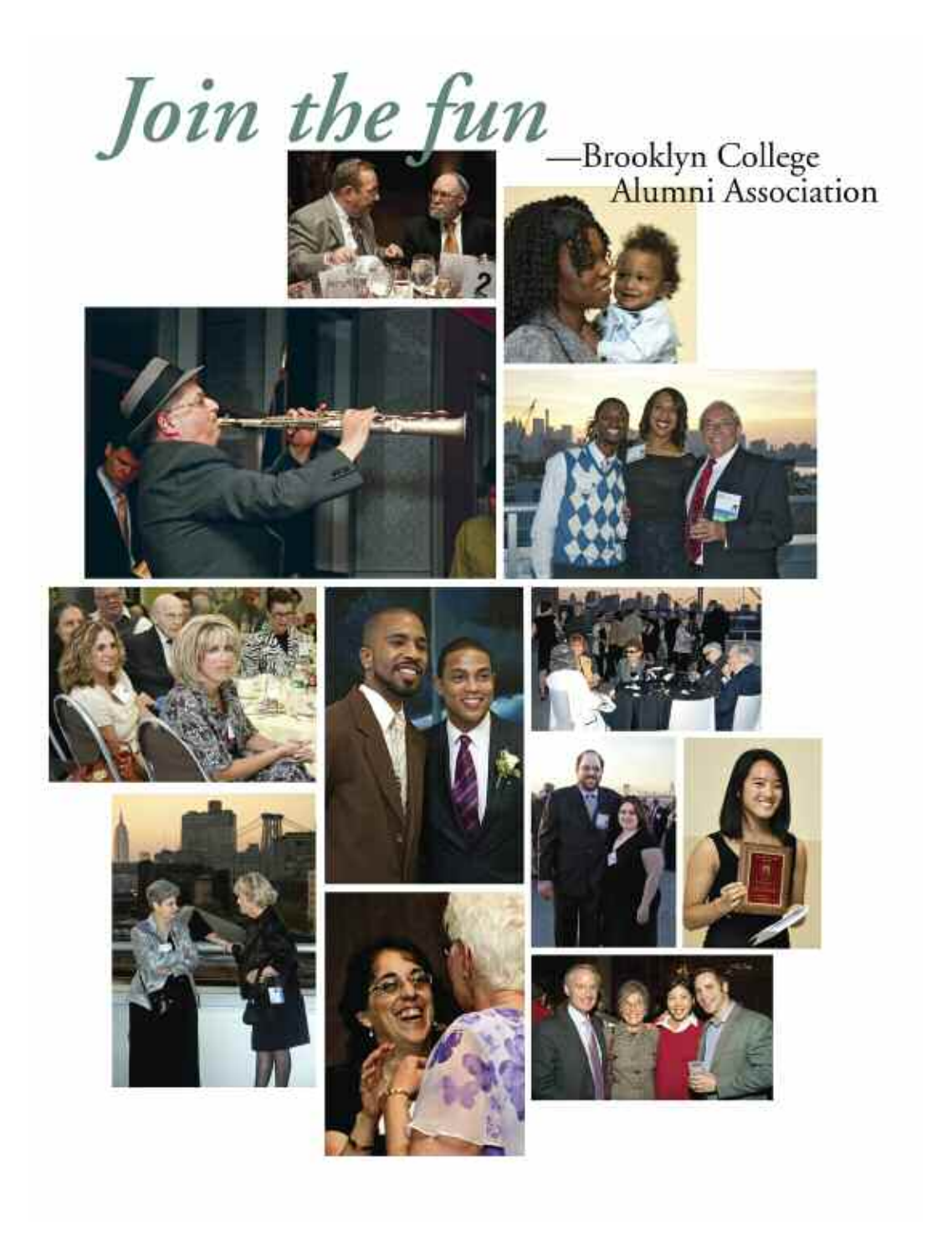

Vol. XXIII • No. 1 • Spring 2009







**13 Science for the Future** The Fine Art of Medicinal Chemistry Reinventing Computing Saving the Planet AREAC



### **DEPARTMENTS**

- **2** From Our Readers
- **4** Top of the Quad
- **24** College News
- **31** Faculty and Staff News
- **35** Alumni News
- **36** Foundation News
- **38** Alumni Newsmakers
- **41** Class Notes
- **48** Recent Books
- **50** In Memoriam
- **52** Endpaper

Editor-in-Chief Pat Willard

Associate Editors Stephen Garone Elaine Weisenberg

Contributing Editor Joe Fodor

Writers Jamilah Evelyn Lisa Lincoln Ernesto Mora Richard Sheridan

Class Notes Editor Eileen E. Howlin

#### Art Director Joe Loguirato

Senior and Magazine Designer Lisa Panazzolo

Production Assistant Mammen P. Thomas

Staff Photographers Claudia Mandlik John Ricasoli

*Brooklyn College Magazine* is published by the Office of Communications Brooklyn College 2900 Bedford Avenue Brooklyn, New York 11210-2889. Copyright © 2009 Brooklyn College. E-mail: bcmag@brooklyn.cuny.edu Website: www.brooklyn.cuny.edu

*Front cover*: *Molecule of life-threatening virus Back cover: Free Speech on the Quad, April 2009*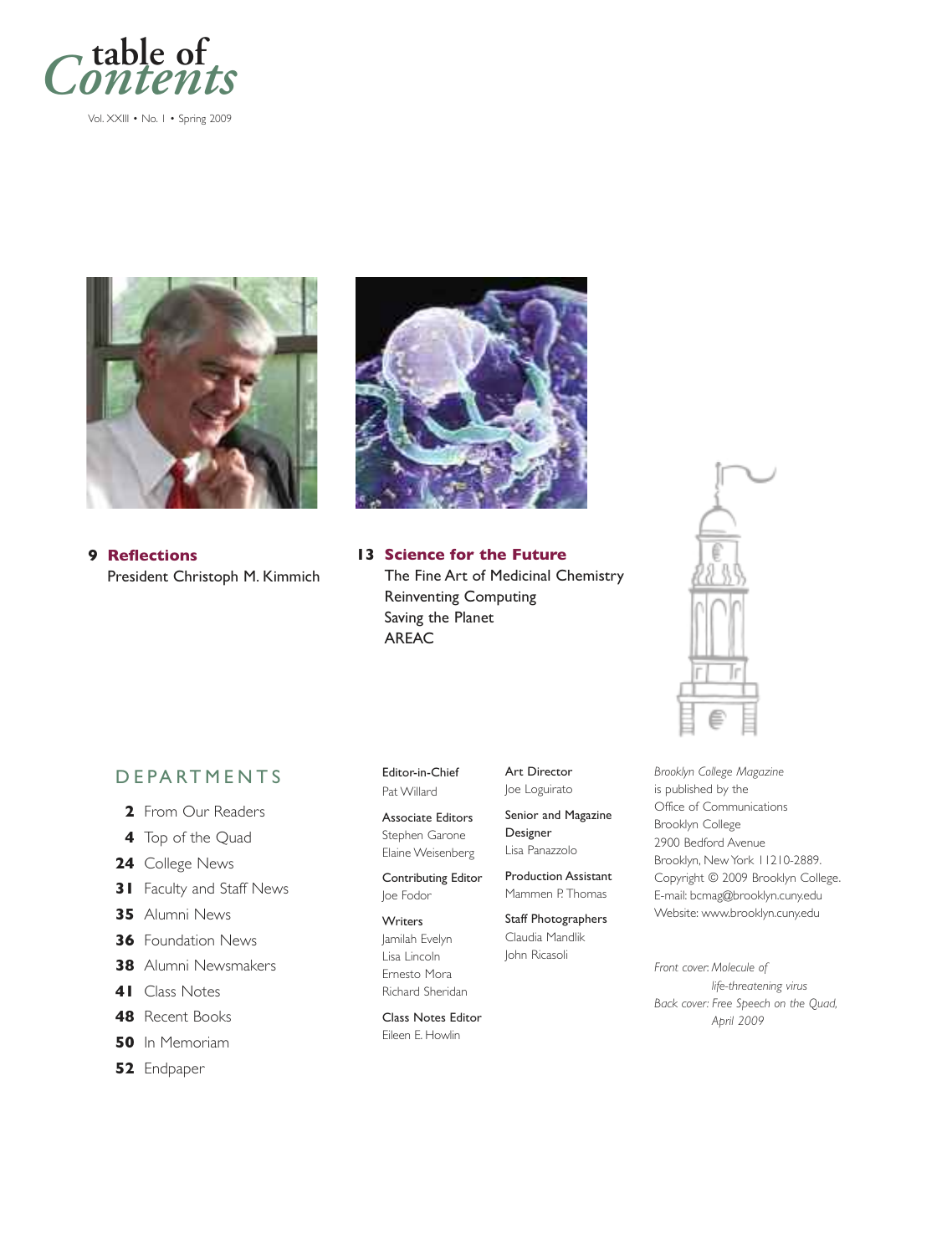# **from our** *Readers*

#### From the Editor:

Scientific literacy is becoming a necessity in these complicated days. For this reason, CUNY has proclaimed 2005 to 2015 to be the decade of science—a period in which the University is renewing its commitment to its science facilities and training students for a future in which scientific understanding and knowledge will be of the utmost importance.

With that in mind, this issue examines the work our teaching scientists are conducting on campus. Brooklyn College has been the home of some illustrious scientists, among them the microbiologist Albert Schatz, the co-discoverer of streptomycin, and the psychologist Abraham Maslow, considered the leader of the humanistic school of psychology, to name but two.

You will read about some of our best current faculty researchers, including Richard Magliozzo, who is studying drug-resistant tuberculosis; Roberto Sanchez-Delgado, who is researching malaria; and Joshua Cheng, who is developing new ways to clean up the environment, among a host of others. A superb new science complex is on the drawing board for the campus but, for now, the magazine takes a look at the Aquatic Research and Environmental Assessment Center (AREAC), which has a new director and is reaching out to help save city waterways, including Jamaica Bay.

On another note, we hope you enjoy the interview President Christoph M. Kimmich gave to the magazine as he was leaving office after serving almost ten years. His thoughts on the role of public education and on his more than thirty-six-year tenure at the College reveal much about the man. It's been our pleasure to write about him, and we'll miss the kind support—he and his wife, Dr. Flora Graham Kimmich, have given to us over the years.

Pat Willard Editor

To the Editor:

I do very much enjoy the magazine; it helps to stir fond memories of younger and free-spirited days.

The unusual part of my work life has been devoted to thirty years of working with Native American tribal organizations throughout the country, consulting and advising these entities on management strategies and legal issues. The advent of Indian gaming has dramatically changed the life of most tribal members; some ways for the better and, of course, some for the wors[e].

I've traveled to virtually all states of our country (and Canada) and seen some awe-inspiring sites; yet, every time I've had occasion to visit Brooklyn, I drive by the campus…and simply reminisce. Keep up the excellent work.

*Dr. Joseph Pluchinota, '71*

#### Alumni Newsmakers

To the Editor:

I was the conductor of the Brooklyn College Chorus from 1972 to 1988 and have just read your article about Fred Lonberg-Holm, Class of 1988. I wanted to tell you how happy I am that Mr. Lonberg-Holm chose to "pick up his cello again," thus sparing the dedicated members of the Brooklyn College Chorus from having to experience his "rock and roll attitude." I trust that, after he "picked up the cello again," he didn't play in the Conservatory Orchestra, for I doubt that the cello section would have been happy playing with someone who wished to "redefine the instrument essentially crafting a new identity as an 'anti-cellist.'"

Please do not equate the minimal musical skills which allow one to be a success in popular music with the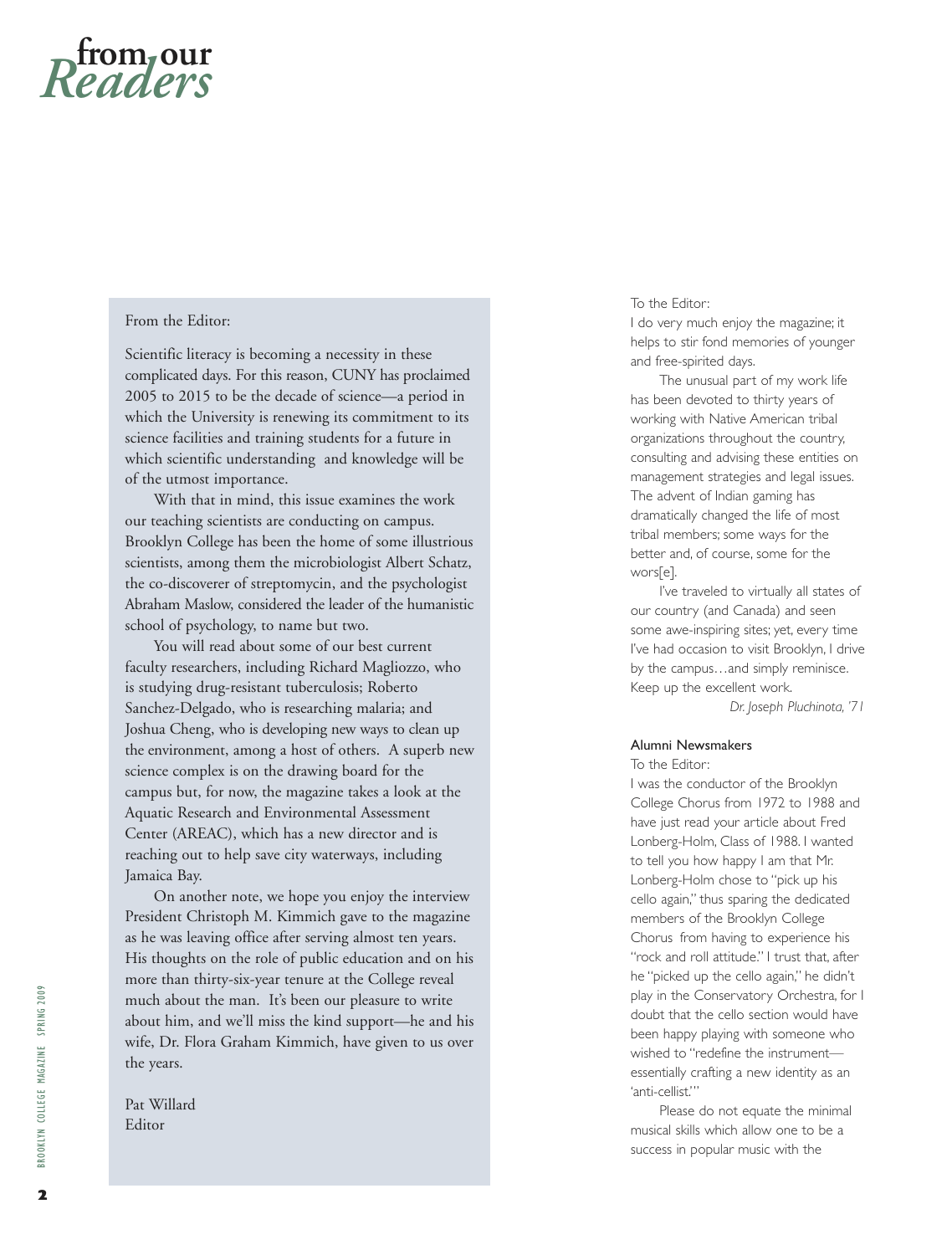

incredibly high level of skill required just to attempt a career in what is commonly called classical music.Your article is full of what you must think are clever-sounding phrases. But they are an insult to those of us who have dedicated our lives to training tomorrow's classical musicians.

*Professor Emeritus Harry Saltzman*

#### Dante Negro

To the Editor:

The *Brooklyn College Magazine* serves as an important communications medium for our entire BC community. By reading the fall 2008 issue I learned of the passing of Dante Negro of which I was unaware even though I was an adjunct lecturer at the College for over twenty-five years, 1949 to 1974, in the Romance Language Department and previous to that a BC student from 1940 to 1946. I knew Dante as a colleague. So thanks to the magazine, we are all appraised of the good happenings as well as the sad.

*Paul Ash*

#### Performing Arts

To the Editor:

After reading of the new performing arts center to be built at dear old BC, I couldn't help but think back to my days putting on shows in 4200 Boylan Hall.

I was part of the Class of '47, along with Fred Hellerman of the Weavers, Marvin Kaplan of TV sitcoms, and Ben Hammer of the New York stage.There were some 20 of us who lived for Masquers and the Varsity Players; amazingly, 17 or 18 of that group made our livings—and sometimes still do—in theatre and television. Many of us still get together about once a year in Manhattan.

My association with BC continued for quite a while: My husband, Frank, then one of NBC's first TV directors, worked

with Professor Paul Willliams to design and build BC's first television space in the mid-fifties.

Our wonderful mentors,"Skip" Davidson (whose son, Gordon, was a very well-known stage director for years) and "Doc" Foster, did some extraordinary productions in that cramped space. I can only imagine what they might do in the proposed performing arts center!

> *Doris Jacoby (neé Doris Faith Rosenzweig, professionally Doris Storm)*

#### Paul Newman

To the Editor:

Liked your fall 2008 issue.The "Paul Newman and the Brooklyn Kid" back cover really caught my attention, because I was a student at the time and remember his visit. I was also a film student with Larry Gold and knew him well. But in looking at the photo, the tall fellow standing to Newman's right does not look like Larry Gold, as you've designated. Forgive me if I'm mistaken about this, but that fellow looks like Glen (don't recall his last name), who was another film student at the time. I'm almost sure it's not Larry. Glen, Larry, and I took many film classes together.

If I'm wrong, my apologies. But another film student at the time, who I'm presently in touch with, made the same observation about the photo. No big deal. Just thought I'd mention it, though you're probably already aware of it.

*Steve Feinberg*

#### A Correction

*In putting together a magazine, we do our best to be accurate. In the fall 2008 issue we made the kind of mistake that kept us up for many nights. As Mr. Feinberg rightfully points out, the picture we used on the back cover does not show Larry Gold with Paul Newman. Larry did, indeed, accompany and drive Newman around, but somehow Glen Frontera got into the picture. Despite identification from three separate sources on the archival photograph, we got it wrong. When we called his parents, Hilary and Arlene Gold, to make our apologies, they quickly forgave us and lent us this terrific photo to show the real Larry.*

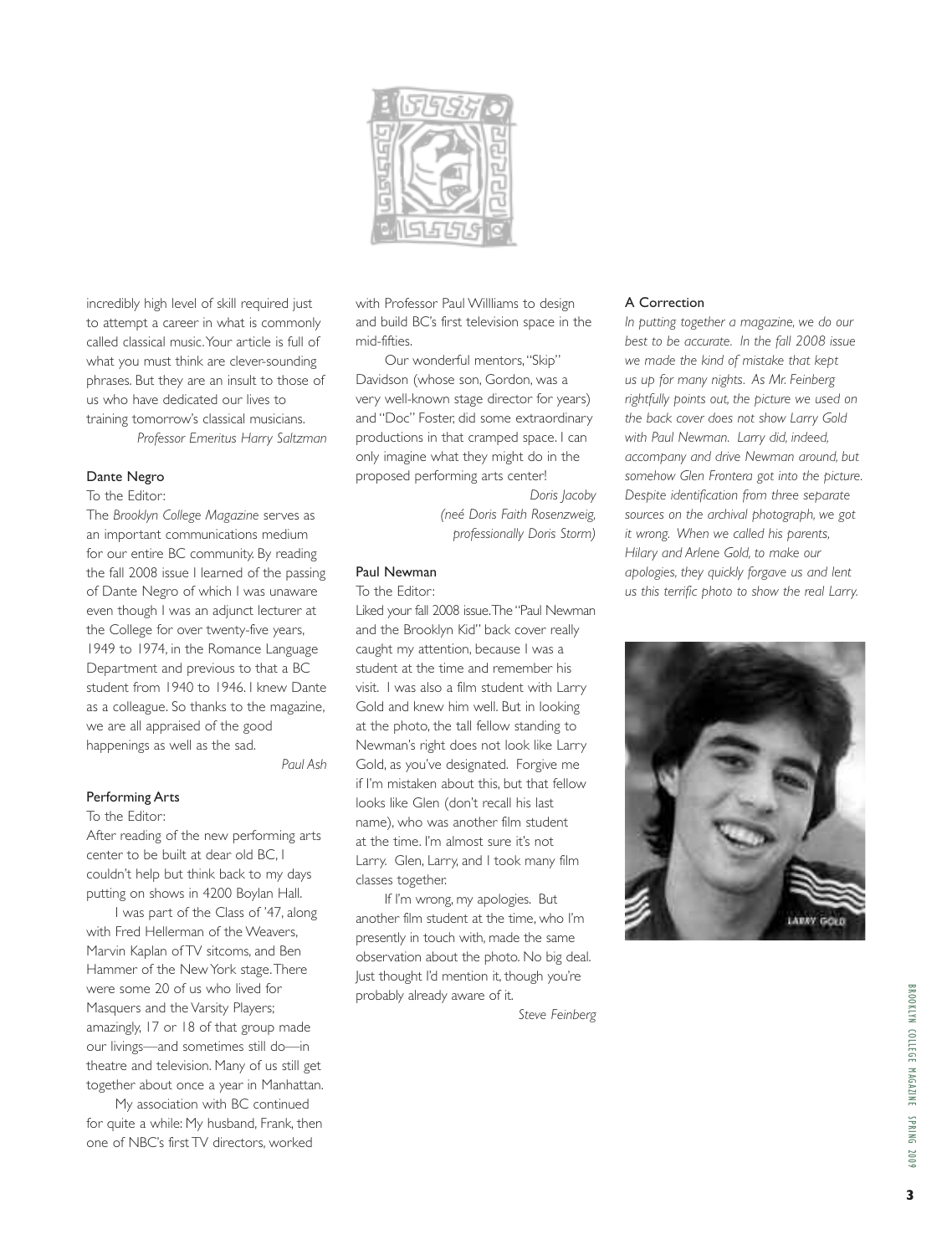**Top of** *the Quad*

# Sex, Drugs, and **the Internet**



The World Wide Web has transformed many aspects of our lives, including the way people find sex partners and establish long-term relationships, according to an article published in the *International Journal of Sexual Health*, November 2008. Christian Grov, Brooklyn College assistant

professor of health and nutrition sciences, helped analyze a 2004 MSNBC survey for the journal article.

"The Internet has revolutionized how people talk about sex," says Grov, a team member of the Center for HIV Education Studies and Training (CHEST), directed by Hunter College Professor Jeffrey T. Parsons, chairperson of the Psychology Department.

"It is more difficult to approach someone in a bar, and say,'I want to do this with you,' than to post it in your profile," says Grov. "So if you had to do it the old way, maybe you wouldn't have sex as often."

Grov, a sex researcher who specializes in hidden and hard-to-reach populations, including club (multiple) drug users and gay and bisexual men, likes the large data pool afforded by Internet-based research, but notes,"there is a debate about whether the Internet facilitates and increases risk-taking."

Some websites are more controversial than others, but Grov does not advocate that they be shut down. "All you are doing is closing your access to that population," he says, thereby sabotaging effective educational outreach and intervention. Do some sites pose a real public health threat? "A lot of fantasy happens online," says Grov, and while multiple partners can increase the risk of sexually transmitted disease and infection, "some argue that now that you can screen your partners online, it's actually safer." —L.L.

# Making a Home Depot for **Mixed Realities**

Software designers of the future will need greater sophistication and a wider variety of interface devices to pursue their goals. At least that's what a team of Brooklyn College researchers thinks. This past September they launched a two-year effort aimed at developing a toolkit of "plug-and-play" components that will let applications designers focus on creativity, rather than on a tangle of interface hardware.

The team consists of Professor Simon Parsons and Visiting Associate Professor Sheila A.Tejada, both of the Computer and Information Science Department, and Associate Professor John J. A. Jannone, of the Television and Radio Department and the Center for Computer Music. Their work is being funded by an National Science Foundation grant of nearly \$200,000. Tejada is serving as principle investigator.

Parsons, whose area of research includes communication among autonomous computer components, likes to use a plumbing analogy to explain the team's objective. He says designers have to encode application software components from scratch in much the same way that plumbers *Left to right: Simon Parsons, Sheila Tejada,*

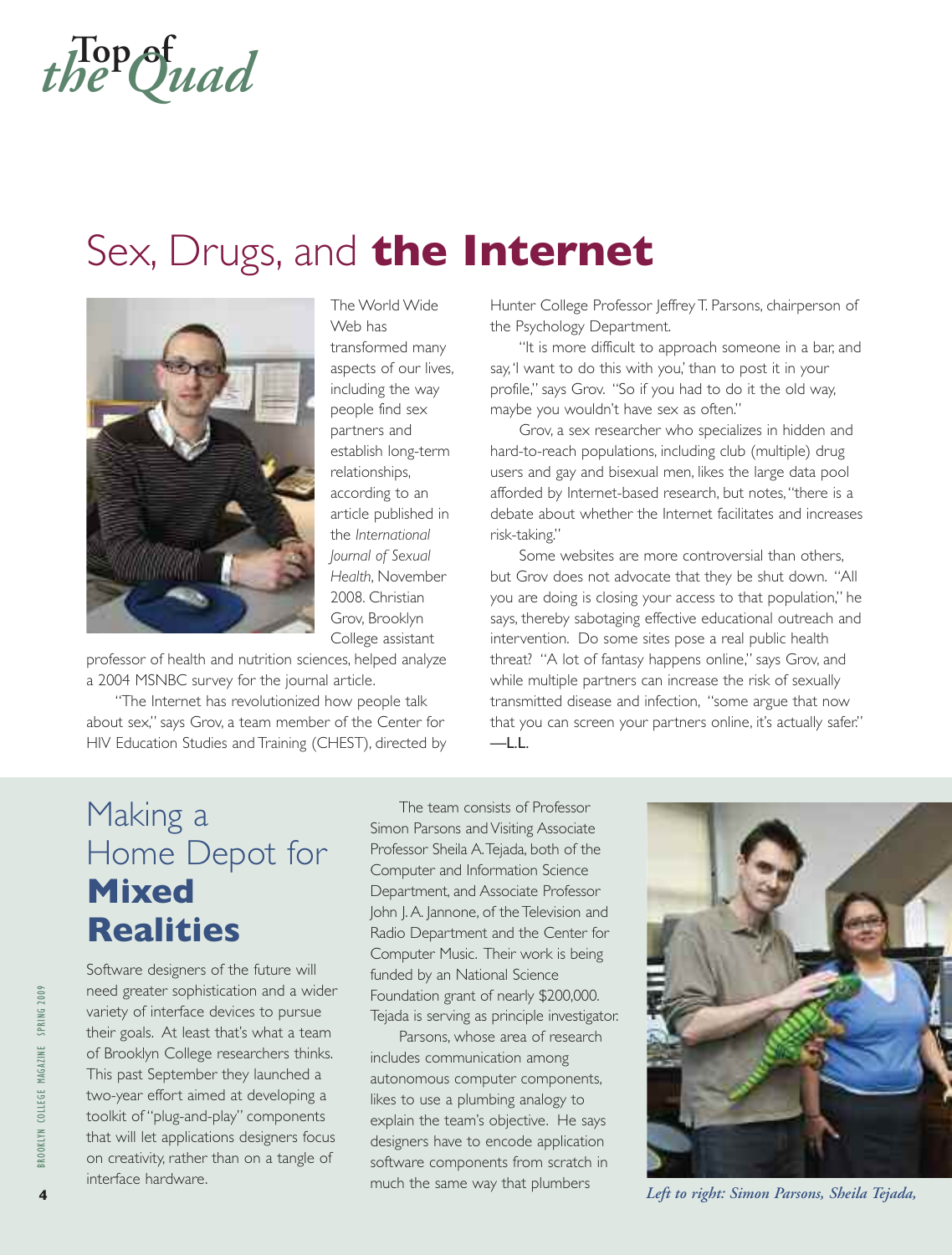# Boning Up **with Bonnie**

F irst the good news: for the eleventh year, Bonnie Gustav, associate professor of anthropology and archaeology, has been voted favorite teacher. The sad news, at least for her students and colleagues: after thirty-seven years in the classroom teaching the undergraduate courses Human Osteology and Anthropological Perspectives on Sexual Behavior, Gustav is retiring. A physical anthropologist, Gustav participated in the excavation and analysis of skeletal remains at such major sites as the Dickson Mounds (Illinois), Sirmium (Serbia), and Mendes (Egypt), where, among the local crew, as the lead identifier and excavator of human remains, she was known as "mother of the bones."

We just had to ask her some questions.

#### What is it about bones?

"Without a burial context or lab, you can't tell a skeleton from the reign of Ramses II from that of a modern murder victim, but you can tell the deceased person's age, sex, or population affinity, inferred from genetically based characteristics, such as 'Inca bones,' an island-like configuration of skull sutures."

#### What else can a skeleton tell you?

"Bones can give evidence of diseases, such as rickets,

syphilis, and tuberculosis, and the way in which an individual died. But they can also tell you about how strong a person was from their muscle markings and about the person's diet from their size.

"The physical stressors of daily life leave their marks. In cultures without chairs, a lifetime of squatting creates flat spots on the back of both sides of each knee, for instance. Modern guitar players, knitters, and crocheters look like ancient basket weavers in one way—they have extra sesamoid bones in their fingers."

#### What were some of your favorite teaching moments?

"In Osteology, it was watching students progress from an initial response of 'Oh, that's disgusting' to a fascination with the human skeleton.

"In Sexual Behavior there were a lot of dropped jaws from day one, because there was nothing I wouldn't talk about, such as the practice of piercing women's nipples in Victorian England to improve the ability to nurse infants, for instance, or incising the base of the penis of every male, except first-born sons, in northern Uganda among the Caramoja, producing 'whistling cocks,' so that only the first-born son could procreate. But what consistently amazed the students was how much similarity there was



once had to cut and shape their own pipes. "We want to become their hardware store—their Home Depot or Lowe's. We want to supply them with precut and preshaped components that they can easily plunk together," he says.

 $\frac{1}{2}$ 

Tejada, who came to Brooklyn College last year from Tulane University in Louisiana, adds that the team also wants "to offer these components to designers on an open-source basis."

Much of the work in artificial intelligence, machine learning, and robotics that Tejada previously carried out in New Orleans forms the basis of the team's current research. She and Parsons are focusing on mixed reality in which elements from the real world outside the computer interact with others from the virtual world inside. and *John Jannone*<br>
others from the virtual world inside. By programs are creative—even more

The team's goal is to create components out of which designers can construct a range of mixed-reality applications. The researchers will use these components to develop sample creative applications and evaluate the components to assess if they actually increase creativity."That's Professor Jannone's expertise," says Tejada.

Jannone focuses on video design for live performance, multimedia programming and interactive design, sound design, computer music, and artistic collaboration. He will use the team's components to develop a mixed-reality game and an art exhibit for evaluation of the team's toolkit.

"We want to see if the tools we've created not only work, but also if the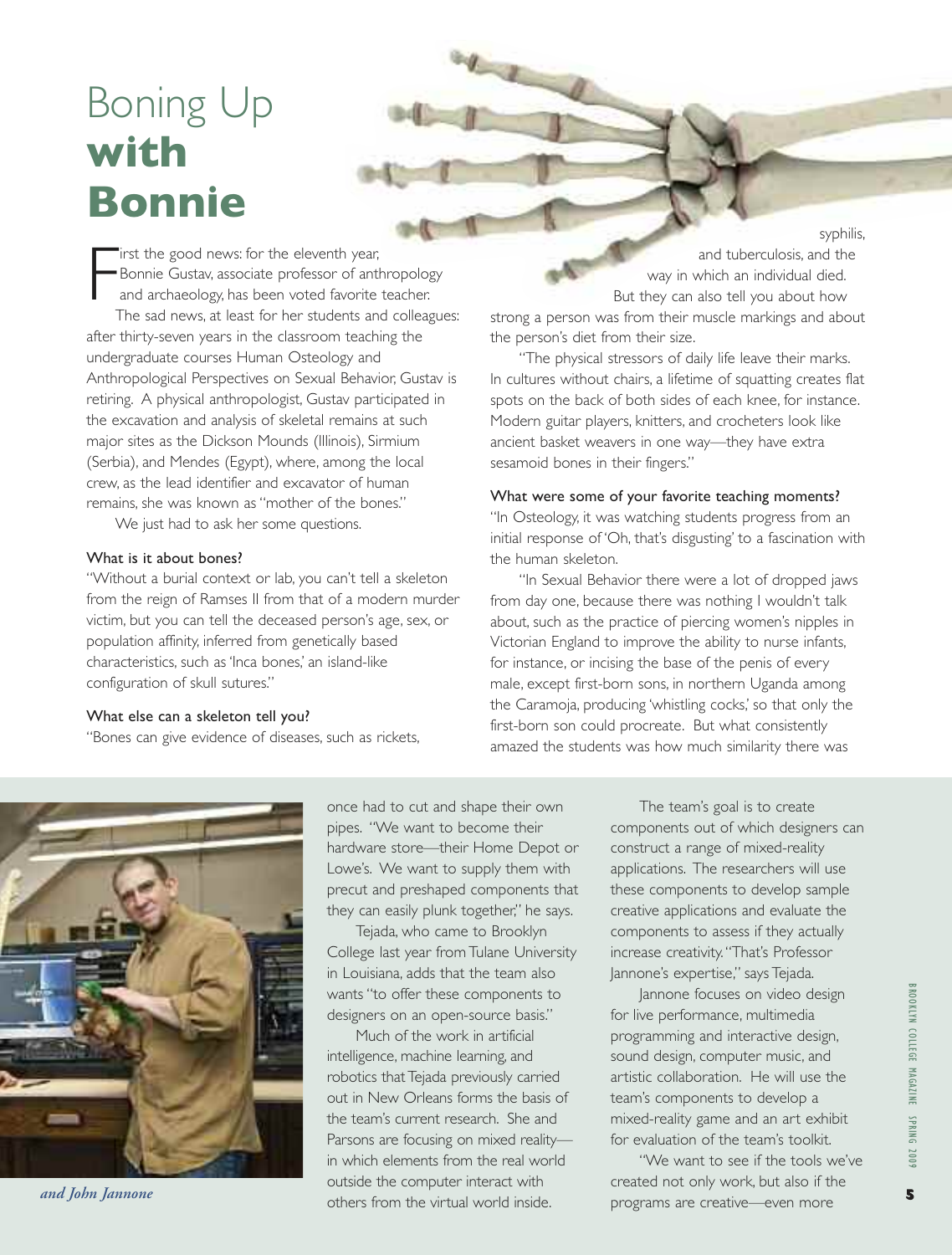# Brooklyn Harmonies

t's just all so much for these second- and third-graders at<br>Brooklyn's P.S. 152. Learning to read and play instrumer<br>music is daunting enough, but now all these reporters<br>from NBC and BBC want to intensieve them. There are Brooklyn's P.S. 152. Learning to read and play instrumental music is daunting enough, but now all these reporters from NBC and BBC want to interview them. There are release forms their parents have to sign and upcoming concerts in which they will showcase what they've been learning to the rest of the school, not to mention the important guests from places like the Brooklyn Philharmonic.

Many of these kids arrive at school at 7:30 a.m. so they can receive a free breakfast. It's past 4 p.m. now, and they're still being asked to sit still—and to focus. The Brooklyn College students who are here training the kids after school five days a week on the violin, cello, flute, trumpet, trombone, and percussion like that word "focus." Katherin Xiang, seven, so tiny in her bright pink sweatshirt and fuzzy ponytail, hardly looks capable of carrying her cello, let alone playing it. And when Xiang's instructor, Hyejin Cho, who will graduate from the Conservatory of Music of Brooklyn College this spring with a B.A. in cello performance, calls on her for a practice solo, Kawan Joseph, also seven, can't handle it. He was expecting to be called on as well, because everyone else so far has practiced in a duet.

"Only her?" complains Joseph, who's been fiddling with his music book for several minutes.

These seven- and eight-year-olds are eager to show off their skills and to play in harmony, which just happens to be the name of the organization responsible for their training—the Harmony Program. Housed within CUNY's Office of Academic Affairs, the Harmony Program recently recruited Brooklyn College students for a pilot program to provide musical instruction to elementary school students. Modeling its approach on the world-famous El Sistema in Venezuela, the Harmony Program trained a group of about a half dozen Conservatory of Music undergraduates, graduate students, and recent alumni. This year, those musicians in turn trained forty-three students from P.S. 152, located just a few blocks from the College. Like El Sistema––Venezuela's National System of Youth and Children's Orchestras––the program has a social mission: to transform the lives of low-income, at-risk, and specialneeds youth. It is one of only a handful of similar programs around the country.



"We simultaneously want to train a new generation of music teachers and introduce music to a new generation of students who probably would never have been exposed to music in this way," says Anne Fitzgibbon, the executive director of the program. "Music is so much more than just learning to play an instrument. It can change a child's life. It teaches children to communicate with each other, to cooperate, and to express their individual creative voices."

Fitzgibbon, who also holds the title of director of operations and is the deputy to the senior university dean for academic affairs and dean of the School of Professional Studies at CUNY, originally began the program in partnership with the New York City Department of Education. It has received funding from the Independence Community Foundation, the Morris and Alma Shapiro Fund, the Bernstein Family Foundation, City Councilman Kendall Stewart, and CUNY. The children are provided with musical instruments, books, and other supplies. They also have the opportunity to attend concerts, lectures, and other events at famous venues around the city, such as Carnegie Hall.

"The Harmony students think they are the hot stars, and they really are," says Rhonda Farkas, principal of P.S. 152, where enough students live at or below the poverty level that the school has universal free lunch and is eligible for additional federal funding."They're the 'in' crowd. They've earned the admiration and respect of their schoolmates. Everyone is very excited about it." - J.E.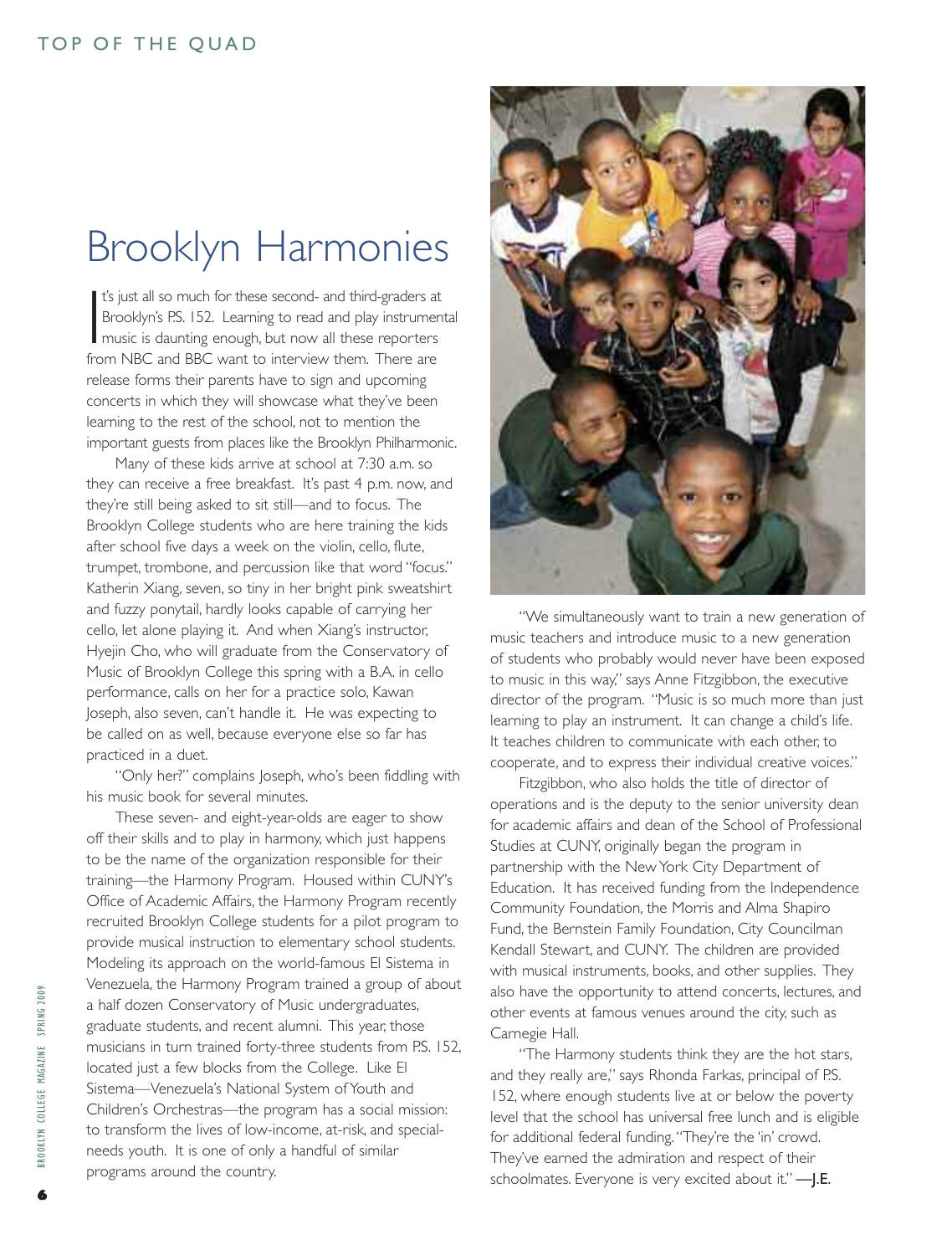# Back from **Abroad**



raveling to lands far from one's familiar surroundings can be a most rewarding path to knowledge. Since the inception of the Benjamin A. Gilman International Scholarship program in 2000, four Brooklyn College students have nabbed the prestigious study-abroad award. They've traveled to China, Italy, Switzerland, and Egypt. *Brooklyn College Magazine* recently checked in with the latest two to return from their journeys.

Junior Jamar Browne, who majors in business, management, and finance, went to Schiller International University (also known as the American College of Switzerland) in Leysin, near Geneva.

Witnessing from abroad the financial crisis at home and the election of the first black president was a unique experience for him.

"Switzerland is the hub of social justice," says Browne, who grew up making frequent visits back and forth between the Caribbean island nation of Grenada and the United States. "Everyone was rooting for Barack Obama, so there was a lot of excitement when he won."

At the same time, the reaction to the financial crisis was widespread disappointment. "So much of the world looks to America for direction," he says. "Policies are formed around forecasts of what the Americans will do. Most people thought we had finally outdone ourselves."

Browne took four courses and also scored an internship with the university's marketing department. His experience was enhanced by the opportunity to travel around Europe, visiting Paris, Rome, and Zurich.

"They are some of the most beautiful places in the world," says Browne. He notes with appreciation that "pizza was cheaper than water in Rome," and he marvels over their art and architecture."You just can't lose," he says.

In fact, the travel bug bit him so hard that he came back intent on encouraging others to learn through travel. During the spring semester he kept busy lobbying the various factions of the Brooklyn College student

government to earmark some of their funds as a pool that students can tap for their own travel.

"Going somewhere that's completely foreign, immersing yourself in a culture that is so unlike anything you've ever known…" muses Browne before he goes speechless. "I can't even put it into words. I just think everyone should go."

Senior Jillian Justh, a linguistics major, actually ended up returning her scholarship after she got to Egypt and revised her goals. "Of course I wanted to do everything the hard way," she says, explaining that her scholarship money would still have left her about \$1,000 short of her tuition and fees at the American University in Cairo, not to mention the cost of accommodations and food. "My main goal was to learn Arabic, and I thought I could do that if I lived in Cairo on my own."

So she contacted some friends of friends and ended up moving around Cairo for some two months. "I had taken Spanish for a year at Brooklyn College and got an A, but I couldn't speak it well until I went to South America for two months and immersed myself in it. I decided that would be the best way to go about learning Arabic, too. I would hang out with a big group of Egyptians and just write words down and ask a lot of questions," says Justh, who knew four Arabic words before the trip. "I won't say I'm completely fluent now, but I can definitely hold a conversation in Arabic."

Justh, who had previously traveled to Ecuador through a CUNY program and to Poland and Colombia independently, took the spring semester off to travel to Colombia again, to practice her Spanish. She is also conducting research there for her senior thesis, in which she plans to compare the displacement of Palestinians and Colombians.

An Honors Academy student, Justh is not sure what she will do when she graduates, but she's hoping it involves travel. "I know I'm getting a good education, so I will have options," she says. —J.E.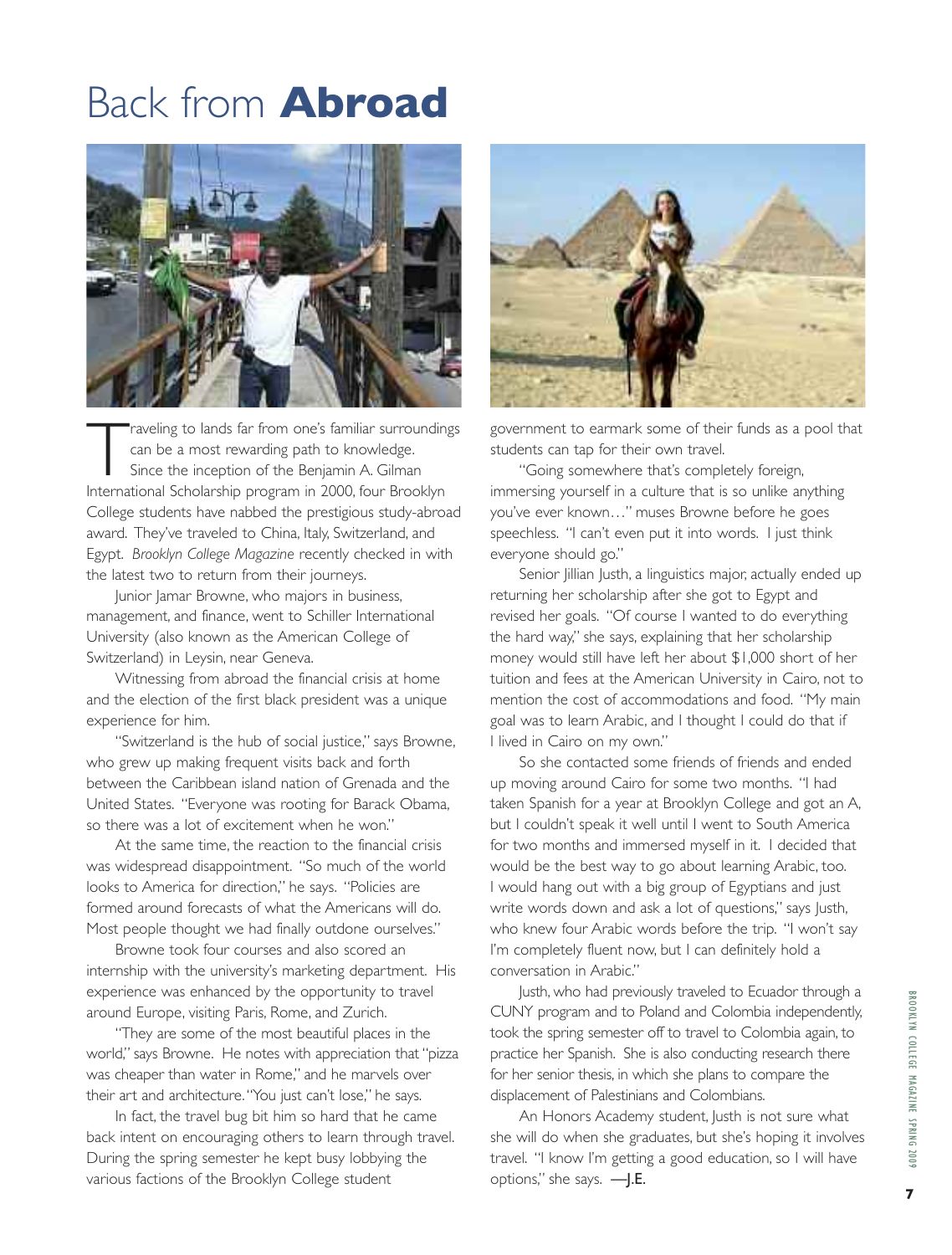# **History Man** A Legendary Teacher's Second Act

ans Trefousse, distinguished professor emeritus of history, stands before a class of students and makes American history come alive, just as he has done every semester since joining the Brooklyn College faculty in 1946. The eightyseven-year-old, who retired in 1998, now teaches adult learners in the Institute for Retirees in Pursuit of Education (IRPE), an organization of older Brooklynites who attend informal classes at Brooklyn College —many led by retired academics or other IRPE members.

But Trefousse is special. Maybe it's because he's one of the most prolific living historians of the Civil War, with ten books to his credit (seventeen counting the volumes he's edited). Maybe it's because of his waggish charm, as when he interrupts his lecture to peer at his class from beneath shaggy eyebrows and points out that Teddy Roosevelt, who "may have coined the phrase 'speak softly and carry a big stick,' certainly never spoke softly himself." Or maybe it's because he's clearly in love with American history—a passion that dates to his boyhood in Frankfurt, Germany.

"When I was a kid I would watch American movies—Westerns and the like—dubbed into German," he recalls."When Hitler came to power, we realized that as Jews we had to leave. Fortunately we had relatives in the United States, so we could emigrate. From the time I got here I wanted to be all-American, and studying history was just part of that."

His classes, among the most popular offered by IRPE, contain a fair share of his former Brooklyn College students, like Esther Holler, who first took a course with Professor Trefousse as a Brooklyn College freshman in 1954."He's the reason I majored in history," Holler says enthusiastically. "It was the most exciting class I had. He has the most wonderful sense of humor."

At the Brooklyn College IRPE,Trefousse teaches a course on modern American diplomatic history and another on the Civil War and Reconstruction. He drives to campus from his home in Staten Island, but he's slowed down in recent years. While some memories are fading, others remain particularly sharp, especially those of his wife, the former Rashelle Friedlander, who died in 1999: "I was married for fifty-three years, and I can't think of another woman. She was the love of my life."

His own story, especially his tenure as a prison interrogator during the Second World War, is of interest to younger historians, like Brooklyn College's Steven Remy, who is writing a book on German Jewish refugees from Nazi Germany who served in the U.S. Army."We never tortured anybody,"Trefousse recalls. "The way you get information is to trick them. We used to tell the prisoners that we had two internment camps, one in Florida and the other in Siberia. I would hang a sign around the neck of a prisoner that said "Russia" and send him out into the yard. He would ask



a guard what the sign meant. Nine times out of ten the prisoner came right back in and told us everything we wanted to know."

Trefousse's interest as a historian lies with the Civil War, and no one researching the era's more colorful characters, including Thaddeus Stevens, Andrew Johnson, Benjamin Butler, Benjamin Wade, or the Radical Republicans, can go very far without encountering his scholarship. His most recent book, published in 2005, is *First Among Equals:Abraham Lincoln's Reputation during His Administration* (Fordham University Press), and he is currently writing an article on Lincoln's immediate predecessors in the White House, the desultory trio of Fillmore, Pierce, and Buchanan.

At the end of his last lecture of the spring semester, he accepted the applause of his class and a few congratulatory handshakes and was immediately out the door and on to the sunny Brooklyn College Quadrangle, heading toward his next appointment. For Hans Trefousse, there is always more history to be made. -J.F.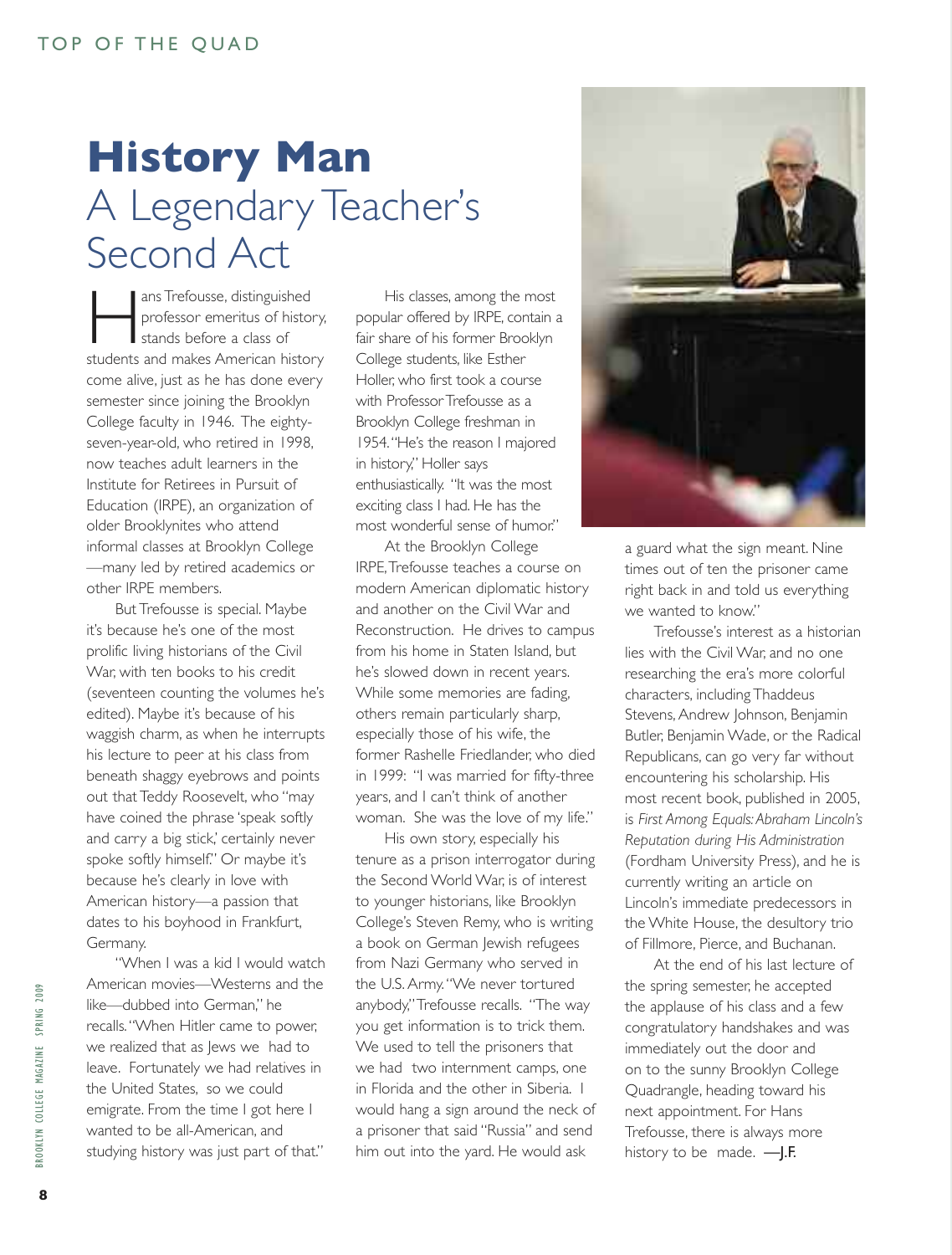

# **Reflections**

## *An Exemplary President Looks Back at His Extraordinary Times.*

### by Pat Willard

In January, President Christoph M. Kimmich announced his plans to retire from Brooklyn College at the end of this academic year. Since then, much of the community has attempted to imagine what the College he has called his professional home for thirty-six years will be like without him.

In the midst of a busy spring schedule—and giving no indication of slowing down from his duties—the President graciously sat down with us to reflect upon his time at Brooklyn College and his hopes for its future.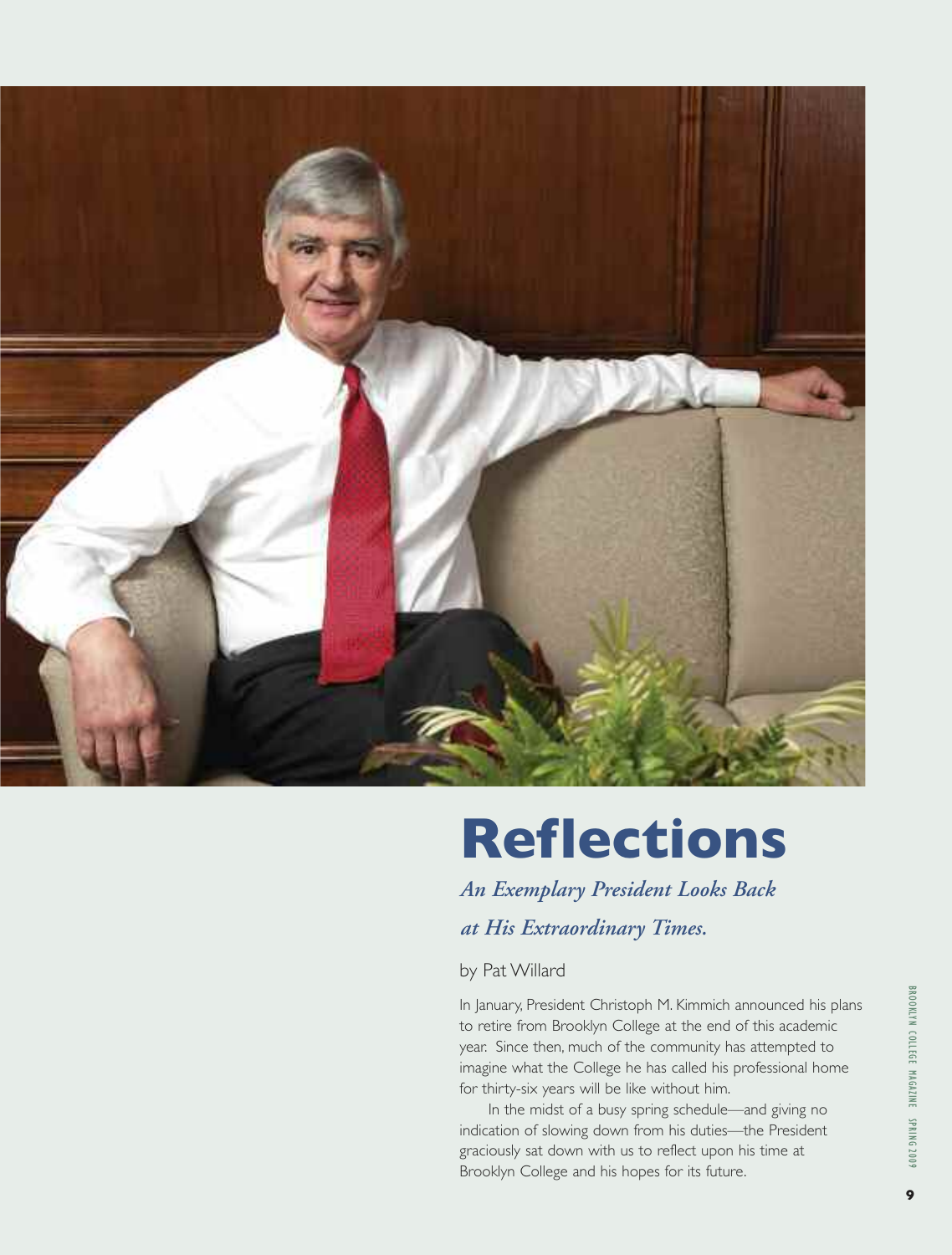#### **On your career at the College**

**BCM:** You came to the College in 1973 as a young member of the History Department. You have degrees from Haverford College and Oxford University and a few prestigious grants under your belt. What attracted you to Brooklyn College and the City University?

CMK: When I came for an interview at the College, it was the first time I had set foot in a public institution of higher learning—or in Brooklyn for that matter. I had taught at private institutions, most recently at Columbia University, and in fact my entire education, from kindergarten through graduate school, had been private. It didn't take me long to see that Brooklyn College offered an opportunity … an opportunity to be part of, to be involved in, something that appealed to me enormously the commitment, so quintessentially American, to provide students with an affordable education of high quality. I was captivated by the notion, and I never looked back.

**BCM:** In your time here, you've seen a lot of changes on campus and in the University (from open enrollment to fiscal instability, the creation of the core curriculum, and a rebirth, of sorts, in the University and certainly the College). As a historian—as well as a participant—can you share your thoughts about your overall experience?

CMK: Brooklyn College has always been sensitive to the themes of the larger national conversation, whether open admissions, general education,



*Teaching in the History Department*

or the return to standards and accountability. But it responded very much on its own terms. When we introduced the core curriculum, for example, we made national news. One of the glories of being a public institution is that it has the freedom to experiment, to test on the ground, as it were, promising changes in higher education. And we took full advantage of that.

**BCM:** Speaking of the core, you helped to develop its curriculum, specifically the history component. What ideals governed you in its development?

CMK: We wanted our students to have a solid foundation for advanced study; to expose them to different ways of looking at the world, whether it was through the eyes of a scientist, a musician, or a historian; to educate and equip them for the world beyond college.That's what the core is meant to do. In the Department of History, the question we tried to answer was how, without overwhelming them, we could give students an understanding of the

development of the Western world, an understanding not just of Europe or of the United States but of the idea of the West, which has shaped so much of our world today.

**BCM:** When you joined the administrative side of the house, you didn't teach. Did you miss being in the classroom?

CMK: Teaching is enormously rewarding. I taught until I took office as President, when I found I could no longer give teaching the time it deserved. It was important to me, even as an administrator, that I not lose touch with students, that I remain abreast of their interests and concerns, that I be in a position to talk about them from first-hand knowledge. I've tried to make up for the loss of classroom contact by meeting with students in various settings, formal and informal, but it's never quite the same.

**BCM:** You have said that serving as Interim Chancellor of CUNY was an enormous learning experience for you. Your skin toughened. You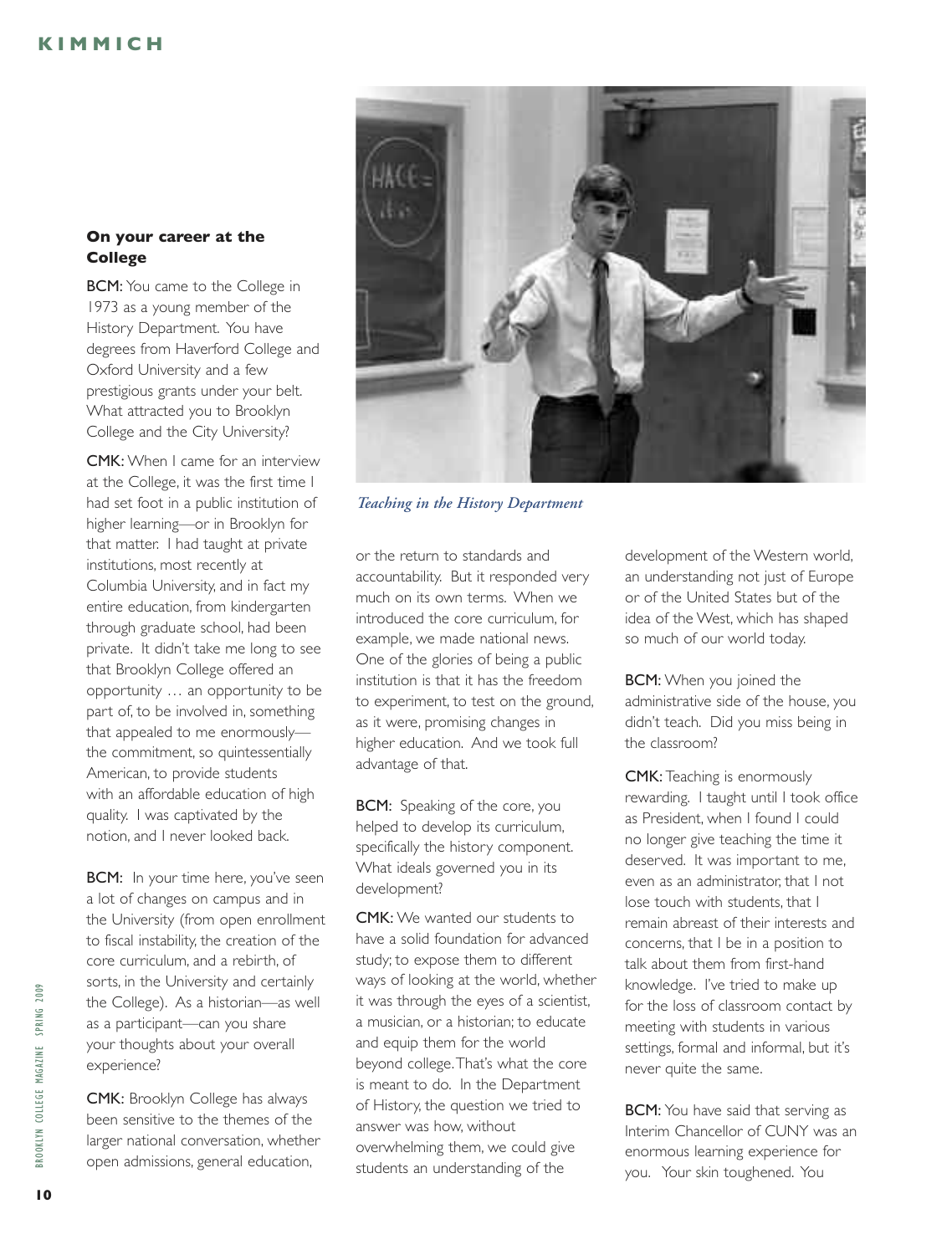

*Meeting with students on September 11, 2001*

learned a lot about yourself. Can you elaborate a little on what that transition and experience were like?

CMK: The City University is a formidable institution, and as Chancellor, even Interim Chancellor, you're always in the limelight. I held that position at a time when the University was under siege, as someone said, subjected to harsh criticism by politicians and in the press—and even by its own faculty when controversial decisions had to be made, as for example, abolishing remediation at the senior colleges. In speaking for the University, I could count on the support of colleagues at the Central Office, of members of the Board of Trustees, and of the various colleges. In fact, I made a point of visiting all the colleges, getting to know what they were like, how they were led and administered, and what distinguished one from the others. It was a crash course that stood me in good stead when I came back to Brooklyn College.

#### **On your presidency**

**BCM:** You started your presidency with an ambitious agenda that would make Brooklyn College a model of public higher education. Chief among the goals you set out were to make the campus more student-centered, more technologically advanced, and financially strong. Having achieved these goals, of which among them are you most proud?

CMK: To be student-centered trumps everything. Technological advances and financial strength are necessary because they make a student-centered campus possible. Student-centered means that everything we do—how we shape our programs, how we teach, how we mentor and counsel, how we stimulate an interest in cocurricular activities—gives students the kind of preparation they need for productive careers and satisfying lives. Our alumni, as good as any by all measures, are a model for me.

**BCM:** Is that why, before your first day at work as President, you called students—out of the blue—and asked them about their experience at Brooklyn College? What were you seeking to discover?

CMK: I called some sixty-odd students, to introduce myself, hear about their experience at the College, ask them what they would like to see done. It was an enlightening exercise. I heard what the College meant to them, what they thought of the faculty, what they thought of their fellow students. It was marvelous. But I also got an earful I would rather not have had—complaints about the state of the campus, about how students were treated. All that helped me conceptualize the student-centered campus.

**BCM:** It has to be said that one of the clear improvements in the last ten years is faculty recruitment. What has that meant to the College?

CMK: After little hiring for more than two decades, the College was fortunate in being able to bring in significant numbers of new faculty. More than half of the teaching faculty has come here in the last ten years. And you can tell the difference: they bring new talents and new energies, fresh ideas, a commitment to students, a strong interest in the College. That changes the campus culture, changes what we do and how we do it. It is the new faculty that will shape the College's future, and we can move toward that future with confidence.

**BCM:** One of your most far-reaching goals was for the College to become more of a resource for Brooklyn. Do you feel that you succeeded in this?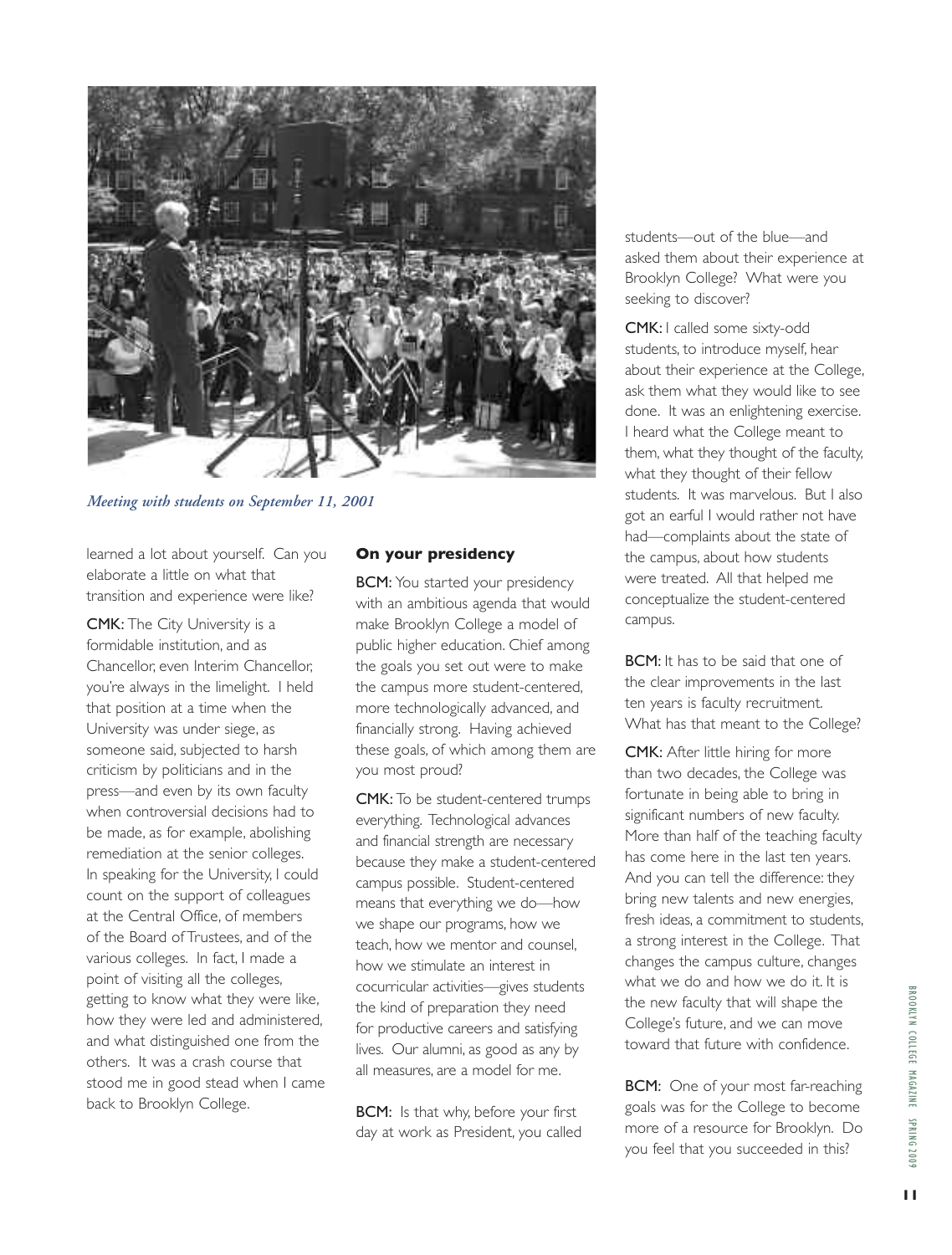### **K I M M I C H**

CMK: Brooklyn College is Brooklyn's college. We participate in community building, assist with neighborhood revitalization, play a prominent role in the public schools, use the borough as a laboratory or source of research. We benefit and thrive if we are part of the borough, which looks to us to educate its sons and daughters. And, of course, it is great fun to be part of Brooklyn's renaissance.

BCM: When you came into the office, the country was on the crest of a boom (just before—or at—the bursting of the dot-com bubble). Now you are governing a public institution that is at an even more critical juncture, economically speaking. What challenges do you foresee in maintaining an economic lifeline for the College and its students? What lies ahead?

CMK: There are always pressures from the outside. We're being asked to be more efficient and to be accountable. We're going to have to compete for resources without sacrificing quality. But we have seen hard times before, and we have managed to survive, even prosper. These last ten years were very productive. We built, hired, expanded, became more diverse. We could strike off in new directions, we could experiment. We now live in tighter times, and that limits our options. But that doesn't mean that we lose momentum. My successor will inherit a place that is lively, stable, thriving. It is academically superior, financially sound (not least through the cushion our alumni have given us with their gifts), and has modern facilities and an enviable reputation.

#### **On your personal experience and the future**

BCM: Looking back, what do you see as the major change in the time of your presidency?

CMK: There are new faces, new programs, new buildings. We pride ourselves on what we do in the classroom and laboratory, challenging students and helping them succeed; we pride ourselves on creating and disseminating knowledge; we pride ourselves on a beautiful and wellfunctioning campus.The enemy, it would seem to me, is complacency. We must always be ready to adjust and adapt, be alive to changes in the disciplines, able to find ways that allow us to be more effective though never at the expense of our basic values.

BCM: Are we where we want to be? Is there unfinished business?

CMK: The College never stops being a work in progress. Looking back, and looking ahead, we are concerned about maintaining enrollment and attracting top-achieving students, about supporting the faculty even more in their research and day-to-day activities, about modernizing programs and how to best organize ourselves for that.

**BCM:** What is your assessment of the College today compared with when you became President in spring 2000?

CMK: Wherever you look-quality of students, faculty, and staff; innovativeness and depth of our programs; expansion of our campus facilities; growth of endowment and accomplishments in fundraising; strength of faculty leadership and of the senior administration; supportive and loyal alumni—we have done exceedingly well. That's a tribute to all who have devoted thought and hard work to the College, and it has given me enormous pleasure to have had the opportunity to lead the College during this period.

#### **Presidential Highlights at a Glance 2000–2009**

#### *Academic Quality Enhanced:*

- 273 new faculty members—more than half of the full-time teaching faculty have joined the College since 2001;
- First Honors College class admitted, 2001;
- Core curriculum revised, 2005–2006.

#### *Student Success:*

- Enrollment increased 11 percent since 2000;
- Mean high school averages have increased from 80.6 in 1999 to 86.3 in 2008;
- Retention and graduation rates increased through the establishment of the Magner Center for Career Development and Internships, The On-Course Advantage (TOCA), the freshman-year program, and improvement in student support services, academic advisement, and a revamped scholarship office;
- Technology enhanced across campus with more computers, labs, and innovative portal applications.

#### *Physical Campus Transformed:*

- Morton and Angel Topfer Library Café opened 1999; expanded in 2006;
- Brooklyn College Library, renovated and expanded, 2002;
- West Quad building construction began in spring 2003; due to open in fall 2009;
- New performing arts center, construction to begin summer 2009;
- Roosevelt science building, in the design phase.

#### *Fundraising:*

• Since 2000, capital campaign raised \$85 million. Five endowed chairs have been established since 2005.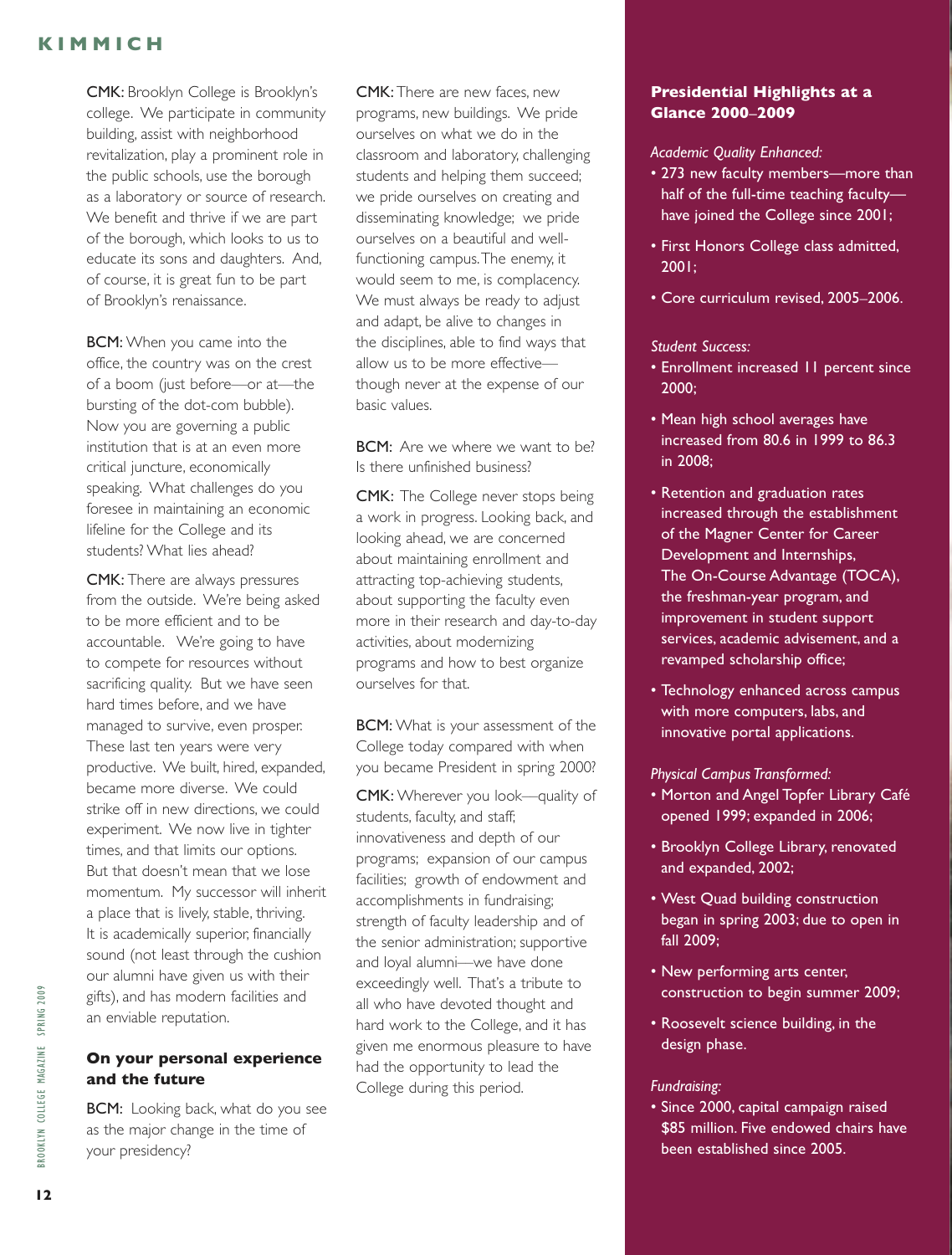# **The Fine Art** of **Medicinal Chemistry**

Conversations about Drug Design

by Ernesto Mora

Medicinal breakthroughs are no ordinary feat, and they don't come cheap. It takes years of experimentation and grant-seeking––and the work is not necessarily done in the luxurious laboratories of the big pharmaceuticals, but in laboratory institutions such as Brooklyn College.

Scientists know this––especially those like chemistry professors Maria Contel and Roberto Sanchez-Delgado, who are devoted to developing compounds to combat cancer and malaria, respectively, and Richard Magliozzo, who studies antibiotic resistance.

*Brooklyn College Magazine* asked them to delve into the complexities of their work to illustrate how scientists strike a fine balance among the human, technical, and financial resources available to them without compromising their findings.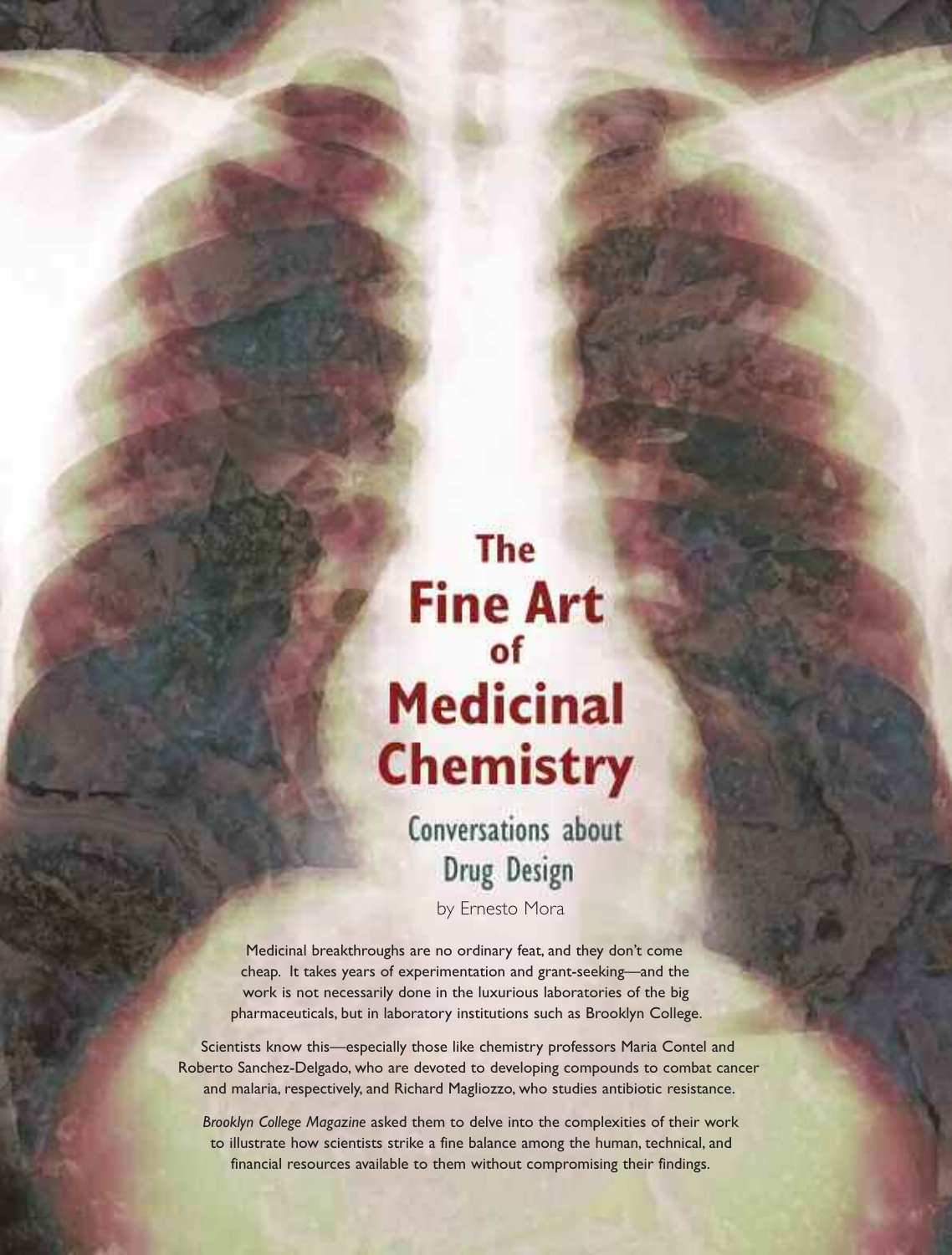

### TB OR NOT TB

A common misconception about drug design is that scientists need to fully understand a pathogenic agent before

finding a way to inhibit it from thriving. Take the case of tuberculosis, a scourge erroneously believed to have been eradicated during the last century.

"It was never eradicated," Magliozzo says, noting that Isoniazid (INH), the most potent antibiotic against *Mycobacterium tuberculosis,* the organism that causes the disease, did not become the drug of choice until 1952––only fifty-seven years ago.

In fact, Magliozzo says, the oral antibiotic was discovered while scientists were studying nicotinamide, or B3, a naturally occurring vitamin that had shown promise in combating the disease. The Levy-Kosminsky Professor in Physical Chemistry, Magliozzo explains that even after the drug was tested and approved for industrial marketing and the treatment of patients, nobody could explain the mechanism behind its efficacy.

It took science nearly fifty years to determine what allowed INH to cure TB in a patient.

#### **The Paradox of Scientific Discovery**

A Hunter College graduate who obtained his Ph.D. at the CUNY Graduate Center in 1981, Magliozzo has spent the better part of the past decade studying both common TB and some of the strains resistant to INH. Before coming to Brooklyn College in January 2000, he worked at the Albert Einstein College of Medicine, where he began his research on antibiotic resistance.

Currently, his research laboratory is in the last year of a five-year project to study drug-resistant strains of TB, funded by the National Institute of Allergy and Infectious Diseases of the National Institutes of Health and worth \$1.7 million. That is in addition to a nearly \$1 million award he received before joining the College.

"I have also received support from the National Science Foundation for an instrument we needed, and several CUNY awards over the years," he notes.

Magliozzo explains that the enzyme in theTB bacterium that is programmed to defuse the toxic molecules used by white blood cells against invading

microorganisms (the first line of defense of the body's immune system) also helps activate the drug that will kill it. As the enzyme––known as catalase-peroxidase, or KatG––encounters the INH molecule in a patient treated with the antibiotic, it triggers a chemical reaction that produces a new

molecule that inhibits the bacteria from building the cell wall that protects them from outside attacks.

"So the actual bactericidal event is made possible thanks to the bacteria's own enzyme," he says.

Normally, that would have sufficed to save the day and eradicate TB. Sadly for humankind, the first strain of INH-resistant TB debuted the same year the drug hit the market. And while it is true that TB grows very slowly, one cell alone is enough to grow into a colony—and therein lies the rub.

For scientists like Magliozzo, this means they must try to understand what they call "the loss of function of INH" in the less common drug-resistant strains of the disease.

"Ours is a very tiny corner of the universe of research," Magliozzo explains,"because our goal is not to design a new drug but to try to understand why, in the majority of cases resistant to INH, KatG is no longer activating that drug."

Magliozzo and his team have discovered, for example, that some of the mutations of the enzyme block the drug from reaching the bacterium's catalytic center, an iron atom (heme group) where the reaction to activate INH normally takes place. In the case of another mutation on which he and his team recently completed a study, INH can still bind normally, but the necessary reaction to activate the drug is faulty.

"There are patients all over the world who have taken INH but are not cured because the enzyme mutants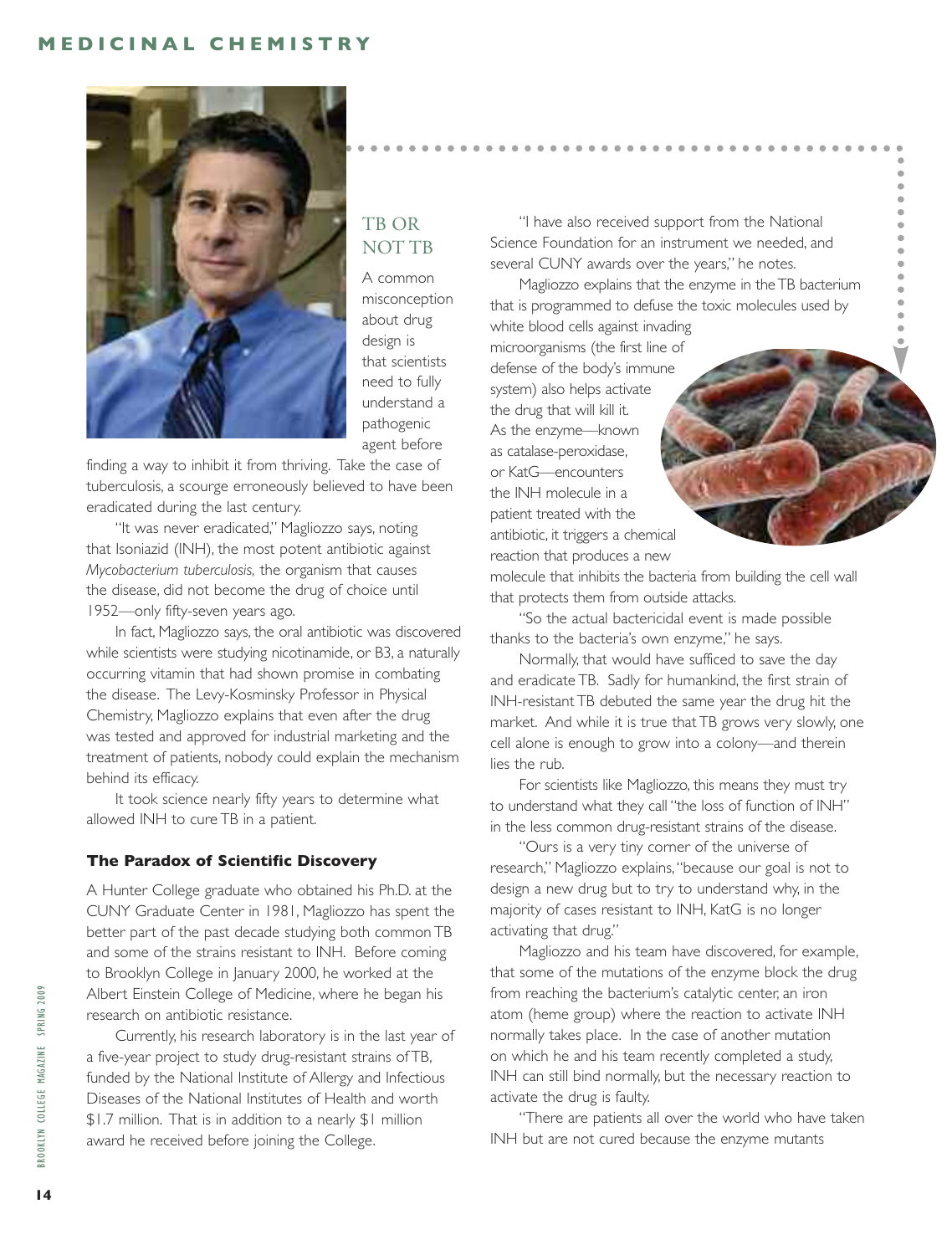cannot trigger the needed reaction for activation of the drug," he says. "Or the deadly molecule is made in such low numbers that it doesn't have the expected toxic effect on the bacteria.This is the population that can spread the drug-resistant disease," Magliozzo warns.

One-third of the population of the planet is infected with TB bacteria. So, although only one in ten will develop the active disease, it is clear that the threat it poses is great.

#### THE AGE OF METALS

It is generally assumed that metals are bad for humans. In fact, some of those that are moderately toxic have beneficial effects. For example, metallic-based compounds that are used to combat certain types of cancer, like cisplatin, have the ability to kill both sick and healthy cells. Then there are those, such as lead and mercury, that can have severe neurological consequences on children.

"But there are others that our body needs," says Professor Sanchez-Delgado. "Iron, for example, is found in human red cells" as part of hemoglobin, while others, such as nickel, molybdenum, zinc, and magnesium,"occur naturally and are essential for the human immune system."

Then there are those in between––not naturally present in the human body but that are not harmful and, in fact, may be helpful, according to Sanchez-Delgado.

A Venezuelan native who has been at Brooklyn College since 2004, Sanchez-Delgado has a research program that aims at using metal-based compounds as potential agents to fight malaria and other tropical diseases. They may even help to fight cancer.

"While organic-based compounds are difficult to

manipulate, adding a metal molecule as part of a medication gives you the kind of scaffold you need to build upon," he says. Attaching a metal to the organic compound,





moreover, will help the drug become more stable and longer lasting and will facilitate its arrival at its target. By the same token, because the metal alone could react to different things along the way and have toxic results, attaching it to an organic compound helps to delay a reaction until the drug reaches the target.

In Sanchez-Delgado's quest to improve existing drugs to combat malaria, he has resorted to ruthenium, a metal he first experimented with over a decade ago, when he and a Venezuelan physician were seeking a cure for Chagas, an illness that affects about twenty million people across the Americas. Because ruthenium shares some properties with iron, it is equally nontoxic for the body.

#### **Stealth Attacks**

Malaria was ineffectively treated until the advent of quinine, a natural extract of the cinchona tree, in the 1700s. Its synthetic version, chloroquine, developed in the 1940s, helped combat malaria for decades until the discovery of *Plasmodium falciparum,* a parasite of the same genus as the original disease but resistant to the drug. Like most drugs, chloroquine has nitrogen atoms that are part of its active functions, while ruthenium has a metallic ion that can bond to those nitrogen atoms.

"We take advantage of the affinity between the organic compound (chloroquine) and the metal to create a new molecule," Sanchez-Delgado explains. "The metal thus cloaks the drug and doesn't allow the parasite to recognize it."

The metal helps the drug reach its destination, and the parasite has no time to react or to bind to the drug in order to stop it from becoming active.

Sanchez-Delgado, who recently submitted a new NIH grant proposal to continue his experiments, has thus far tested six different ruthenium-laced compounds with different degrees of success. And though they have shown a good deal of promise, he still needs to address such issues as the new compound's solubility.

 $\bullet$  $\bullet$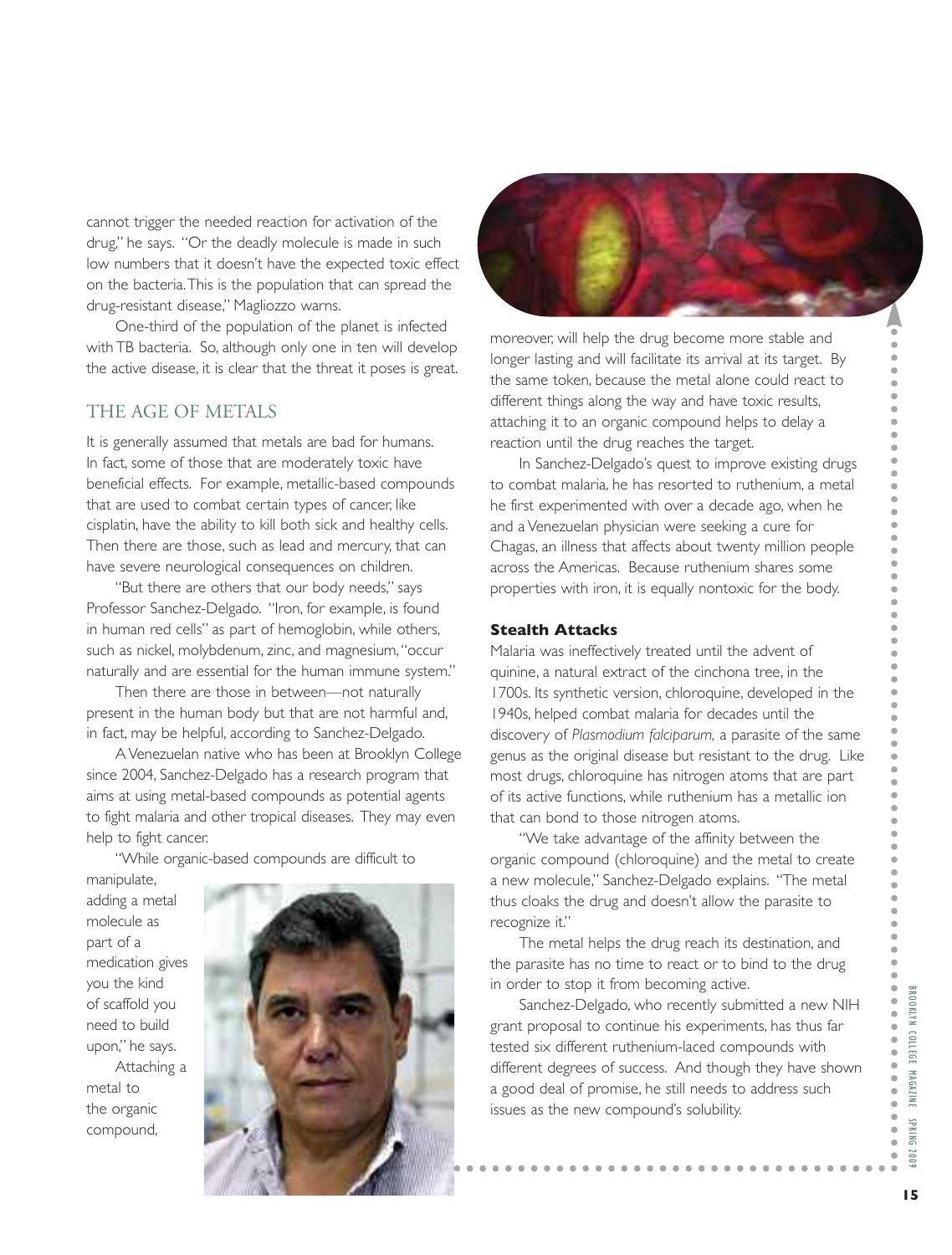A Claire and Leonard Tow Professor of Chemistry, Sanchez-Delgado has thus far received an NIH-SCORE four-year grant for \$680,000, and a PRF-ACS two-year grant worth \$100,000. In addition, he received two Professional Staff Congress-CUNY grants for 2005 and 2006 for a total of \$8,000.

Sounding a note of caution, he makes a necessary clarification: "We are technically not making drugs but what, in pharmaceutical terms, are called lead compounds that may eventually become a new drug. Many other studies are needed before that point is reached.Toxicity studies need to be made, for example. This is a long process, and if you manage to design one drug in your lifetime, you should be glad."

### A GOLDEN ERA



For Maria Contel, a Ph.D. from the University of Navarra who has concentrated most of her work in organometallic chemistry research, medicinal chemistry is a recent endeavor. Contel's change of focus is related to a personal experience. Her grandmother, the woman who raised her, died of

brain cancer shortly after Contel took up her post at Brooklyn College in 2006.

"She wanted me to become a physician," Contel recalls with fondness. "'When are you going to do research on cancer?' she used to hound me all the time. Later I understood that, as a chemist, it's important to participate in medicine."

Because her doctoral studies concentrated on the preparation of gold compounds, the research experience

Contel has accumulated during her postdoctoral years and as a guest scientist in universities across Europe and Australia is serving her well.

Gold has been considered a metal with curative properties from very ancient times, she points out, and today it is being used to treat arthritis, among other ills.

"Our goal is to prepare gold compounds that efficiently treat cancers, we hope with fewer side effects than the standard treatments that use cisplatin and related compounds," the platinum-based compounds used in chemotherapy.

#### **Apoptosis and Necrosis**

A prolific author who has also been working on green chemistry (the design of products and processes that reduce or eliminate the use of hazardous substances), Contel recently published a paper in the journal *Inorganic Chemistry* that she hopes will help her to obtain an NIH grant to continue her research.

"The paper about our preliminary results specifies that our compounds turned out highly cytotoxic with leukemia," she reports with pride. "More so than the standard compounds," meaning cisplatin, carboplatin, and similarly related compounds.

In fact, one of the five compounds she and her team developed rated successfully in eliminating cancer cells without the toxicity of other metals used for standard chemotherapy. Even more interesting, these compounds do not kill cancerous cells directly (a process known as necrosis) but instruct the sick cells to commit suicide (or undergo apoptosis).

And unlike platinum-based compounds, Contel's compounds have little interaction with human DNA, which means that a mechanism alternative to the one for platinum and ruthenium compounds may be, in fact, operative. This is important because it can explain the higher cytotoxicity of gold compounds to tumor cell lines that are resistant to platinum-based drugs. It may also be helpful in developing drugs with fewer side effects than platinum-based drugs.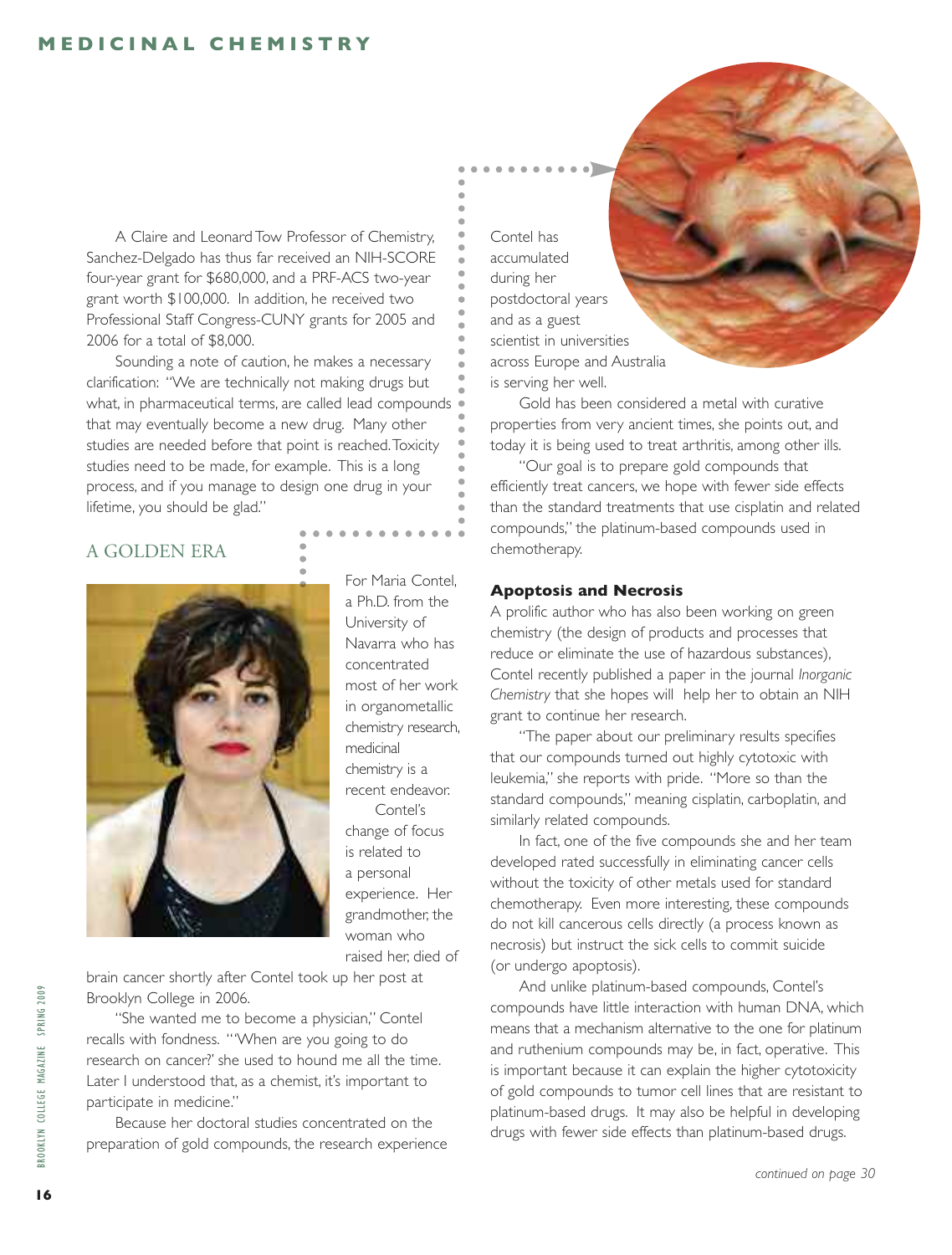

oom 525 Ingersoll Hall Extension is round with a domed ceiling, a dim interior, and fluorescent tube lighting on its perimeter. It has a bit of a beamme-up feel to it, and Professor Yedidyah Langsam adds to the futuristic metaphor when he pulls out the robot.

His voice booming from the center aisle of the classroom, Langsam, a thirty-year veteran of the Department of Computer and Information Science, explains that in this section of CIS 1.5, the students will use the programming skills they have been learning to manipulate a high-tech LEGO RCX robot. He holds up a yellow rectangular "brick" outfitted with an LCD and several buttons and

sensors. This object is the brains of the robot—the piece that will interpret instructions downloaded to it from a computer. He then shows how the wheels and motors attach to the ports on the brick. There's even a sensor for the robot to know when it has been touched, and it can promptly display the word "ouch" on the LCD screen if so desired, a feature which Langsam demonstrates with a high-pitched squeal, to a chorus of laughs from the students.

"It can go forward, backward, spin in this direction, then that, and then do a little dance," he explains. "People have built LEGO robots to water their gardens and solve a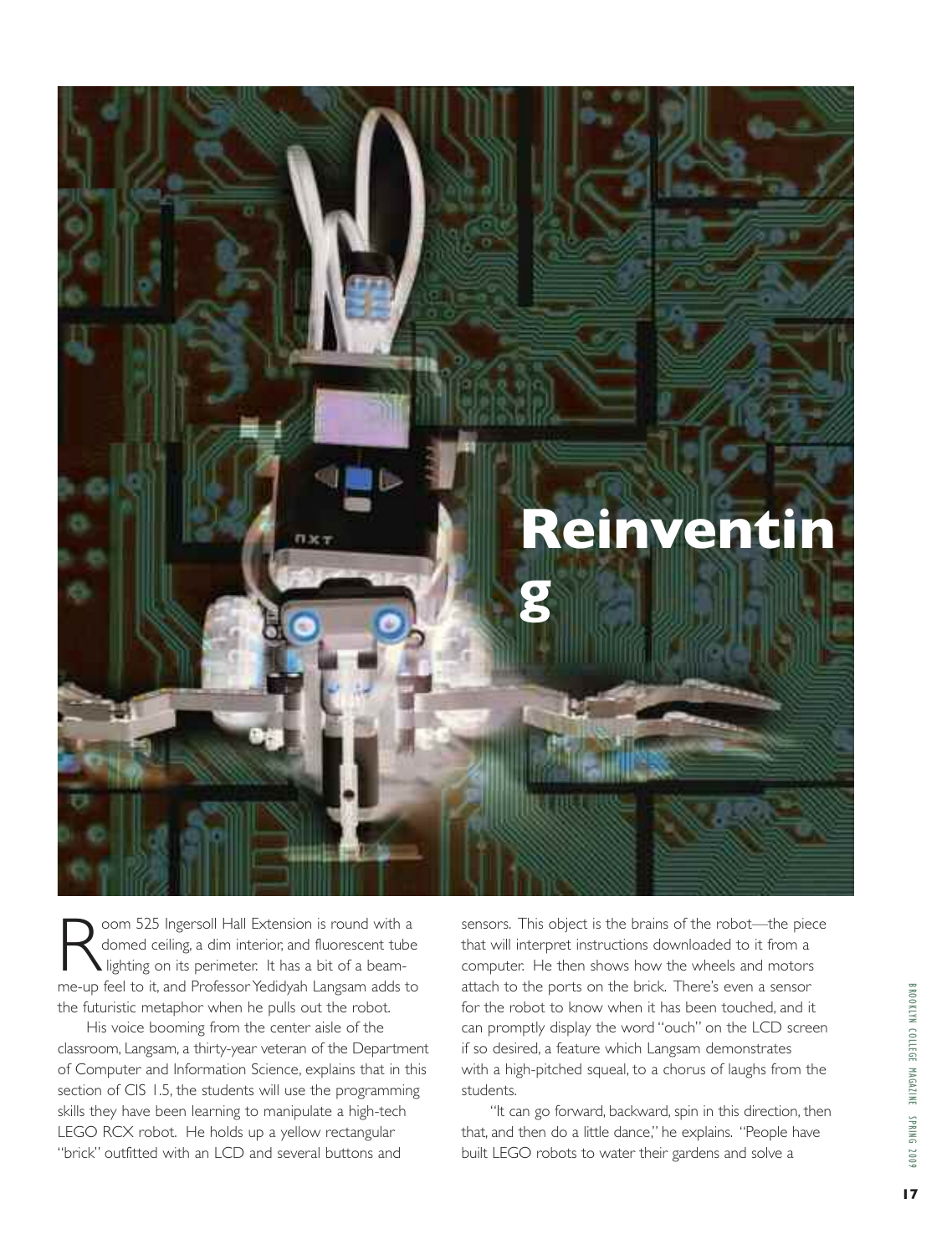### **R O B O T I C S**

Rubik's Cube. It all depends on how clever you are in writing the program."

In this introductory computer programming class, designed by Langsam and his colleague Distinguished Professor Theodore Raphan, students majoring in science, technology, engineering, and mathematics collectively known as the STEM fields learn the basics of programming first

and foremost. But they will also be testing their programming prowess on these robots and acquiring a foundation in interfacing with machinery.

Raphan and Langsam, trained as an electrical engineer and a chemist, respectively, found a home in the CIS Department because they had already intersected with computers so much in their fields. They understand that their students will need the same kind of CIS foundation.

While not quite the world that Brooklynite Isaac Asimov envisioned, industries that are being transformed by creating robots programmed by computers are the environment in which STEM students will work. Surgeons will use robots for greater precision, employing methods that lead to quicker healing times for patients. In engineering, a robotics revolution is, perhaps predictably, already under way. Stem cell researchers are among the scientists who hope to use robots to automate their experiments, multiplying the speed at which data can be collected and analyzed to facilitate the creation of drugs to treat such diseases as cancer.

Many of the engineering students will frequently be called on to do programming in their jobs, which is the reason that the Coordinated Engineering Program advises its students to take this section of CIS 1.5, an introductory course in C++, the computer programming language that is widely used in the software industry. But even the STEM students who are not likely to be writing code, such as the future surgeons in the room, are still greatly enriched by gaining a sense of how the machinery they will surely be using one day is put together and what its potential uses are. About half of the twenty-two students in the course are nonengineering science majors, a group Raphan and Langsam would like to see grow.

"All of the examples I use in class are examples of what these students will be doing," says Langsam, the department's earliest expert on personal computing.

"We find that by creating a course that's specifically tailored for students in the sciences, we can give them a real sense of the pulse of their fields."

#### **Pumping Up CIS**

What's more, while enrollment in computer and information science as a whole is down substantially across the country, the need for programmers—and the prevalence of their contributions to science-related fields—is only increasing. "Programming is as fundamental as algebra now," says Raphan, who has also been at the College for thirty years. By designing a course that latches on to the sexy STEM fields, Raphan and Langsam are helping to keep CIS relevant, says Professor Aaron Tenenbaum, the outgoing chairperson of the department. "In the profession as a whole, we've had a problem with glazed eyes in classrooms for some time now, partly because a lot of professors became complacent," he says. "One solution was to get the students to be more involved in activities in the class rather than just being lectured to. Robots help the students to learn by doing. Raphan and Langsam understand that."

Raphan and Langsam have been engaged in developing the science-based programming course for the past three years. It started with eight students in the Coordinated Engineering Program.

Over the years, a large percentage of the students who have enrolled in the science-based CIS 1.5 have done well; grade distribution and retention have been way above the norm. Nationally, there is roughly a 50 percent failure rate for students taking their first CIS course because there is a substantial amount of math involved in programming, and high school graduates are notoriously underprepared in mathematics and critical thinking. But of the twenty students who took the course last semester, thirteen earned A's.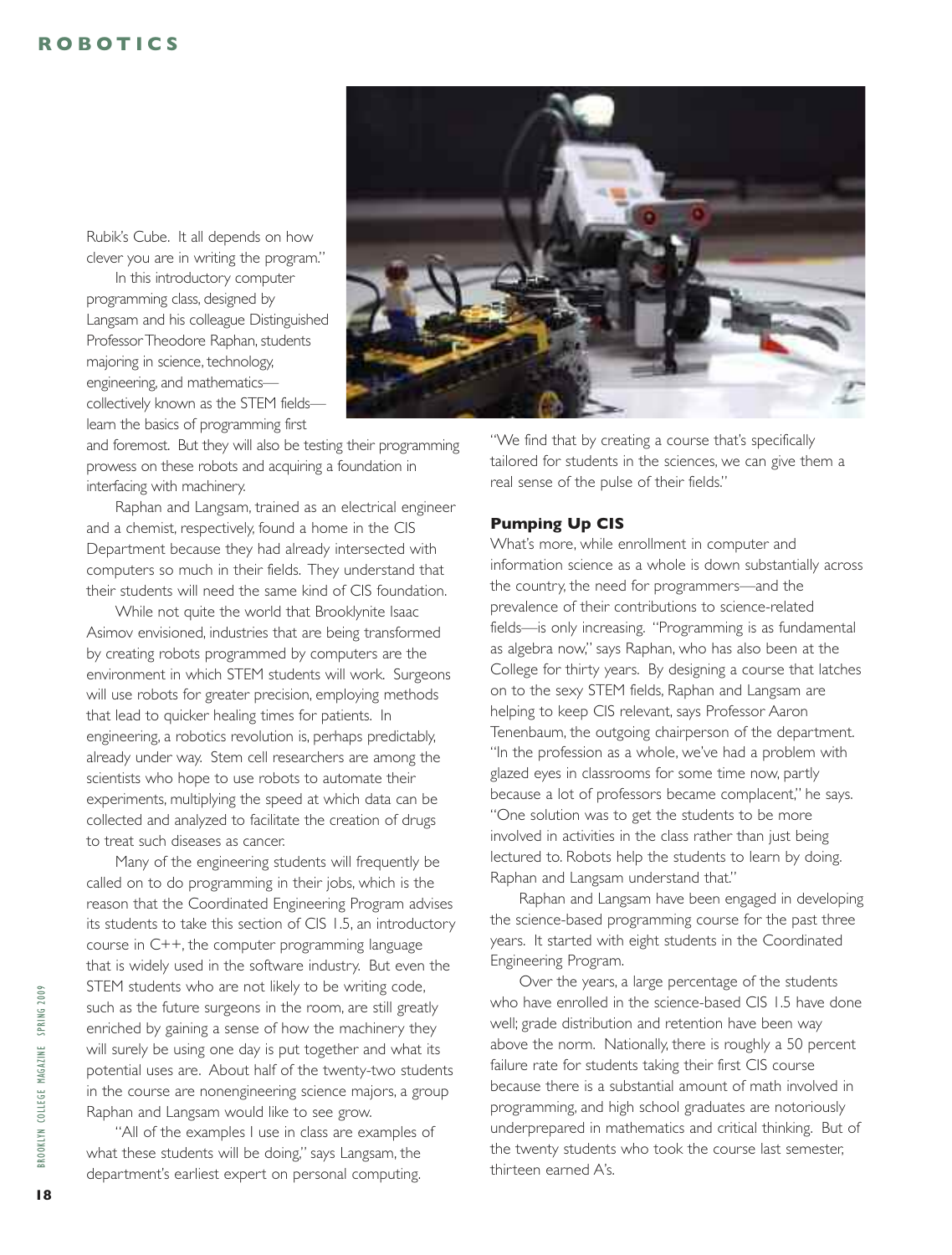

### *Left to Right: Professor Yedidyah Langsam, Albert Munez, Professor Theodore Raphan, and Yon Luo*

"I'm finding that the students are very motivated and engaged, much more so than the general population," says Langsam, an alumnus who received his bachelor's degree in chemistry from Brooklyn College in 1973. "They've thought about their careers, and they know where they are going."

Indeed, Christo Abraham, a sophomore with a double major in physics and anthropology who is heading for a career as a neurologist, has already worked in hospitals, so he's seen for himself the prevalence of machinery in the healthcare field. But the appeal of this course for him is broader.

"I'm very interested in cars, and I've seen how robots have been used to test the impact of accidents on humans," he says. "It just seems that there are so many uses for robotics, and I'm sure that will only increase as time goes on."

The fascination with robotics is helped by their growing presence in mainstream society as well. Student Michael Lenneville says his curiosity about robots was piqued by a friend's Roomba, a commercially available robot that vacuums, washes floors, and cleans gutters. But as a chemistry major who wants to become either a university professor or a biomedical or nuclear chemistry researcher, Lenneville says the CIS class's usefulness to his field is also obvious. "I won't be writing code, but I do know that most of the experiments that are being done in the field right now are too complex for people to do by themselves." He offers that he's terrified of computers but has found the course extremely engaging. "The sheer amount of data that is being sifted through is crazy. I know that robots are helping to speed up things that for humans would be overwhelming. So I see this class as ridiculously applicable."

#### **Open Source Support**

The class at Brooklyn College is made possible thanks to the open-source community, the share-and-share-alike programming movement that has made available worldwide access to software that might otherwise be too costly.

"When people first started teaching robotics, it wasn't clear how to incorporate it into a C++ class,"

explains Raphan. "The robotics programs were primarily written in a specialized language."

Yet C++ has become the language of the job market, and introductory courses in it are the bread and butter of many CIS departments, including the one at Brooklyn College.The utilization of Code::Blocks gives students a fundamental tool that they can use to build their projects and debug them within an easy-to-use environment.

"You can use the system on Macs and PCs and across a wide range of host operating systems, including Mac OS, Windows Vista and XP, and Linux and Unix systems," says Raphan. "That was essential for us because we are not a rich school, and we can't just tell our students to buy new machines or new software."

At \$200 each, a robot is also an item the department couldn't ask students to buy. Instead, they adapted an open-source robot emulator that can be run within the Code::Blocks environment, replicating how the LEGO robot will respond to the students' programs. Each student is given a disk along with an eighty-six-page manual created by Langsam, Raphan, Lawrence Goetz, the department's network administrator, and Amy Delman, an undergraduate student. The manual shows students how to set up their computer at home and provides detailed instructions

on utilizing tools to help them debug the code they create. They are able to test their programs on their own computers at home, then come to class and run them on the robot.

In the classroom, Langsam jokes with the students that "in my generation, reality was blurred with drugs, but today, computers have become powerful enough that they can simulate other computers."

"This won't be quite as much fun at home because you won't have a robot running around your room," he adds. "But I guarantee that what you are learning will give you a  $\blacksquare$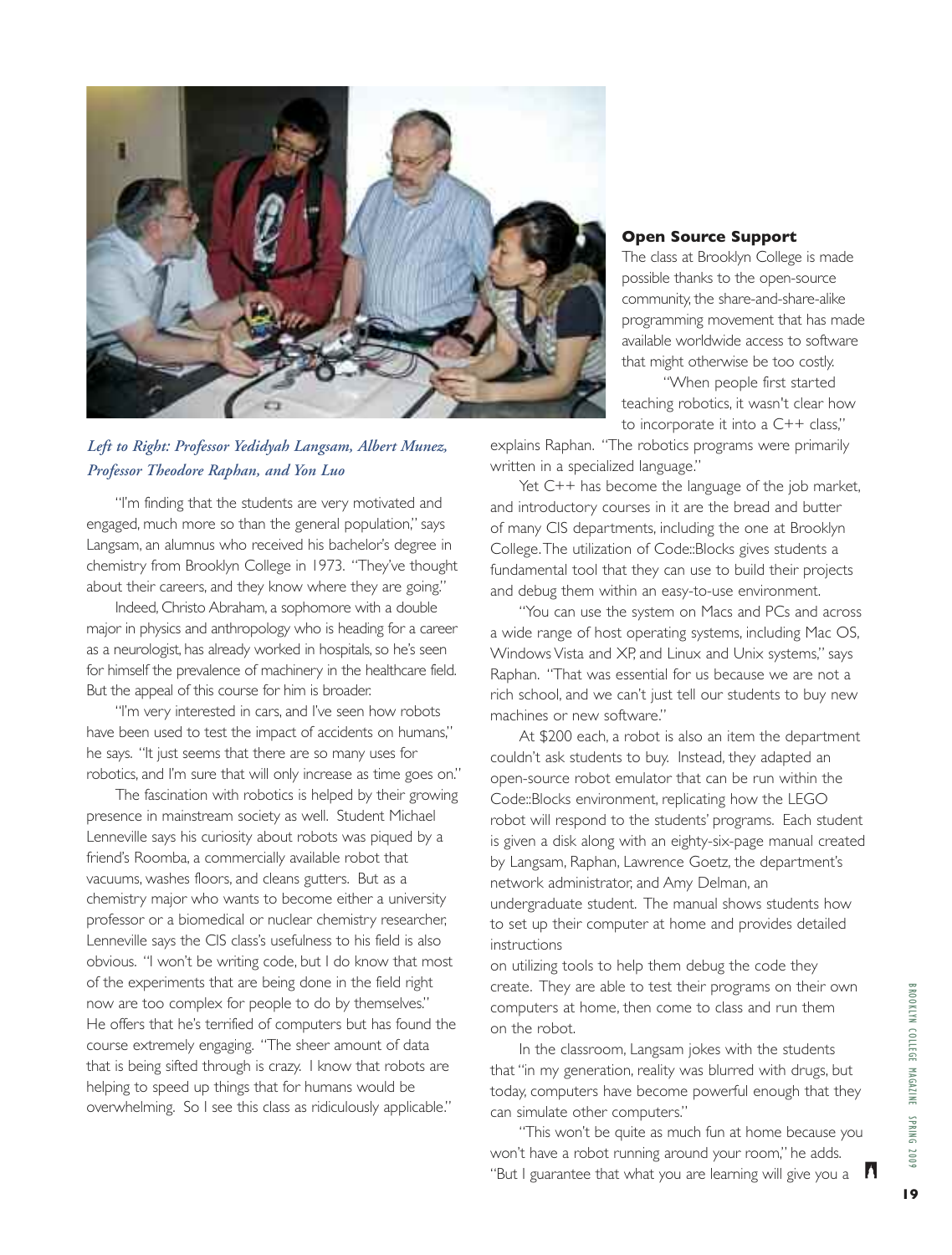# **Saving the Planet**– One Scientist at a Time

### By Lisa Lincoln

*Across the disciplines, Brooklyn College scientists are at work to help protect us and our environment. We searched out a few of them to get a glimpse of their efforts.*



### WHAT YOU CAN'T SEE

"Often it's not what smells bad that's toxic," says environmental geochemist Zhongqi (Joshua) Cheng, assistant professor of geology. Arsenic, for instance, is odorless, tasteless, colorless, and, at low doses, slow acting. "In the old days, arsenic was the way wives killed their husbands," notes Cheng.

Cheng began to investigate the problem of arsenic in drinking water in 2001 by focusing on Bangladesh, where arsenic leaches into groundwater from natural sources. Now he works on a federal Superfund site in Vineland, New Jersey, that, from the 1950s to

the 1970s, was a chemical plant with a deficient containment protocol.

"Arsenic in drinking water does not kill you right away," says Cheng,"but it greatly increases your chance of getting liver, stomach, or skin cancer." The Vineland Superfund project is searching for the most expedient and safest way for the EPA to remove arsenic from the groundwater and the sediment beneath it. "Normally they pump the water out, treat it, and pump it back," says Cheng. For Vineland, he adds, "they say it will take thirty years, but that may be too optimistic."

Are there better solutions? "One of the ways to get the arsenic out faster is to inject additives," Cheng reports. Preliminary findings show that scrap iron corroding in water could potentially absorb the arsenic. "Or maybe," says Cheng,"there is a way to make arsenic stay in the sediment. If it's not in the water, it won't hurt you." Which strategy will be used has yet to be determined.

### IT'S IN YOUR BONES

hen your bones feel like they are made of lead, sometimes they are. "Despite government regulations, lead toxicity is still a major problem in the United States," says Associate Professor Terry Dowd, an analytic biochemist,"and bone is a major storage site for lead in the body."

"This can be detrimental because bone is remodeled throughout your life," she explains. During this process, resorption cells dissolve the bone, releasing calcium into the blood. "If lead is in the bone, it can be released as well," notes Dowd.

Numerous studies have established the relationship between blood lead levels of ten micrograms per deciliter and above with brain and kidney damage. In children, it is also associated with reduced stature and chest circumference—evidence, says Dowd, of its effect on long bone growth. While most data on elevated levels concerns young children, other populations are now being studied.

When a recent report in the *Journal of Bone and Mineral Research* showed an association between elevated blood lead levels and increased bone fractures in older women, Dowd and her research group decided to treat female mice with lead-laced drinking water for four months. "We looked at their femur bones," reports Dowd,"and saw a significant difference between the control group and the leadtreated group, which had lower bone density and a larger marrow cavity."



Dowd then called on a biomechanical engineer at Cornell University to perform a three-point bending technique to see how much weight the bones could bear. The results demonstrated that lead decreased bone strength. Additional data showed that lead produced immature collagen (bone's substrate) and smaller bone crystals. "Our results help explain why lead could contribute to bone fractures in the elderly," Dowd notes. "Age-related bone loss occurs naturally, but lead may exacerbate osteoporosis."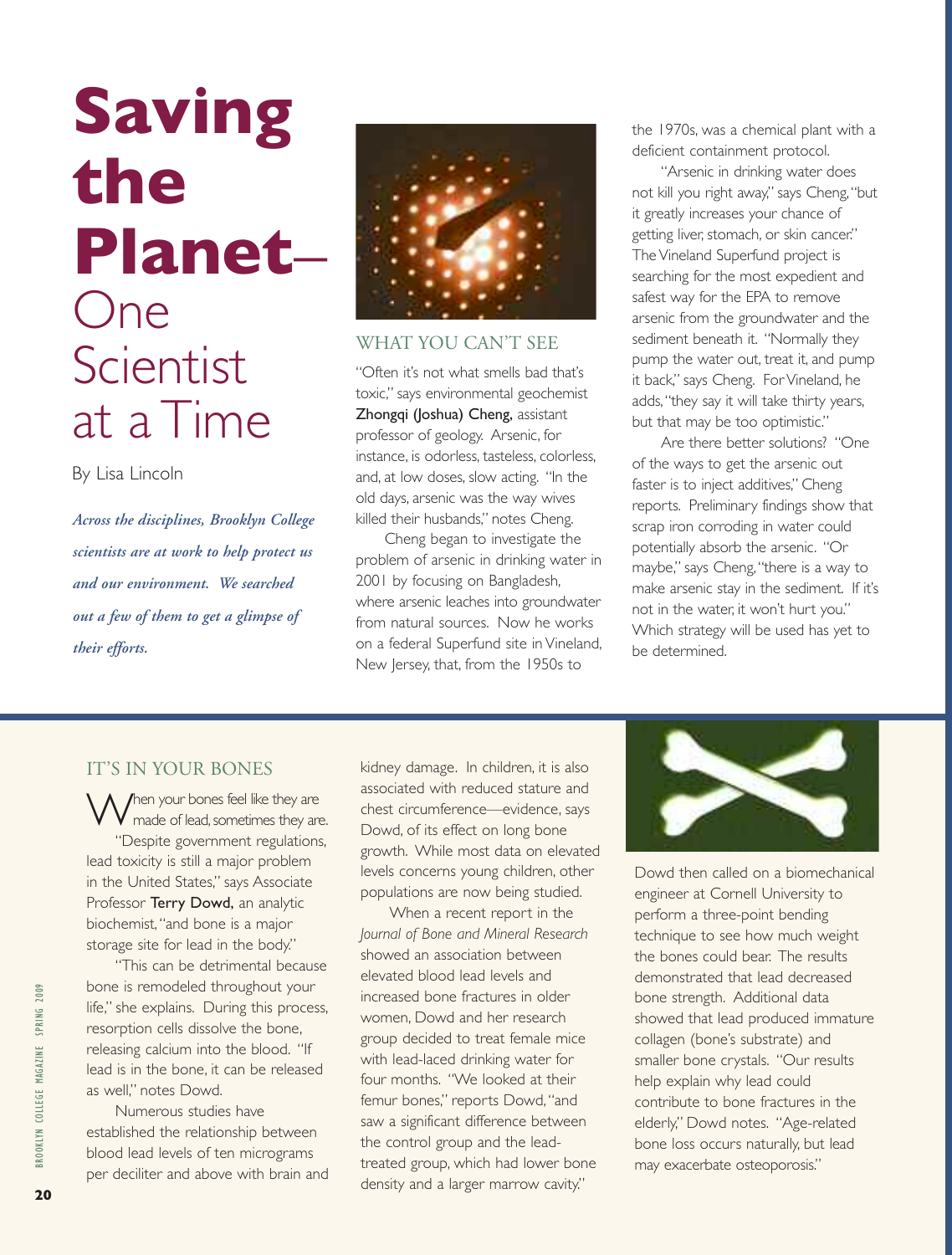### WHEN ODD IS EVEN BETTER

**/hether a process clears our** water of arsenic or creates the SPF 30 moisturizer in our medicine cabinet, like all chemical reactions, it is facilitated by a catalyst.

But the traditional metal-based catalysts employed by the pharmaceutical industry are ones that you don't want to ingest or apply to your skin. The time-consuming process of extracting them from medications is part of what makes drugs so expensive. Now some scientists, including organic chemist Stacey Brenner, assistant professor, are looking for friendlier ways to start a reaction.

"Organic chemistry is concerned with forming and breaking the bonds of carbon, hydrogen, and oxygen that are present in everything in nature," notes Brenner.

Pharmaceutical companies often

### SOLVING THE SOLVENTS

In the early 1990s, the Air Force Academy synthesized a novel class of salts unlike any of their culinary cousins.

"If you put table salt by itself in an aluminum pan and turn up the heat, the pan will melt before the salt does," says Associate Professor of Chemistry Mark Kobrak. "These new salts, molten at room temperature, were exciting and confusing."

Their potentials were, too. For one, the room-temperature ionic liquids (RTILs) act as moderately polar (meaning unevenly electrically charged), organic solvents, suitable for such industrial applications as stripping machine parts of oil and grease.

"At least 95 percent of chemical reactions require a solvent," says Kobrak, a theoretical physical chemist. "A solvent is a tool, and you need one with the right polarity to get the job done. One of the challenges in

want to synthesize a compound in greater volume and potency than can be harvested from nature. To produce an analog, the industry regularly uses metal-based catalysts, which are effective—they go through a reaction unchanged and produce high volumes of the desired compound. "But they can be air or water sensitive," says Brenner. "If you expose them, it makes them inactive."

Then there are the problems of removing every bit of trace metal from the product and disposing of it in an environmentally responsible way.



green chemistry is to get rid of the large volume of potentially hazardous solvents in use."

While a handful of low-melting salts were known earlier, they were difficult to work with. The current generation of RTILs are easy to handle and can be produced relatively cheaply. Even better, they are nonflammable and don't evaporate.

"My research group has identified the properties responsible for RTILs being fundamentally different from conventional molecular solvents," says Kobrak. "It's not the distribution of charge but the size of the ion. The smaller the ion, the more charge packed in, the more polar the liquid. If the ions get too small or too large, they will not melt at room temperature." Kobrak acknowledges that, at the moment, RTILs have a limited polarity range, but he believes that his research group and others will improve that.

Looking for a less toxic, easy-to-use alternative, Brenner's research group has struck upon a novel formulation of a sulfonamide, one of a group of compounds containing sulphur, oxygen, nitrogen, and hydrogen. The raw components are naturally occurring, abundant in supply, relatively cheap, and unfazed by water.

And odd. Whether a chemist is fusing carbon or hydrogen atoms, the catalyst used to facilitate the reaction must create asymmetrical bonds in three dimensions. "Nature's the best at doing this," says Brenner in regard to producing chirality––copies of things that are not entirely the same. "Your two hands aren't exactly alike. Neither are the enzyme- and protein-binding pockets that drug molecules must fit to be effective." Happily, organic catalysts offer a world of asymmetrical possibilities waiting to be fine tuned, and that is why, in green organic chemistry,



It is no wonder that Kobrak is interested in RTILs. "It's an odd thing when something exotic behaves so conventionally," he says of the molten salts that mimic molecular solutions. "We have a chance to reexamine some of the fundamental ways liquids work and the way chemistry is done."

Will RTILs answer one of the riddles of creating a sustainable planet? "In broad strokes," says Kobrak,"you can reproduce a lot of chemistry in this unconventional environment, with fewer hazards."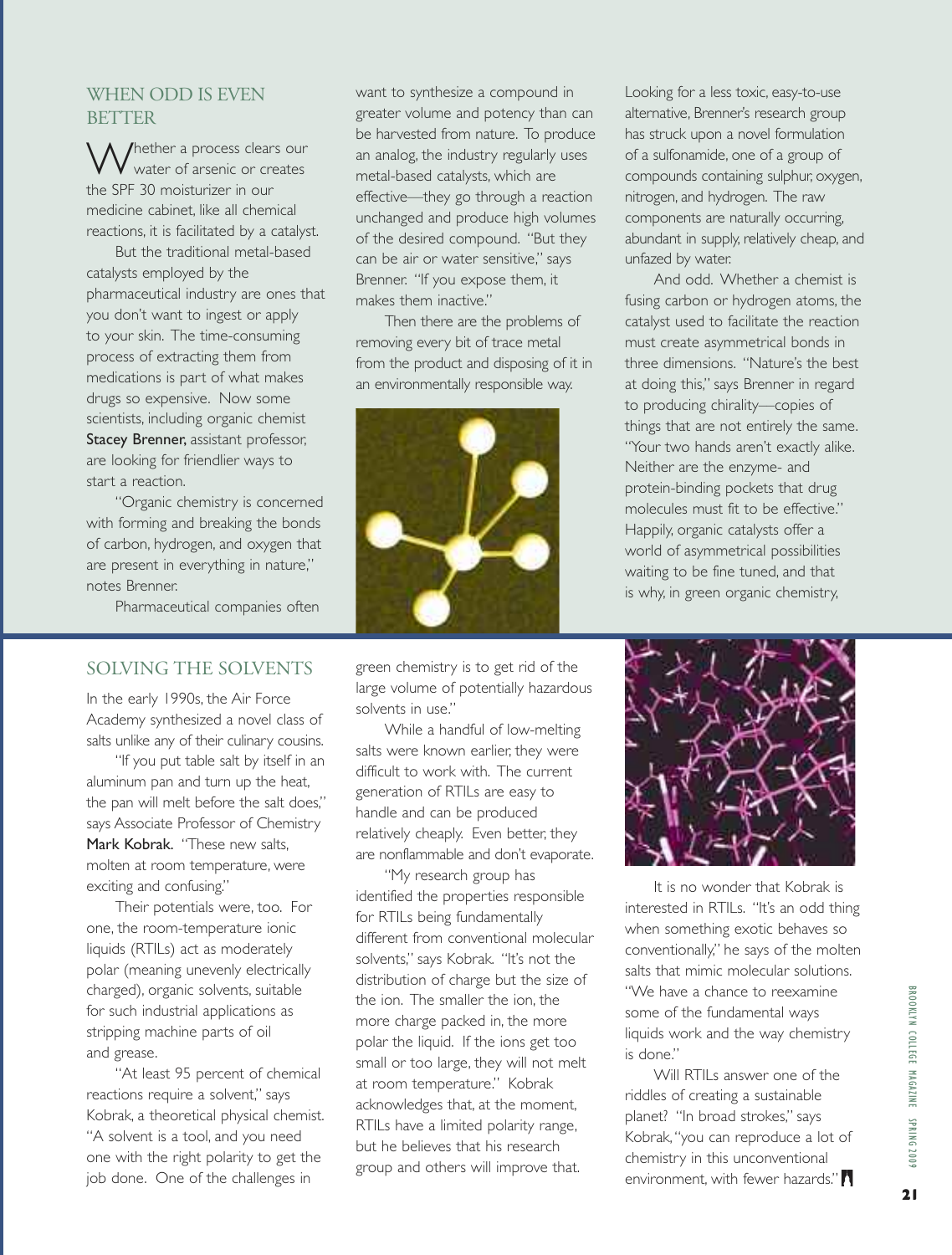

By Richard Sheridan

# **Fish and Other Aquatic Life Forms** in Our Future

You won't see a large banner proclaiming "Under<br>New Management" over the double doors that<br>guard the entrance to the Aquatic Research and<br>Environmental Assessment Center (ABEAC) at the far New Management" over the double doors that guard the entrance to the Aquatic Research and Environmental Assessment Center (AREAC) at the far eastern end of the first-floor corridor of Ingersoll Hall Extension. Nevertheless, there have been big changes inside, and there are more to come.

Distinguished Professor Emeritus of Biology Martin P. Schreibman, the founder and longtime director of AREAC, has stepped down from involvement with the center's day-to-day operations. At the helm of AREAC these days is John Marra. Brett F. Branco is associate director.

AREAC is a fifteen-thousand-square-foot facility containing both laboratory and workshop space. Equipped to carry out various aspects of biological and medical research, it is home to some two thousand fish and invertebrates representing ten to fifteen species, including horseshoe crabs, clownfish, and octopus. AREAC's projects over the years have centered on the environmental ills of nearby waterways—including Jamaica Bay, the Gowanus Canal, Prospect Park Lake, and even the Hudson River and New York Harbor––as well as urban aquaculture, or fish farming.

Over the course of its ten-year history a number of talented researchers have been drawn to AREAC's resources. Among the scientists who currently base their projects in the complex is Associate Professor of Biology Jürgen Polle, who has been concentrating on isolating new microalgae strains for use as biofuel—research that has enormous potential for the future of energy. Another is Associate Professor Jennifer Basil, also of the Biology Department, who has been studying learning and memory in the chambered nautilus, Pavlovian conditioning in invertebrates, and spatial learning in crustaceans.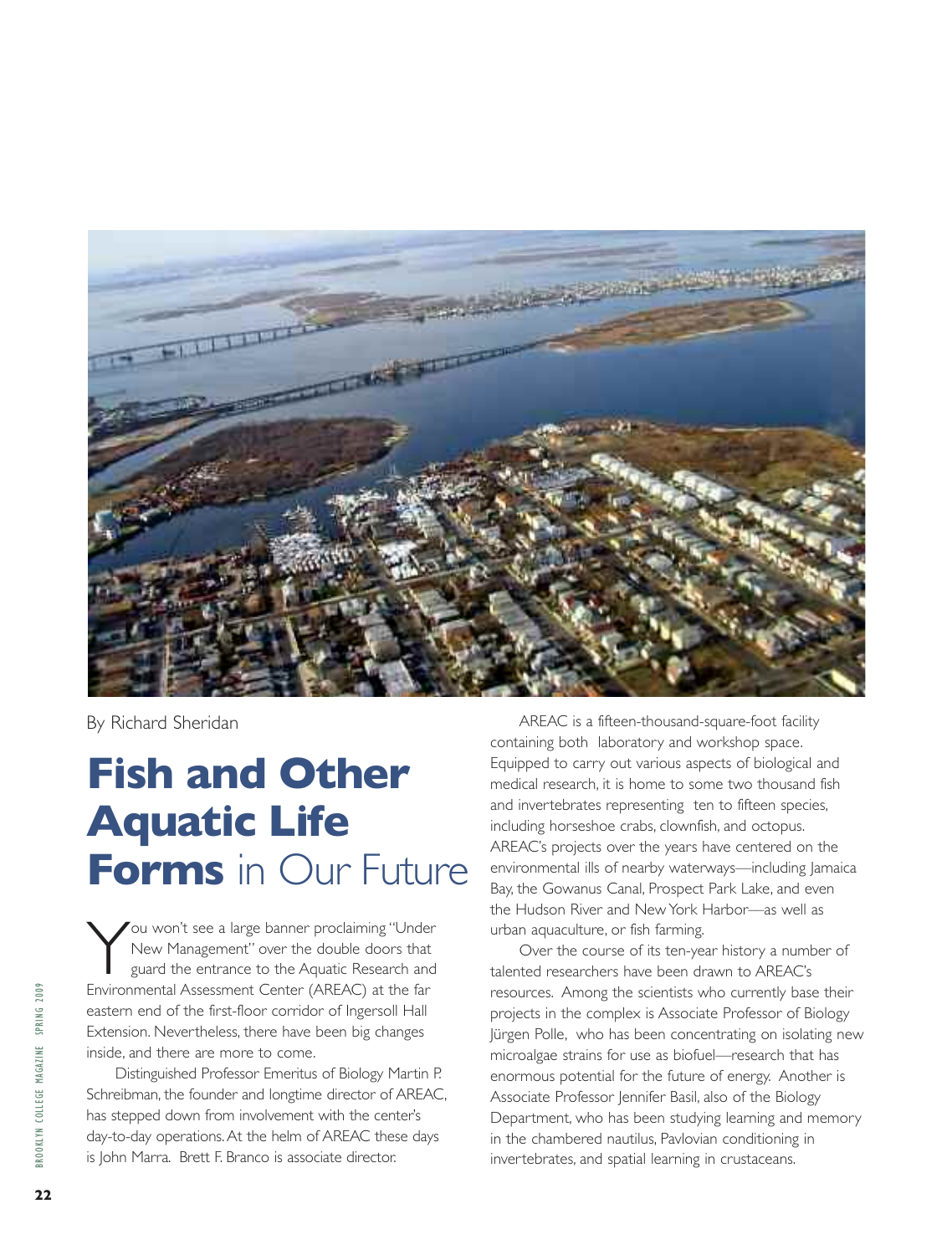"With its recirculating water system resembling flowing sea water, AREAC is a unique facility on the East Coast," Basil says."It's why I came to Brooklyn College. Studying the chambered nautilus has become my life's work, and I couldn't go on without AREAC."



#### *John Marra, director*

John Marra served as a naval officer aboard U.S. destroyers before pursuing postgraduate studies at Canada's Dalhousie University in Halifax, Nova Scotia, where he earned his doctorate in biological oceanography in 1977. He joined the Brooklyn College Geology Department faculty as a professor in September 2007 after three decades as a marine researcher with the Lamont-Doherty Earth Observatory at Columbia University.

Brett Branco earned his Ph.D. from the University of Connecticut in 2007 and served as a National Science Foundation Fellow at the University of Western Australia until joining the Brooklyn College Geology Department as an assistant professor in January.

Last June, Marra, still new to his role, spoke with a reporter for the *New York Post* about his fear that Jamaica Bay's saltwater marshes could completely disappear. "Jamaica Bay is a big nursery for all sorts of fish and marine life, and these marshes are a way station for sea and shore birds," he said. In his view, saving the salt marshes was vital.

Now Marra seems more cautious. He and Branco have been reviewing ways to change AREAC's focus and its operations, but they are reluctant to discuss many details until their plans are more settled.

"What I'm interested in is developing more of an environmental focus for our research, bringing along more projects that are concerned with environmental problems and also with ecosystem and organism response to global warming," says Marra.

"My role as associate director has not been put into writing as yet," adds Branco, a Navy submariner who grew up in a nautical family. "But based on my experience, I will build on AREAC's successes and enhance our interdisciplinary research. I'm very much a field researcher. I sample chemical, biological, and physical components of aquatic systems.This interdisciplinary approach is the only way we can find out how these complex systems work and how they respond to outside stressors in the urban environment."

If Marra and Branco do decide to bring material back to AREAC from places such as Jamaica Bay for students to work on, they will likely have a giant cleaning job to do. The largest room in the complex still has a clean but tangy aroma of sea and shoreline. It is filled with three-hundredgallon tanks, seven of which hold about a total of one thousand tilapia, tasty fresh-water fish of the species *Oreochromis niloticus.*

The tilapia are part of Schreibman's aquaculture research. According to lab manager Rob Dickie, AREAC acquires its stock of tilapia as ten- to twelve-gram fingerlings from an upstate fishery and then grows them to maturity."Over a period of eight or nine months we grow them to market size—roughly two pounds," Dickie says. "But these fish are not sold at market.They are donated to homeless shelters and outreach centers. No one at AREAC makes a profit."

Whatever changes are made in AREAC, there will still be room for aquaculture, notes Marra, "though we will likely look for other kinds of fish and even invertebrates instead of tilapia.

"Tilapia is pretty much a known entity now," he explains. "We might seek to domesticate new species."

In addition to such fish species as salmon and carp, Marra says,"fish-farming work is being done with striped bass, tuna, sturgeon, and even sea urchin, which has become a high-priced seafood because it's a popular sushi dish."

Grant proposals to investigate the less-studied species may have a greater likelihood of winning funding.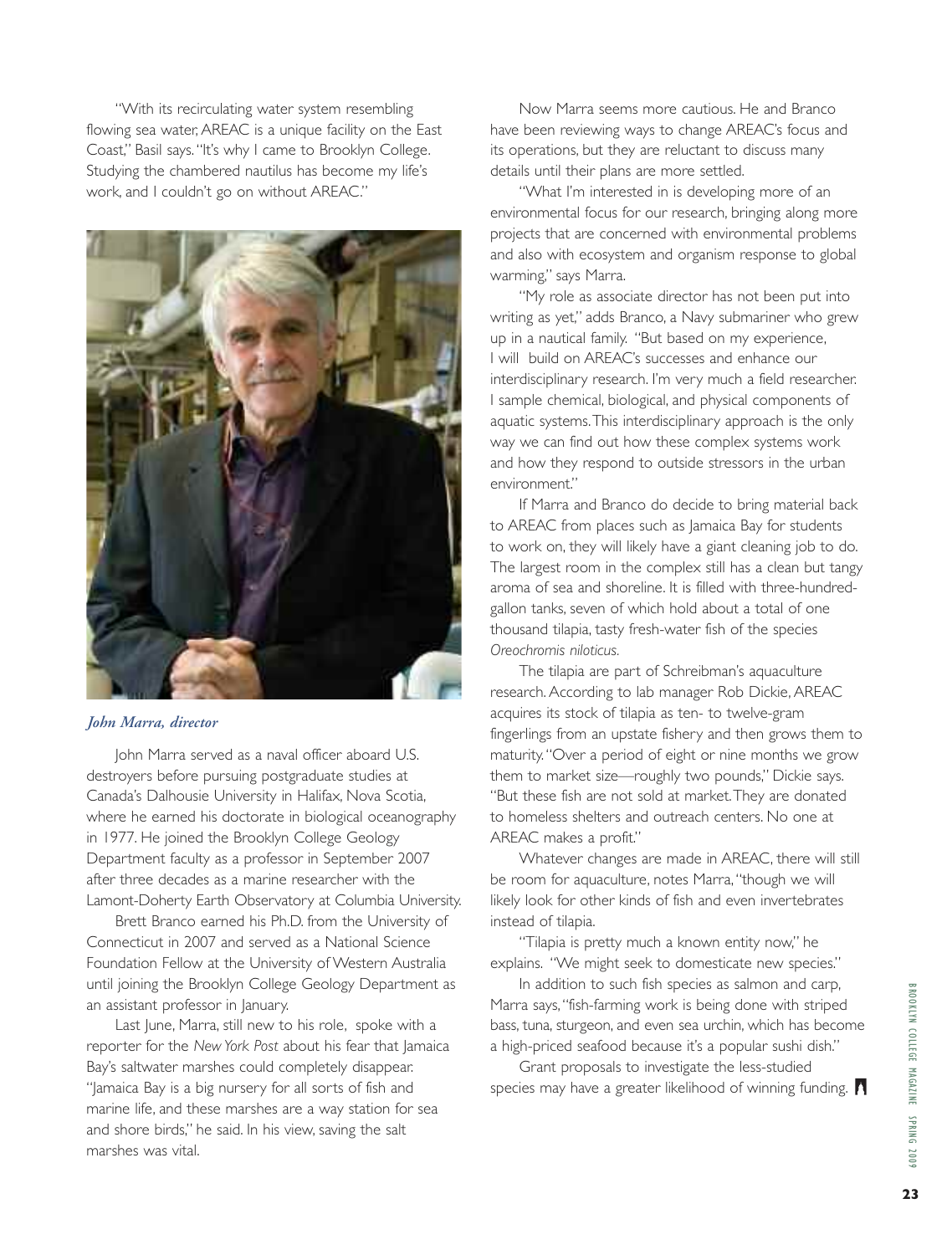

## **Middle States Raves**

**B** rooklyn College's once-a-<br>decade Middle States<br>Education reaccreditation process rooklyn College's once-adecade Middle States Commission on Higher reached a milestone in April with the completion of a four-day campus visit. In her exit report to the College community, R. Barbara Gitenstein, the Middle States's team leader and College of New Jersey president, cited measurable and significant progress in no fewer than two dozen areas, and cited the College's commitment to be guided by its revised, student-centered mission statement "to provide a superior education in the arts and sciences" as

the central academic architecture for both recent and continued success.

"There was a refreshing candor and genuine self-reflectiveness throughout the Middle States process," Gitenstein said, adding that the College's two-year period of selfevaluation had clearly addressed suggestions from the last reaccreditation in the areas of technology, campus diversity, and a more refined overall planning process. She also commented favorably on the significant and visible progress in other areas, including infrastructure investments; the library and Library Café; changes in the tenure and promotion process; improvements in academic advisement; the work of

the Magner Center for Career Development and Internships; and the dramatic success in increasing the Brooklyn College Foundation's endowment.

The team had three suggestions for improving the College's performance: engaging in a broadly consultative process for the revision of academic structure; accepting our history of success without being bound by it; and deepening the support for a new generation of faculty leaders. The committee also recommended that the College revise and assess its graduate programs in regards to the mission, relevance, and outcomes of offerings while also improving the services provided to graduate students.

A final report from the Middle States Commission will be issued to

## **Fulbright Winning Professor** to Study in Korea



**B** rooklyn College Professor of<br>
Sociology Alex Vitale won a<br>
policing in South Korea. He will spend rooklyn College Professor of Sociology Alex Vitale won a Fulbright Scholarship to study about five months there next spring conducting his research and lecturing at a university that is still to be determined.

Vitale has studied policing for some two decades, first at the San Francisco Coalition on Homelessness, where he worked on litigation, monitored police practices, and assisted police with training protocols for dealing with the homeless. He then came to New York to complete a Ph.D. in sociology at the CUNY Graduate Center. He has taught at the College since 1999.

The author of several books that examine New York City's policing practices, including *City of Disorder: How the Quality of Life Campaign Transformed New York Politics* (2008)*,* Vitale says he has long been interested in introducing some international comparisons to his scholarship. His research is largely concerned with how economic, political, and social changes can impact policing.

"In many ways the themes are the same here and abroad," he says, noting that he would also like to study how global climate change and emerging diseases have impacted policing in Africa."Globalization and de-industrialization with the manufacturing industry created a whole new set of policing problems in New York City. Up until about twenty-five years ago, South Korea had a closed political system and a closed economy. But as both have opened up recently in the form of free trade and elections, there are some new problems for the police like an increase in street crimes."

The Fulbright U.S. Scholar program —part of the flagship international exchange program sponsored by the State Department and created to foster international understanding—annually sends 1,100 faculty members to nearly 125 countries to teach and conduct research.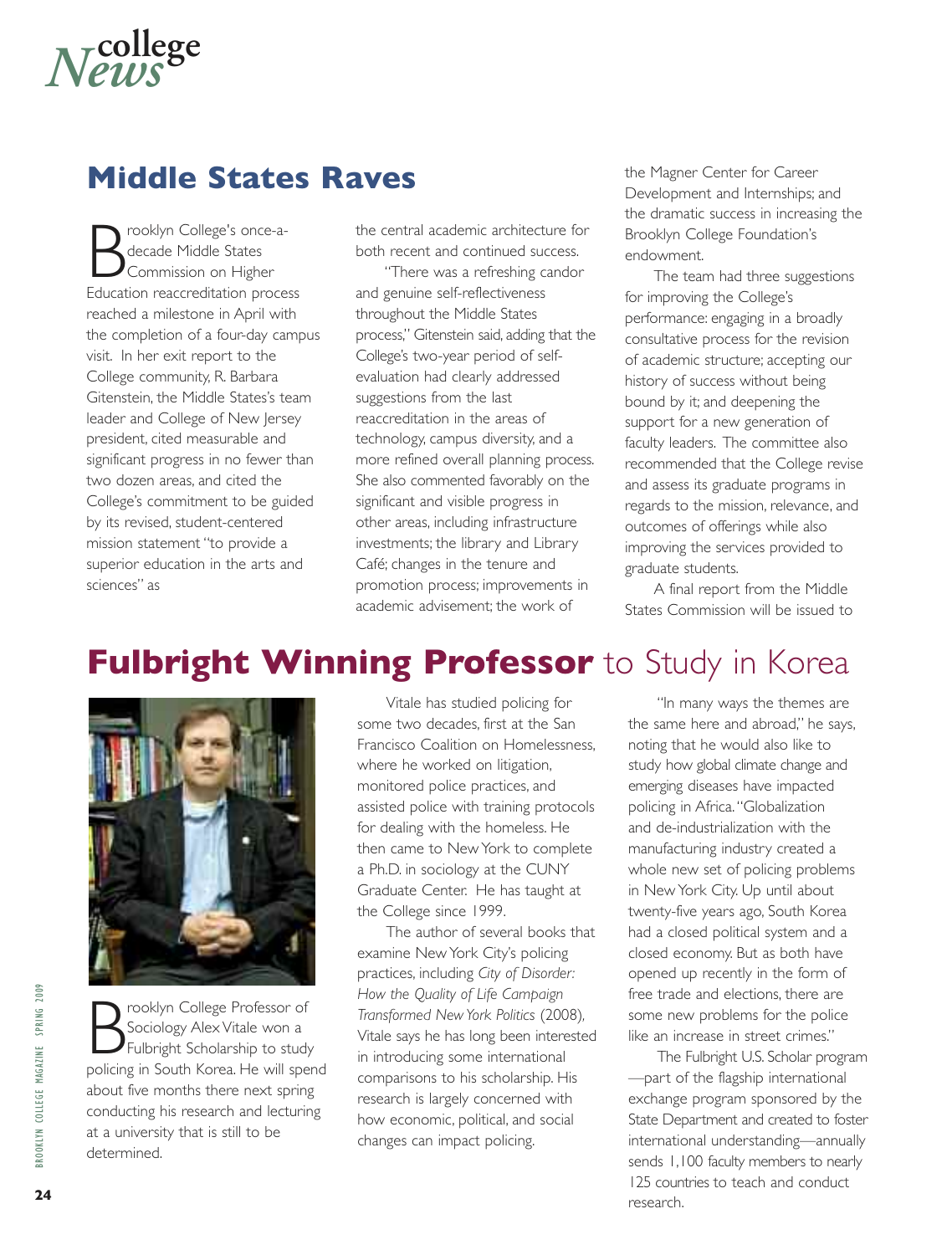# **Bayoumi Gets Award,** Tips Hat to Brave Muslim American Youth

Moustafa Bayoumi, associate professor of English,<br>Was more than delighted to hear that his book<br>How Does It Feel to Be a Problem? Being Young was more than delighted to hear that his book *How Does It Feel to Be a Problem? Being Young and Arab in America* (Penguin Press, 2008), received the 2009 American Book Award, because the people whose story the book tells "get the recognition they deserve."

Established in 1978 by the Before Columbus Foundation, the award is bestowed—by other writers who recognize a book's literary excellence—without limitations or restrictions.

Trying to respond to the question originally posed in 1902 by W.E.B. Du Bois, Bayoumi interviews secondgeneration Arab Americans from Brooklyn––four men and three women—who talk about their day-to-day struggles in the aftermath of the September 11 attacks.

"The book occurred to me in large part out of exhaustion from having to write op-ed pieces and answer to the specific politics of the day," Bayoumi says. "I felt that maybe the real story about what the whole process meant for Arab Americans and the nation as a whole was not being told."

Born in Zurich to Egyptian scholars, Bayoumi lived in Canada until he moved to New York to complete his Ph.D. at Columbia University, where he studied under the late Edward Said, a founding figure of postcolonial theory.

An author of several essays and coeditor of *The Edward Said Reader* (Vintage Books, 2000), Bayoumi admits that it was hard to imagine that any particular group of Americans could be singled out and discriminated against, especially after the hard-won gains of the 1960s civil rights movement and the traumatic experience of Japanese Americans, who were confined in prison camps during World War II by the liberal Franklin Delano Roosevelt administration.

"You would have thought this would never happen again," he points out. "What surprised me is that these kids were able to tackle the challenges the nation placed upon them."

To explain why he focused on Brooklyn's youth, Bayoumi notes that of 120,000 Arab Americans living in the New York area- one of the largest concentrations outside Dearborn, Michigan— nearly 40,000 live in Brooklyn.

"This borough represents America's future," he says. "A city within a city, Brooklyn has this literary aura, and it mirrors the future of the United States because there's no single, dominant ethnic group," he says.

# More Than **One Ton of Food** from BC to Local Food Pantries

ew York State<br>
Assemblywoman Rhod<br>
President Christoph M. Kimmich Assemblywoman Rhoda S. Jacobs and Brooklyn College wrapped up a weeklong, campuswide food drive to help restock local area food pantries with critically needed canned goods, baby food, and other nonperishable items. Brooklyn College students, departments, and offices contributed more than one ton of food that was distributed to a dozen local nonprofit groups.

Joining President Kimmich and Assemblywoman Jacobs were representatives of some of the recipient organizations as well as

Brooklyn College students whose efforts made the drive a success.

" We pride ourselves on being a good neighbor," President Kimmich said,"from working in schools to participating in the renewal of the Junction to putting a fresh coat of paint on a graffiti-spattered wall. The food drive gives us an opportunity to address the tremendous need of our local food pantries."

With the economic crisis, food pantries across the borough have been hit hard by a recent decrease in donations, skyrocketing food prices, and as much as a 500-percent increase in the number of individuals

and families in need. Some local pantries report they are on the verge of closing.

"We provide food for nearly 350 people every Wednesday morning at our church," said Father Michael Perry, pastor of Our Lady of Refuge, who was at the event to pick up his church's share of the food drive. "Thanks to Brooklyn College for being aware that there are people facing hunger in our district and for bringing relief to them."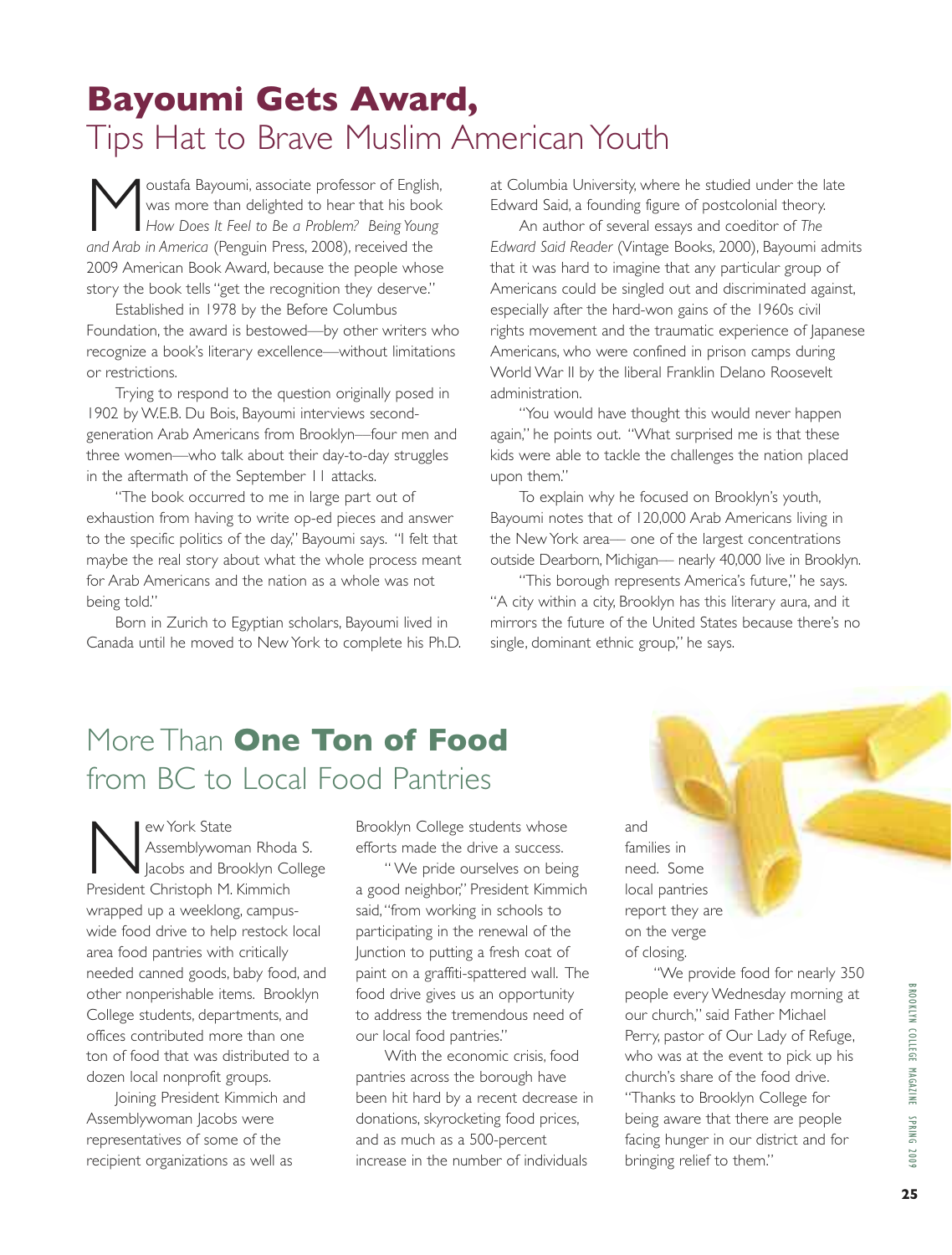# **Gloria Steinem Pays Tribute** to Alumna Shirley Chisholm,

# Celebrates New Exhibit

In the wake of Barack Obama's election, Brooklyn<br>
College honored its own political trailblazer. In 1968<br>
she became the first black woman elected to Congress.<br>
In 1972 she sought the Democratic Bartics precidential n the wake of Barack Obama's election, Brooklyn College honored its own political trailblazer. In 1968 In 1972 she sought the Democratic Party's presidential nomination, becoming the first black candidate to run for a major party's nomination for the nation's highest elective office. Last fall, just a few days before she would have turned eighty-four, Brooklyn College paid tribute to one of its most prominent alumni, Shirley Chisholm.

Feminist icon Gloria Steinem shared her memories of Chisholm at an exhibit cosponsored by the Brooklyn College Women's Studies Program and the Shirley Chisholm Center for Research on Women. The exhibit, *A Catalyst for Change,* celebrated Chisholm's pioneering political career with original documents, including campaign videos, buttons, and position papers.

"To think we had to wait almost four decades for some of what she was talking about to even begin to be true," Steinem, who campaigned for Chisholm, remarked to a standing-room-only crowd in the Woody Tanger Auditorium.

Brooklyn College President Christoph M. Kimmich said that the College was "proud to call Ms. Chisholm one of our own" and thanked Steinem for helping remember her legacy.

"Use well the voting power for which she fought," urged Steinem, who donated her delegate pass from the 1972 Democratic National Convention to the Chisholm Center's collection of memorabilia.The event, followed by a reception in the library's Special Collections Division, was attended by many local politicians and others who have worked to keep Chisholm's legacy alive. Often noting that they owed some portion of their political ambition to Chisholm, U.S. Representative Yvette D. Clarke and New York State Assembly members Nick Perry and Helene Weinstein all gave remarks and read proclamations honoring Chisholm. Brooklyn Borough President Marty Markowitz's office declared November 25 Shirley Chisholm Day in Brooklyn. Shola Lynch, who produced a



Peabody Award–winning documentary on Chisholm, also attended the event, as did two members of the latest generation of women to carry the Chisholm torch: Brooklyn College Shirley Chisholm scholars Daphne Brunet and Soribel Feliz. As part of the award, the students will go to Albany to observe the legislative process.

Describing Chisholm as "smiling and self-willed," Steinem shared many intimate recollections of the woman she often credits with being the first person to take the "white male only" sign off the White House door. Steinem said one of her greatest honors was when Chisholm asked her to write a speech the candidate would read on television.

Steinem told the crowd. "I feel grateful to have known this great woman. She not only didn't pull the ladder up behind her," Steinem added."She extended it."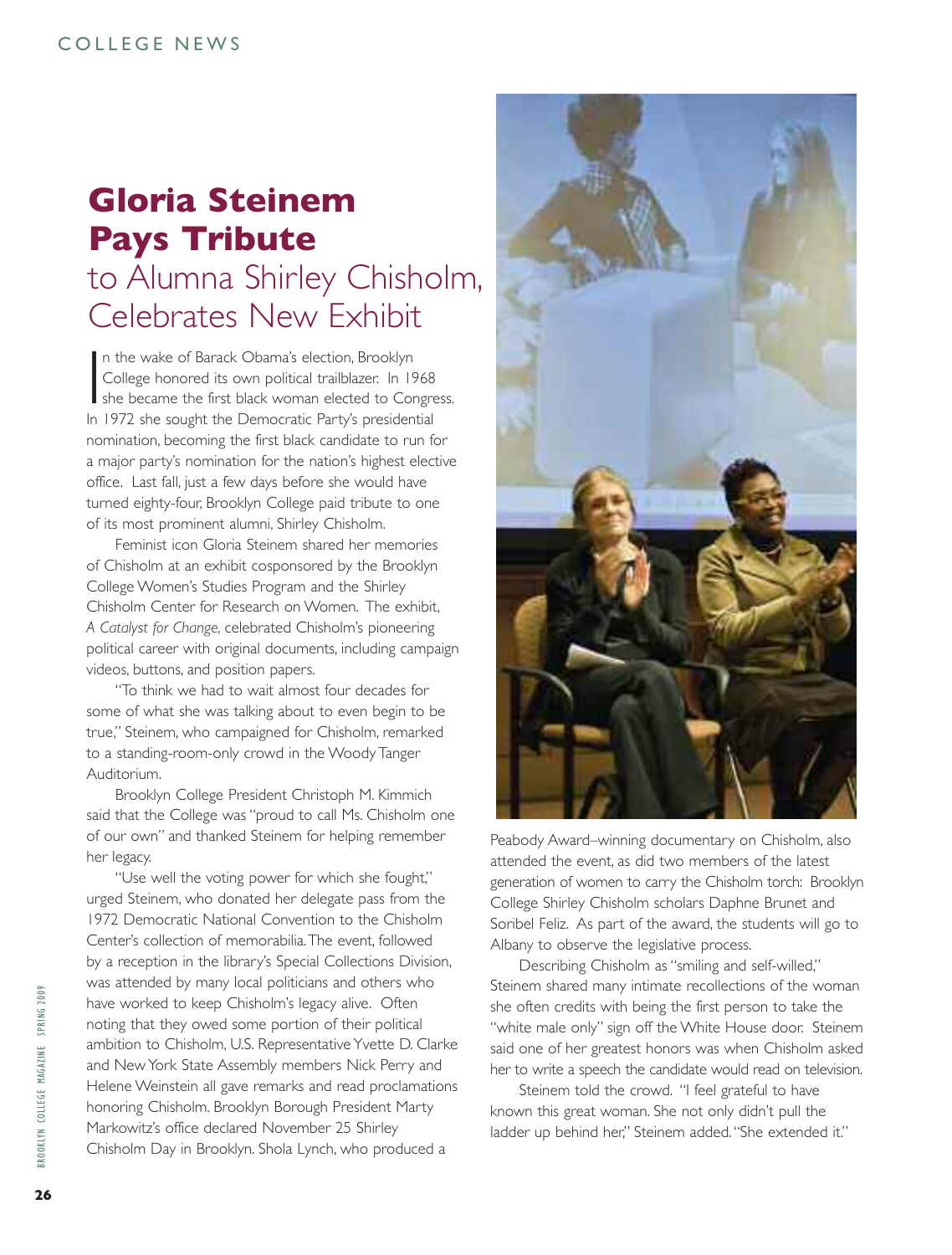# **Diversity** in College Programs and Faculty Projects Honored

For the second year in a row,<br>Brooklyn College has received<br>more diversity grants than any<br>other institution in CUNY's nineteenor the second year in a row, Brooklyn College has received more diversity grants than any college system. With ten awardees securing grants from CUNY's Diversity Projects and Faculty Development Fund, the College topped last year's total of nine awards. A total of twenty-one grants were funded for the 2008–09 academic year.

The awards for grants of up to \$5,000 are administered by the University's Affirmative Action Committee, and were created to help faculty and staff members develop educational projects, research, and other professional activities that promote diversity and multiculturalism. The awardees and their projects are:

Professor Gertrud Lenzer, director of the Children's Studies Center, for the Child Policy Forum of New York series, a project that analyzes state policies aimed at protecting children from abuse and sexual exploitation.

Maderie Miller, Center for Worker Education at the Graduate Center, to host a national conference to discuss the current and historical accomplishments of black women.

Associate Professors Paul McCabe and **Florence Rubinson**, and Assistant Professors Eliza Dragowski and Graciela Elizalde-Utnick, Education, to conduct a national survey of educators, school psychologists, and counselors on barriers to advocacy for lesbian, gay, bisexual, and transgendered students.

Assistant Professors María Scharróndel Río, Graciela Elizalde-Utnick, and Delida Sanchez, and Instructor Lynda Sarnoff, Education, to assemble projects that will facilitate a dialogue on diversity within the greater Brooklyn community.

Professor Shuming Lu, Speech Communication Arts and Sciences, to develop the College's Asian/Asian American Studies program.

# **Brooklyn Basketball Teams** Have Successful Seasons

Serve Podias, the head coach of<br>Stephen College men's<br>Seventeen years, concedes that with teve Podias, the head coach of the Brooklyn College men's basketball team for the last his star players all coming back next year, there was a chance his team might get complacent. So he walked into the locker room after his team lost to Baruch by one point and told them to remember this moment. "We're meeting them again and revenge is sweet," he said.

And sweet it was. A few weeks later the team delivered a twentypoint drubbing to Baruch and won the CUNYAC championship for the first time in more than thirty-five years.

They went on to play in their first NCAA tournament in nearly thirty years, where they played hard but came up short against St. Lawrence University, ending their season at 23-6.

Meanwhile, the women's basketball team was getting pummeled in the first half of their Eastern College Athletic Conference game, 40 to 27, but they showed true heart by coming back in the second to lead the game 66 to 61 with less than five minutes left on the clock. They were taking on State University of New York at Farmingdale, the number-three seed and the team with the nation's leading scorer.

#### Assistant Professor Wayne Reed,

Education, for "East New York Teen Summit," an event that brings some two hundred students from East Brooklyn high schools to the College for a daylong discussion of issues facing urban youth.

Professor Jeffrey Taylor, Music, to support a jazz symposium in Brooklyn and a performance by pianist Randy West.

Assistant Professor Renee Fabus, Speech Communication Arts and Sciences, to develop a mentoring program to increase recruitment of underrepresented graduate students in communication sciences and disorders.

Professor Juana Valdes, Art, to support an exhibition at the Jamaica Center for Arts & Learning.

Assistant Professor Laura Tesman, Theater, to support a multiethnic ensemble of Brooklyn College students and professional artists and performers to create and perform an original intercultural, interdisciplinary work that revolves around questions of diversity.



"We had a good chance to win that game, and that's what I'm most proud of," says Alex Lang, head coach of the team and the CUNYAC Coach of the Year. They went on to lose, 74-70. But that takes nothing away from a team that matched their best record ever at 19-6 and won more games against teams in the CUNY conference—nine—than ever before.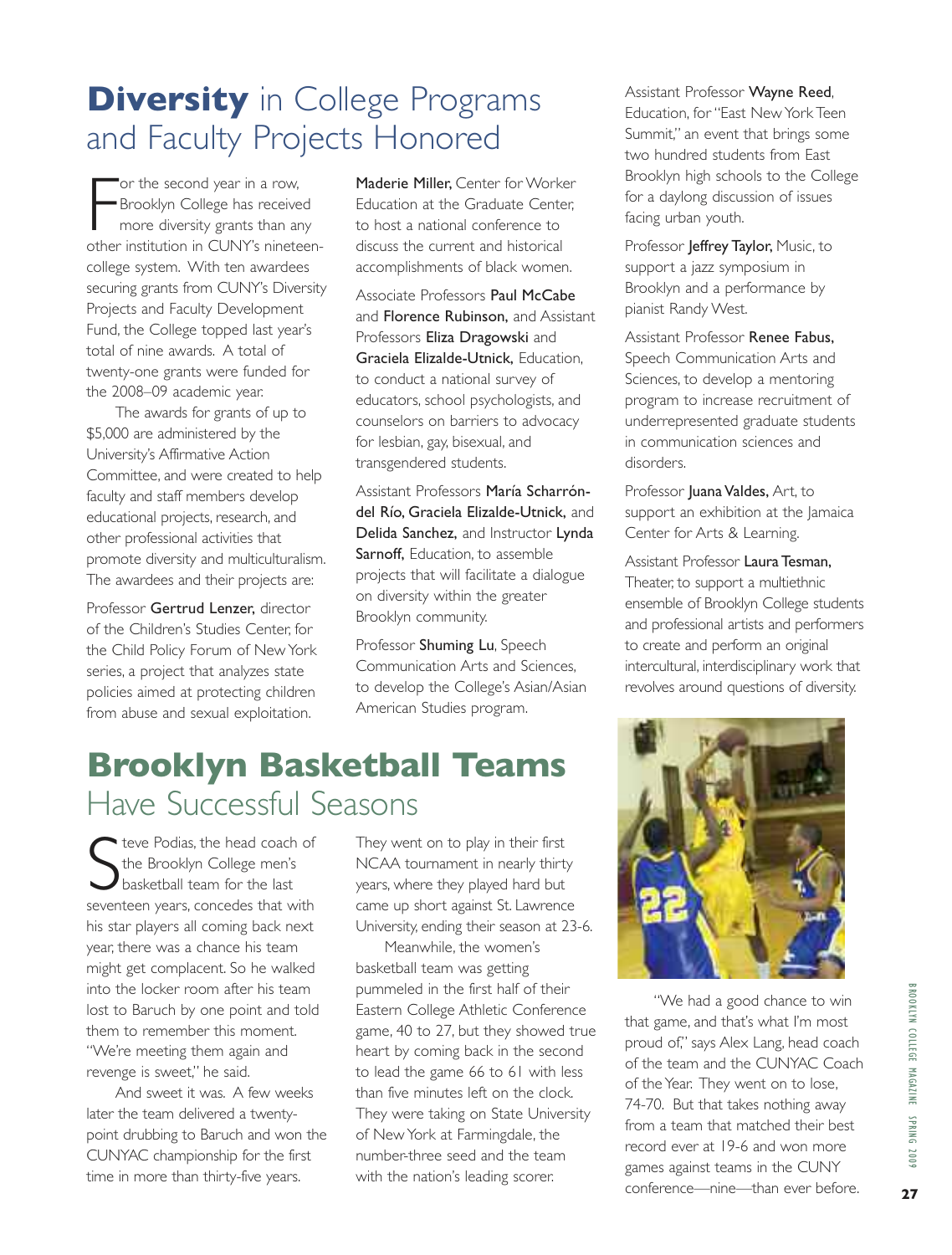## Library Announces **Student Art Contest Winners**



ast year, the Brooklyn C<br>
Library launched an ann<br>
competition in which students<br>
are invited to interpret, in any ast year, the Brooklyn College Library launched an annual art competition in which students medium, pieces from the library's fine art collection. This year, the students gave the judges a tough time with their deliberations.

For the undergraduate submissions there was a split decision, with the award going to Theresa Dietrich and Dan Asselin, both of whom wrote poems that interpreted paintings. Dietrich's *Expressions and Phrases* was written in response to Lennart Anderson's *President Vernon Lattin,* and Asselin's poem, *Two Windows,* was an interpretation of Harold Baumbach's painting *Aspen.* The graduate winner was Roderic Williams, who wrote a musical response to Shahzia Sikander's *Embark-Disembark I-VI.*

"I thought the idea for the contest was really cool," said Dietrich, a freshman journalism major. "I've actually been inspired by a painting to write poetry before. I like the thought of art inspired by art."

Ninety-one students submitted works that included paintings, sculptures, music, photographs, films, and written pieces. The winners were announced at a dessert reception in the library. Each received a prize of \$500, with Dietrich and Asselin splitting their award. The prize money was provided by art aficionados Archie and Maria Rand, the husbandand-wife team who teach in the art program and curate the gallery respectively.

"This is the first time I've seen all of the submissions all collected, and I am knocked out," Presidential Professor of Art Archie Rand said at the reception. "I am very impressed by the creative energy and the intelligence of the Brooklyn College student body."

Miriam Deutch, a professor and art specialist in the library, came up with the idea for the contest after the library's art collection grew formidably just before the building's renovation was completed in 2002, thanks to a city law that mandates that a portion of construction budgets be used to purchase art for public spaces.

"The library started the award to encourage students to explore, discover, and find inspiration in our internationally recognized art collection and to showcase our new online art catalogue," Deutch said. "There were so many creative, inventive responses. The judges had a very difficult time deciding on a winner."

The honorable mentions included Keamisha Johnson, whose sculpture was in response to Chakaia Booker's *Echoing Factors;* Adele Lonas, who assembled a marionette in response to Marc Mellon's *Don Quixote;* Laurence Moulin, who did a painting in response to Doug Schwab's *Sarah;* Joseph Pacilio, who wrote a musical response to Jim Lee's *River's Edge;* Christina Squitieri, who wrote a poem in response to John Walker's *Clammer's Marks, North Branch;* Moira Tuohy, who did an ink drawing in response to Wiliam Kentridge's *Typewriter;* and Yun Wei, who wrote a poem in response to Sarah Sze's *Day.*

The judges included Deutch, Associate Professor of English Joesph Entin, Assistant Professor of Music David Grubbs, and Professor of Art Jennifer McCoy.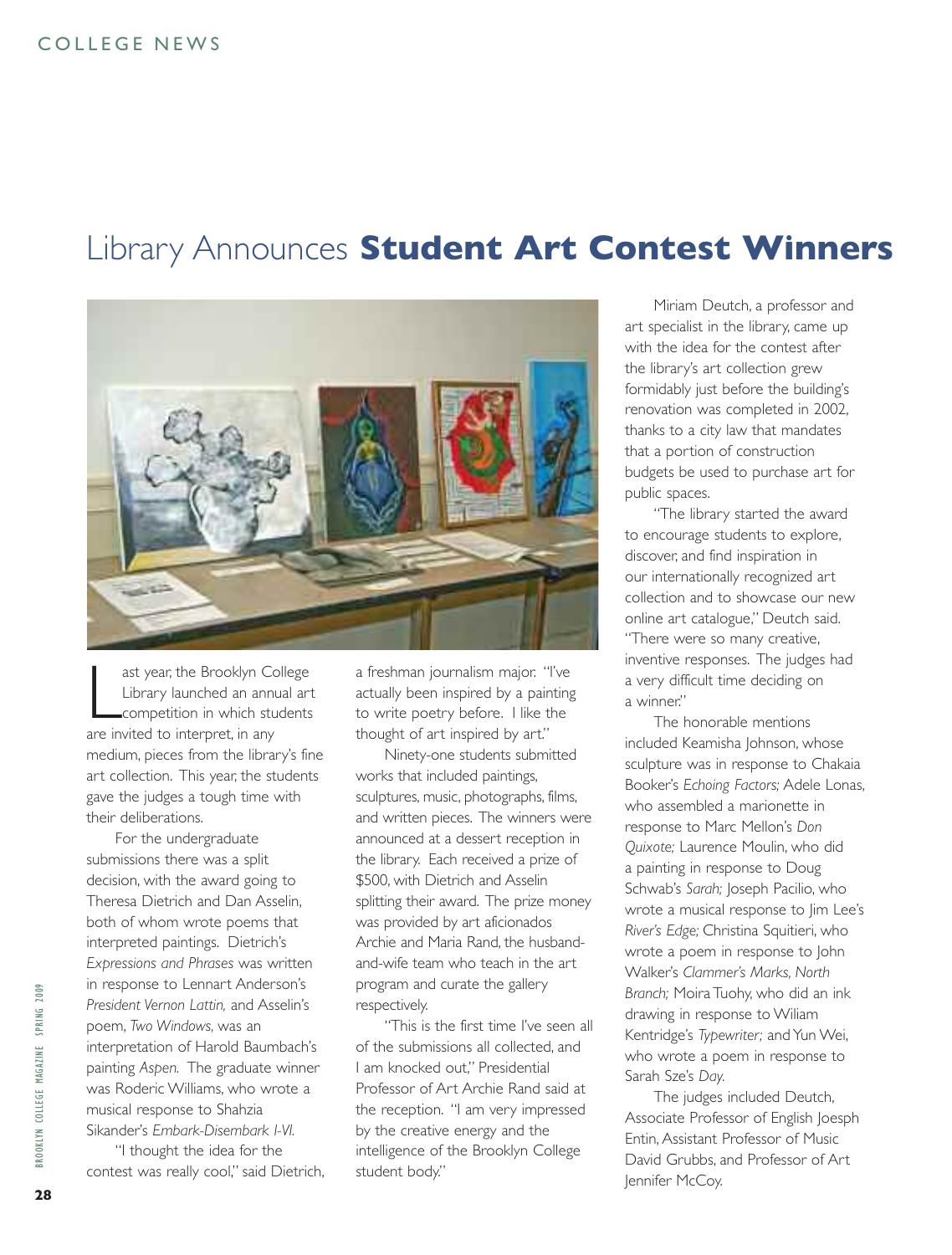# Brooklyn College Radio Station **WBCR Turns Forty**

**B** rooklyn College<br>
radio station WBO<br>
fortieth anniversary at a rooklyn College radio station WBCR recently marked its rockin' rock 'n' roll party in the Student Center, where faculty, staff, and students past and present gathered to celebrate.

Some of today's top names in local radio worked at the station during their days as Brooklyn College students. One of those is Scott A. Herman, '80, executive vice-president of operations at CBS Radio. In a written statement read at the party, Herman said he views WBCR as his "first job in radio."

Assistant Professor

Mark Boutros, the station's faculty adviser, said another illustrious alumnus who remembers his days at WBCR fondly is Skeery Jones, currently executive producer at Z100 Radio (100.3 FM) and producer of the highly rated station's flagship program *Elvis Duran and The Z100 Morning Show.* Jones frequently supports his alma mater with campus visits and shout-outs on his blog and MySpace page.

WBCR, which can be heard campuswide, is studentoperated and supervised by the Department of Television and Radio. The station's first home was in James Hall. It moved to its current location in Whitehead Hall during 2003–04, thanks to a generous gift from radio legend Himan Brown.

A 1934 graduate of Brooklyn College, Brown achieved fame during the glory days of radio, producing and directing thousands of hours of unforgettable programming, including *Dick Tracy, the Inner Sanctum Mysteries,* and *CBS Radio Mystery Theater.*

third floor of Whitehead Hall. It has a soundproof broadcast booth, two fully equipped control rooms, and a reception area. "The facilities offer all the professional equipment that students need to prepare for careers in radio," said Boutros. "We used to be a *College Music Journal Top 100* format station," he said. "But right now we're free form, playing

> whatever the DJs want." WBCR can be heard on campus by tuning to AM 1090 or online at

WBCR is located on the

www.brooklyncollegeradio.org. "We're putting in a line

through Verizon that will allow us to broadcast via Brooklyn Community Access Television,"

Boutros said. "It's designed to be a 24/7 operation.There are live DJ-hosted shows weekdays with automated programming between 11 p.m. and 8 a.m.

"We'd like to add educational programming from 8 to 11 a.m. weekday mornings," he added. "If anyone has an idea, we'll be glad to hear it."

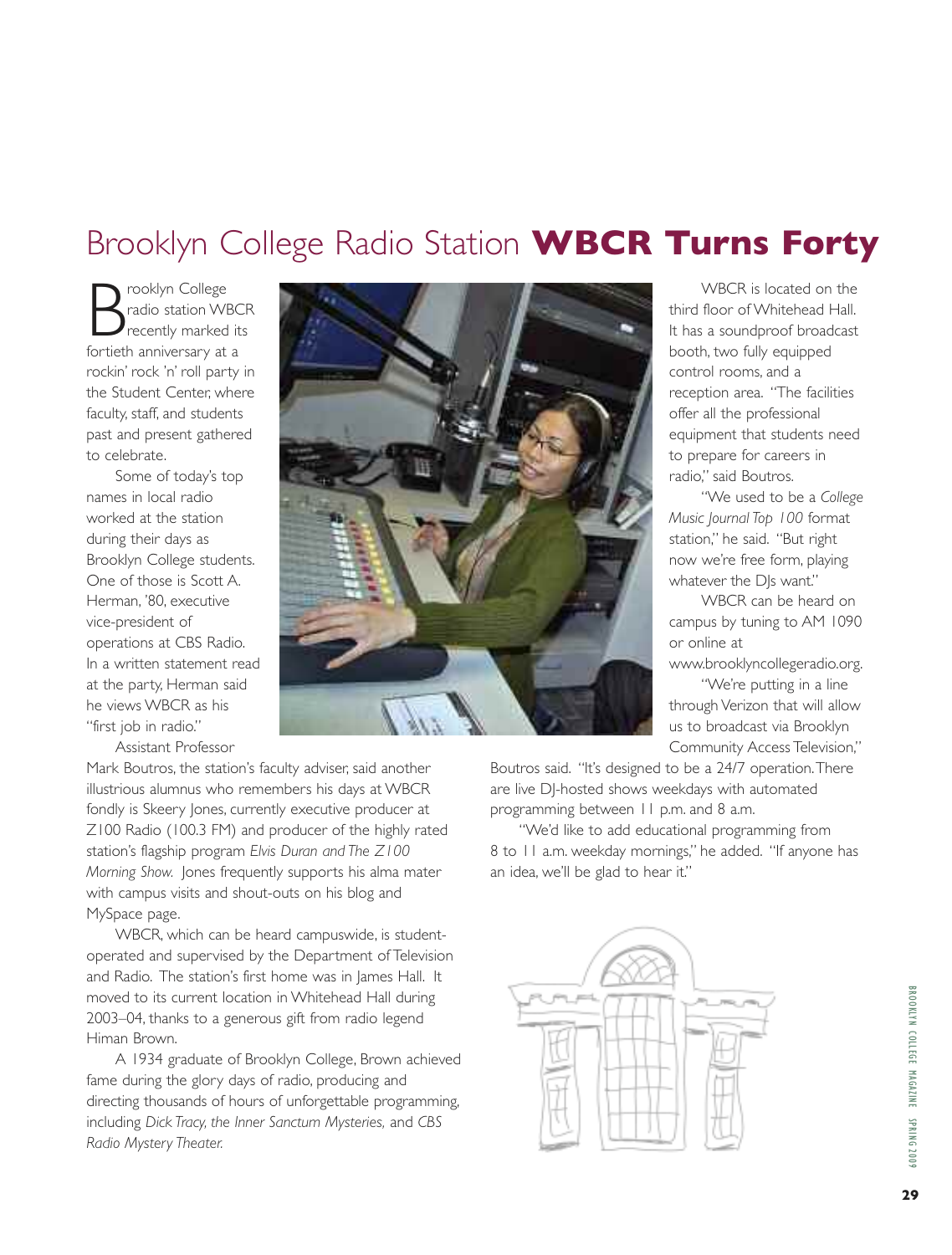# **State of the City** Finds a Stage at Brooklyn<br>Although she admits her work is still in its



By rooklyn College was the appropriate setting for<br>
Mayor Michael Bloomberg's 2009 State of the Circle address. As the mayor noted, the campus was b<br>
by the Works Progress Administration during the Great rooklyn College was the appropriate setting for Mayor Michael Bloomberg's 2009 State of the City address. As the mayor noted, the campus was built Depression, illustrating that great things may still be done even in the hardest times. Flanked by screens announcing "New York Together," the mayor admitted,"There is no question the temporary state of our city is shaken, but I'm here to tell you it's not broken."

The Brooklyn College Brass Ensemble, led by Professor of Music Douglas Hedwig and a children's choir from P.S. 206 in Gravesend, entertained the audience of City Council members, dignitaries, activists, and reporters that filled Whitman Hall before the speech. After thanking President Christoph M. Kimmich for hosting the event, the mayor went on to outline an ambitious package of programs and reforms that he hoped would lead to the city's strong recovery from its current economic troubles.

The hour-long speech ended with the mayor again harking back to the founding of Brooklyn College, and he introduced as symbols of New Yorkers' resilience two of the city's newest residents,Yan Fei and Chen Fei, who is an accounting student at the College.

"These NewYorkers—together—are why I am so confident about our future. They've come here—and despite all the obstacles, they simply refuse to give up on their dreams. That resilience, that perseverance, that stubborn optimism, is something everyone in this room recognizes."

### **M E D I C I N A L C H E M I S T R Y**

infancy, Contel is very hopeful. *continued from page 16*

"I know I'm looking at a three-year project, at least," she says. "We are currently working on the preparation of new gold compounds soluble enough but not so much that they will not go through the cell membranes to reach their target. Modifying the 'organic' part of these compounds can alter that balance and improve their 'in vitro' anticancer efficiency."

#### TEAMWORK REQUIRED

"I can't do all this by myself," says Magliozzo, who this year is on sabbatical while trying to advance his research.

In fact, no scientist can work alone. Teams and tools are necessary. All three chemists need not only the assistance of their teams––which include undergraduate students, graduate students, Ph.D. candidates, and postdoctoral students––they also need the help of outside laboratories and professors at other institutions to complete their work and test their results in different environments.

"That's why I need to get a grant," states Contel, who has been operating her lab strictly with College funds. "If I do, I'll be able to get a postdoctoral student who can work with the undergraduate students on the day-to-day and free me up to do more research."

As humankind has done for millennia, scientists must proceed by trial-and-error, so they are more than ready for disappointments and setbacks. Whether things go wrong or right, they cannot stop asking questions, for even a wrong turn can lead to a valuable discovery.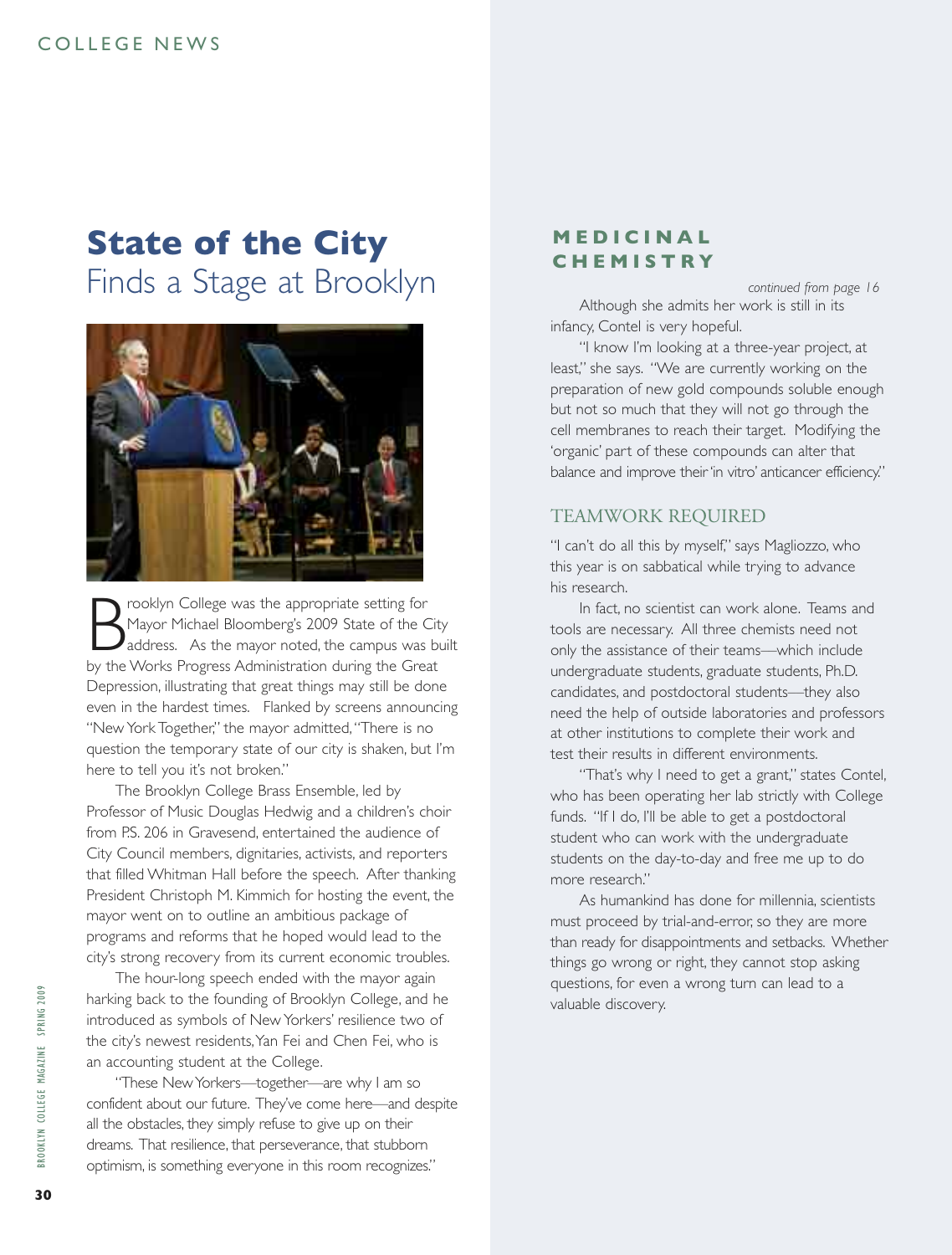# **faculty and staff** *News*

#### **Art**

Jack Flam presented "Pierre Bonnard: Possessive Space" at the New York Studio School in February; and "Rethinking Oceanic Art" at the Los Angeles County Museum of Art in February. He wrote "Bonnard in the History of Twentieth-Century Art," in *Pierre Bonnard:The Late Still Lifes and Interiors* (Metropolitan Museum of Art and Yale University Press, 2009). Rachel Kousser presented "Memories of Greece, Souvenirs of Egypt: The Visual Culture of Expatriates in Hellenistic Alexandria" at the College Art Association, Los Angeles, in February. Jennifer McCoy co-presented her artwork at *I'll Replace You,* an exhibition of new works, at Postmasters Gallery, New York Cityand at Artists Choice Workshop, at the Whitney Museum of Art, New York City, last year. Janna Schoenberger presented "Almerisa the Milkmaid: Rineke Dijkstra's Photographic Series of a Bosnian Refugee" at California State University, Sacramento, in March.

#### **Biology**

Ronald Eckhardt accepted an award on behalf of Brooklyn College's New York State Department of Education–funded Science and Technology Entry Program (STEP) from the Royal Society of Chemistry, USA Section, in recognition of the quality of the STEP academic program, at the Princeton Club in New York City in November.

#### **Chemistry**

Maria Contel wrote "Synthesis of Apoptosis-Inducing Iminophosphorane Organogold(III) Complexes and Study of Their Interactions with Biomolecular Targets," in *Inorganic*

*Chemistry* 48 (January 2009). She cowrote "Gold(III)-Iminophosphorane Complexes as Catalysts in C-C and C-O Bond Formations," in the *Journal of Organometallic Chemistry* 694 (January 2009). Brian R. Gibney presented "Modern Methods of Analysis of Zn Proteins" at the Thirteenth International Meeting on Trace Elements in Man and Animals, in Pucón, Chile, in November. Alexander Greer wrote "Theoretical Studies of a Singlet Oxygen-Releasing Dioxapaddlane: 1,4-Diicosa Naphthalene-1,4-endoperoxide," in *Structural Chemistry* 20 (2009). Greer and Joel F. Liebman, '67, published "Paradigms and Paradoxes: Energetics of the Oxidative Cleavage of Azo Compounds," in *Structural Chemistry* 19 (2008). Mark N. Kobrak wrote "Coupled Ion Complexation and Exchange between Aqueous and Ionic Liquid Phases: A Thermodynamic Interpretation," in *Solvent Extraction and Ion Exchange* 26 (2008). Kobrak, together with graduate student Hualin Li and undergraduates Murvat Ibrahim and Ismail Agberemi, wrote "The Relationship between Ionic Structure and Viscosity in Room-Temperature Ionic Liquids," in the *Journal of Chemical Physics* 129 (2008).

#### **Children's Studies** Margaret-Ellen (Mel) Pipe

(Psychology) was appointed to the editorial board of the *Journal of Experimental Psychology: Applied.* She cowrote two chapters in *Critical Issues in Child Sexual Abuse Assessment* (Wiley, 2009):"Dolls, Drawing, Body Diagrams and Other Props: A Role in Investigative Interviews?" and "Repeated Interviewing: A Critical

Evaluation of the Risks and Potential Benefits."

#### **Computer and Information Science**

Rohit Parikh presented "Knowledge, Games, and Tales from the East" at National Tsing-Hua University, in Hsinchu,Taiwan, in January; and at the Third Indian Conference on Logic and Its Applications, in Chennai in January.

#### **Economics**

Robert Cherry wrote "Using Child Care Tax Benefits in New York State," in the *CPA Journal* (2009). He presented "Rethinking Poles and Jews" at the Graduate Center in New York City in November. **Joshua Fogel**, '93, wrote "Physician Customer Satisfaction and Medication Assistance Programs from Pharmaceutical Companies," in *Southern Medical Journal* 102 (2009). He cowrote "Internet Social Network Communities: Risk Taking,Trust, and Privacy Concerns," in *Computers in Human Behavior* 25 (2009) with Elham Nehmad, '08. He presented the following at the Twentieth Greater New York Conference on Behavioral Research, in New York City in November:"Religious Affiliation and Workplace Behaviors," with Nadine McSween, '06, and Osman Dutt, '06; "Direct-to-Consumer Prescription Advertisements and Its Impact on College Student Consumers," with Daniel Novick, undergraduate student; and "Predicting the Purchase of Designer Clothing over the Internet," with undergraduate student Mayer Schneider. At the same conference, he won the Guzewicz Award for Outstanding Cross-Cultural Research for "The Internet as a Source of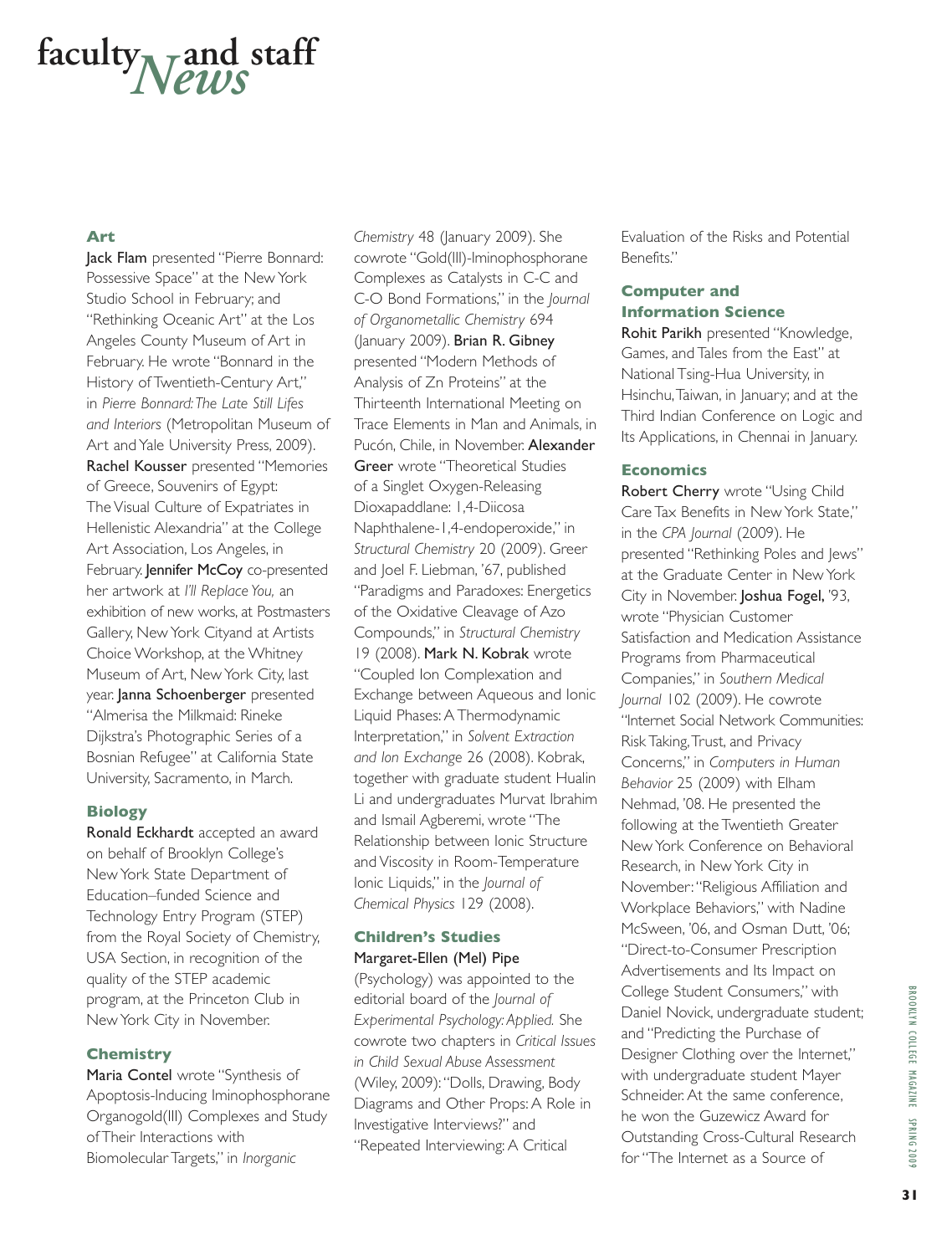Information for Helping Asian Americans Deal with Depression." Hershey H. Friedman, '68, cowrote "Can 'Homo Spiritualis' Replace 'Homo Economicus' in the Business Curriculum?" in the *e-Journal of Business Education & Scholarship of Teaching* 2, no. 2 (December 2008); and "Ethical Imperatives of CEOs: Creating the Virtuous Corporation," in the *Journal of Business Systems, Governance and Ethics* 4, no. 3 (December 2008), with Frimette Kass-Shraibman.

#### **Education**

Namulundah Florence volunteered at the Sierra Flor School, in Lasso, Ecuador, in December and January, working both on a teachers' seminar that addressed the issues of teacher role, understanding students' needs, creating inclusive learning environments, and developing an enriching curriculum in the teaching/learning process, and as a substitute teacher at the K–8 school. Paul McCabe and Florence Rubinson presented "Braving the Barriers: Supporting Faculty Inclusion of GLBTQ Youth Issues in Courses and Research" at the National Association of School Psychologists convention, in Boston in February, with Eliza Dragowski and others. María R. Scharrón-del Río, Delida Sanchez, Lynda Sarnoff, Haroon Kharem,Alma Rubal-Lopez, and others presented "Transformational PATHS in East New York and Multicultural Education: Redefining the Professional Development School (PDS) Model" at the Twenty-sixth Annual Winter Roundtable on Cultural Psychology and Education, at Teachers College in NewYork City in February. "Speak Up/Speak Out," a grant

proposal by Scharrón-del Río, Sanchez, Sarnoff, and Graciela Elizalde-Utnick was funded for the second consecutive year by the Diversity Projects Development Fund. Jacqueline Shannon cowrote "Who Stays and Who Leaves? Father Accessibility Across Children's First Five Years," in *Parenting: Science and Practice* 9, no. 1 (January 2009); and "Low-Income Nonresident Father Involvement with Their Toddlers:Variation by Fathers' Ethnicity, Resources, and Mother-Father Relationship," in the *Journal of Family Psychology* 11 (December 2008).

#### **English**

Eric Alterman wrote "How Israel Failed Its Arab Minority," in *Moment,* November/December. Karl Steel presented "The Return of the Pig? Violence and Meat in Resurrection Doctrine," at St. Louis University in October. Albena Vassileva wrote "Spoken Revolutions: Discursive Resistance in Bulgarian Late Communist Culture," in *Poetics Today* 30, no. 1 (spring 2009). Poems by Marjorie Welish were anthologized in *American Hybrid* (Norton, 2009). Welish wrote "Spaced Intertext," at http://jacketmagazine.com /36/guestwelish.shtml. She also cowrote *Oaths? Questions?* (Granary Books, 2009.)

#### **Geology**

Constantin Crânganu presented "Application of GIS to Water Resources Management" during GIS Day 2008 at East Stroudsburg University in November. In January, he was nominated associate editor of the *Journal of Marine and Petroleum Geology.*

#### **Health and Nutrition Sciences**

Christian Grov was appointed to the New York City HIV Prevention Planning Group. He presented the following at the Annual Meeting of the Society for the Scientific Study of Sexuality, in San Juan, Puerto Rico, in November: "Sex on Club Drugs: Pleasure, Patterns, and Risk";"Using Respondent Driven Sampling to Identify 'Invisible' Populations: Implementation and Ethics"; and "Emotional Labor and Men: How Male Sex Workers Break Cultural Stereotypes of Men's Work." Annie Hauck-Lawson, '78, appeared on *Gastropolis: Food and New York City* on WFUV-FM, the radio station of Fordham University, Bronx, in December. Roseanne Schnoll cowrote "Mercury from Chlor-Alkali Plants: Measured Concentrations in Food Product Sugar," in *Environmental Health* 8, no. 2 (January 2009).

#### **History**

Edwin G. Burrows joined the editorial board of the New York State Historical Association in January. Margaret L. King was appointed editor-in-chief of the *Renaissance and Reformation OBO* (Oxford Bibliographies Online), one of the first of a series of new electronic bibliographies to be launched in 2009–2010 by Oxford University Press. Michael Rawson wrote "On Common Ground:The Overlapping Fields of Environmental History and Planning History," in the *Journal of Planning History* 7, no. 4 (November 2008). Rawson received a Whiting Foundation Fellowship for Excellence in Teaching for the 2009–2010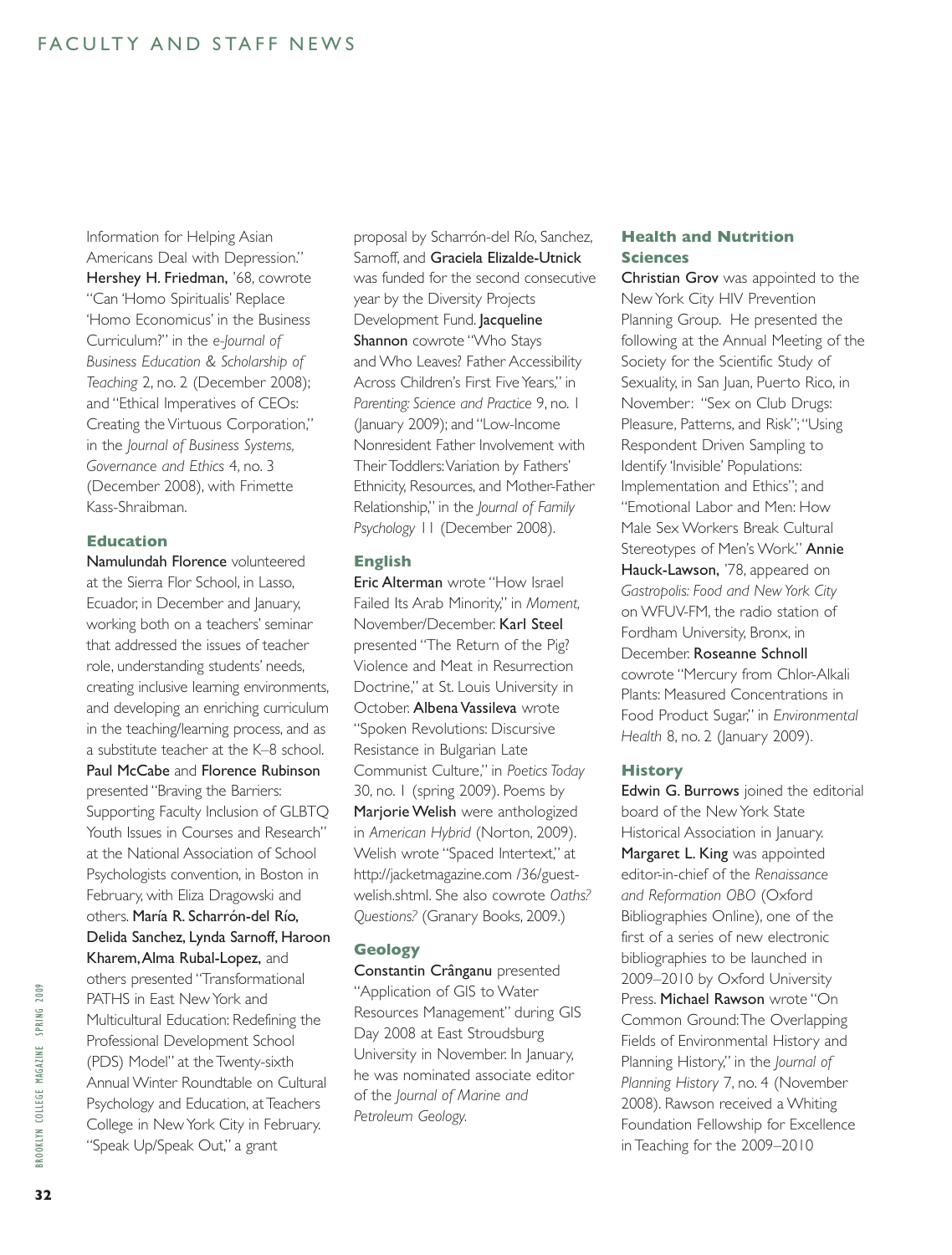academic year. David G.Troyansky cowrote *Transnational Spaces and Identities in the Francophone World* (University of Nebraska Press, 2009). As president of the Western Society for French History, he presided over the society's meeting in Quebec City, Canada, in November.

#### **Judaic Studies**

Robert Moses Shapiro made two presentations in November:"The Press during the Holocaust" at the Rabbi Herbert Tarr Institute at Temple Sinai, in Roslyn Heights, New York; and "Kristallnacht: Why Didn't the Press Shout?" at Mt. Sinai Jewish Center, in New York City. In December he chaired the session "Children, Gender, and Family and the Holocaust" at the annual conference of the Association for Jewish Studies, in Washington, D.C.

#### **Library**

Jill Cirasella contributed two appendices,"Historical Bibliography of Quantum Computing" and "Keeping Abreast of Quantum News: Quantum Computing on the Web and in the Literature," in *Quantum Computing for Computer Scientists,* cowritten by Noson S.Yanofsky (Computer and Information Science). She presented "Quirky, Not Quacky: Quantum Computing for Librarians" at the Science,Technology, and Medical Librarians Special Interest Group, Metropolitan New York Library Council, in New York City in March.

#### **Mathematics**

Anthony E. Clement wrote "The Baumslag-Solitar Groups: A Solution for the Isomorphism Problem," in *Aspects of Infinite Groups, Algebra, and Discrete Mathematics,Volume 1* (World Scientific Publishing, 2008). Olympia Hadjiliadis cowrote *Quickest Detection* (Cambridge University Press, 2008) and "A Comparison of 2-CUSUM Stopping Rules for Quickest Detection of Two-sided

Alternatives," in *Sequential Analysis* 1, vol. 28. Sandra Kingan presented "A Computational Approach to Inequivalence and Isomorphism in Matroids" at the Fortieth Southeastern International Conference on Combinatorics, Graph Theory, and Computing, in Boca Raton, Florida, in March.

#### **Modern Languages and Literatures**

Luigi Bonaffini translated two books of poetry: *Calchi di luna* (*Moon Castings*), by Vincenzo Di Oronzo (Gradiva Publications, 2009) (Italian into English); and *What She Says about Love (Quello che lei dice dell'amore),* by Tony Magistrale (Bordighera Press, 2008) (English into Italian).

#### **Music**

Jason Eckardt was awarded a \$10,000 commission for a new chamber music composition from the Fromm Foundation at Harvard University. His work was performed at portrait concerts in Paris and Helsinki. David Grubbs completed a tour of nine solo performances in Berlin and Dublin in January. Grubbs delivered an artist's talk at the University of Sussex in January. He collaborated on "Hybrid Song Box.4," which was included in the Solomon R. Guggenheim Museum's exhibition *theanyspacewhatever,* and performed the work in the Guggenheim's Peter B. Lewis Theater.

#### **Philosophy**

Daniel Campos won the 2008 Peirce Essay Contest in philosophy for his essay "Imagination, Concentration, and Generalization: Peirce on the Reasoning Abilities of the Mathematician."

#### **Physical Education and Exercise Science**

Howard Z. Zeng presented "Attitude toward Physical Education of Urban High School Students" and "Urban

School Physical Education Directors Perceptions of Physical Education," at the national convention of the American Alliance for Health, Physical Education, Recreation, and Dance, in Tampa, Florida, in April.

#### **Physics**

Viraht Sahni wrote "New Perspectives on the Fundamental Theorem of Density Functional Theory," in the *International Journal of Quantum Chemistry* 108, no. 2756 (2008).

#### **Political Science**

Janet Elise Johnson (and Women's Studies) gave a keynote lecture, "Women's Crisis Centers in Russia: How Transnational Collaborations Can Work," at the Aleksanteri Institute Conference on Welfare, Gender, and Agency in Russia and Eastern Europe, at Helsinki University, Finland, in December.

#### **Psychology**

Laura A. Rabin cowrote "Cholinergic Components of Frontal Lobe Function and Dysfunction," in *Handbook of Clinical Neurology* 88, 3rd Series (Elsevier, 2008);"Implicit and Explicit Memory for Affective Passages in Temporal Lobectomy Patients," in *Brain and Cognition* 68 (2008); and "A Survey of Neuropsychologists' Practices and Perspectives Regarding the Assessment of Judgment Ability," in *Applied Neuropsychology* 15 (2008). Anthony Sclafani, '66, coauthored the following posters presented at the November meeting of the Society for Neuroscience in Washington, D.C.: "Rapid Acquisition of Conditioned Flavor Preferences in Rats," and "Opioid Mediation of Sugar and Starch Preference in the Rat." He cowrote "Activation of Dopamine D1-like Receptors in the Nucleus Accumbens Is Critical for the Acquisition, but Not the Expression, of Nutrient-Conditioned Flavor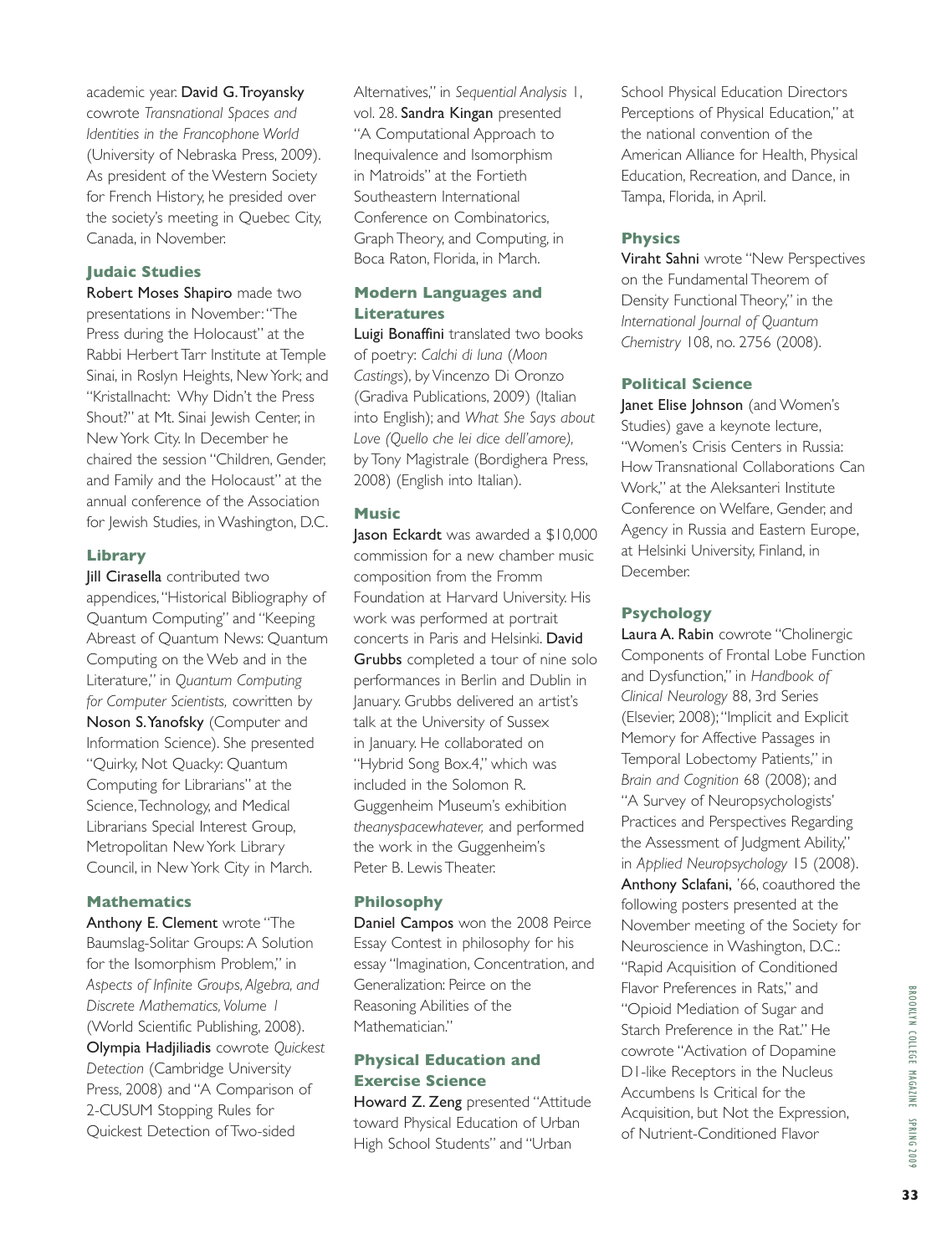Preferences in Rats," in the *European Journal of Neuroscience* 27 (2008).

#### **Puerto Rican and Latino Studies**

Alan A.Aja cowrote "The Influence of Latin@ Religion on American Politics," in *Encyclopedia on Hispanic American Religious Cultures* (ABC-CLIO, 2009).

#### **SEEK**

Sharona A. Levy wrote "Reading the Reader," in *Academic Commons* (January 2009). Levy and Robert J. Kelly (emeritus) presented "Critical Inquiry: A Comprehensive Strategy for Student Success" at the Faculty Resource Network 2008 National Symposium, at the University of San Francisco in November.

#### **Sociology**

Gertrud Lenzer (and Children's Studies) convened and moderated the Third Child Policy Forum of New York: Implementation and Monitoring of the Optional Protocol to the U.N. Convention on the Rights of the Child on the Sale of Children, Child Prostitution, and Child Pornography, at the United Nations in February. She established a ChildRights Working Group that will prepare a New York State Party Report to review the degree to which statutes, regulations, and programs of New York State serve to protect children and adolescents from sexual exploitation. Lenzer was invited to join the steering committee of the Million Father Club (MFC), a fathering initiative from the office of Assembly Member William A. Scarborough.

#### **Speech Communication Arts and Sciences**

Isabelle Barrière wrote "The Vitality of Yiddish among Hasidic Infants and Toddlers in a Low SES Preschool in Brooklyn" in *Proceedings of the 2008 Czernowicz Yiddish Language International Centenary Conference* (Sovetskii Pisatel, 2009). She cowrote "The Onset and Mastery of Spatial Language in Children Acquiring British Sign Language," in *Cognitive Development* 23 (2008). She presented "Quantitative Effects on Yiddish/English Bilingual Development," with Shoshy Frenkel, M.S., '99, and others at Boston University in November. Renee Fabus and Aimee Sidavi, '08, wrote "A Review of Stuttering Intervention Approaches for Preschool and Elementary School-Age Children," in *Contemporary Issues of Communication Sciences and Disorders* (Spring 2009). Gail Gurland; Beryl Adler, '67; and Leda Molly, '79, wrote *Vocabulary Power: Sound-a-Likes* (Play Bac Publishers, 2008), which won the 2008 Parents Choice Award, and *Vocabulary Power: Raining Cats and Dogs* (Play Bac Publishers, 2008). Susan Longtin presented a short course,"A Parent Education Program for Preschool Children with Autism," at the annual convention of the American Speech, Language, and Hearing Association, in Chicago in November. Cyndi Stein presented at St. John's Hospital for the department of psychiatry grand rounds on incorporating the coaching model in medical practice.

#### **Television and Radio**

*Armed Defense,* a short film by Irina Patkanian, has been selected to play at the Big Muddy Film Festival in Carbondale, Illinois; the Connecticut Film Festival in Danbury; and the Athens Film Festival in Athens, Ohio.

#### **Theater**

Rose Burnett Bonczek taught a series of workshops on ensemble and improvisation at Leeds Metropolitan University and at Harrogate College, both in the United Kingdom, in February. Helen E. Richardson participated in a panel discussion,"Eliminate Violence against Women through the Arts and the Media,"

at the United Nations in March. She was dramaturg and co-curator of the play *MIKA*, commissioned by the United Nations for the Elimination of Violence Against Women Day, performed at the United Nations in November and again in March for International Women's Day. Since December, she has been working with the United Nations to seek funding to develop a project using theater as a framework for supporting the empowerment of women.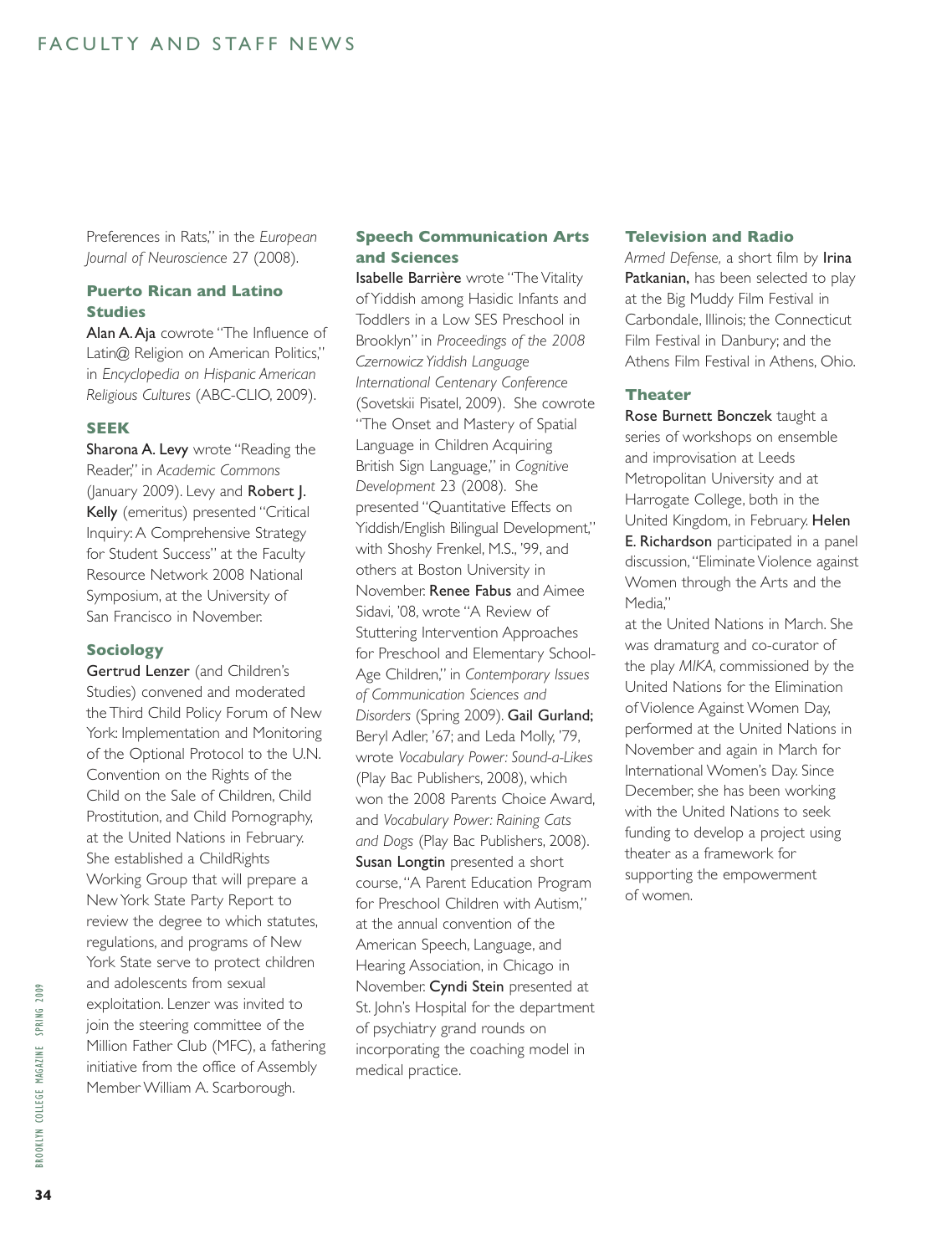

# Alumni Spring Homecoming

The Brooklyn College Alumni Association's 2009 Spring Homecoming ALUMNI DAZE took place on Sunday,April 26, and Monday, April 27. The Sunday event on campus began with a presentation by Pulitzer Prize–winning and Distinguished Professor of History Edwin G. Burrows on his latest book, *Forgotten Patriots: The Untold Story of American Prisoners During the Revolutionary War.*

At the President's Champagne Brunch, Distinguished Achievement Awards were presented to Agnes Ford, '69 and Don Lemon, '96. Ford is assistant vice-president, Contract Department, Guy Carpenter & Company; and former president of the BCAA. Lemon is the anchor of CNN's primetime weekend newscasts and *CNN Newsroom with Don Lemon.* Arlene Lichterman, '53 was presented with the Jerome S. Milgram Award for service. Lichterman is the former treasurer and current corresponding secretary of the BCAA Board of Directors and co-president of the Manhattan Chapter.

Later, at the Annual Meeting of the BCAA, Student Awards were presented to Cassana Fisher-Ramos, '09, who will pursue an M.D./Ph.D. in cancer research; Jiaxin Huang, 'II, who hopes one day to become an international doctor; and Jennifer Sarhis, '09, who will pursue a medical career specializing in endocrinology.

The following evening, Stage 6 at Steiner Studios, located in the Brooklyn landmarked neighborhood of Clinton Hill, was the venue of the BCAA Alumni Gala. Under the glittering skyline of the Manhattan and Williamsburgh bridges, the 2008 Alumna and Alumnus of the Year Awards were presented to ludith Lockley Johnson, '61, superintendent of Peekskill City School District and former deputy assistant secretary, Office of Elementary and Secondary Education, U.S. Department of Education (see full profile, page 47); and Irwin Schneiderman, '43, senior



counsel, Cahill Gordon and Reindel, and former president, Brooklyn College Foundation.The 2009 honors were bestowed upon Hannah Sara Matuson Rigler, '78, member of the Board of Overseers of the Museum of Jewish Heritage—A Living Memorial to the Holocaust, and former member of the New York State Democratic Committee, and Fred M. Gerson, '71, executive vice-president and CFO, San Diego Padres.The Young Alumna Award went to Young Jean Lee, M.F.A., '05, Obie Award winner in the emerging playwright category. The Young Alumnus Award went to Jerry Goldstein, '93, space physics researcher and leading authority on the structure and dynamics of the Earth's plasmasphere. The reunion dinner also saluted the Classes of 1968 and 1969 and the Alumni of the School of Education.

## *Save the Date*

**Sunday, October 18, 2009 The Post 50th Alumni Reunion and Awards Brunch**

*Celebrating* **Class of 1954 55th Reunion Class of 1949 60th Reunion Class of 1944 65th Reunion Class of 1939 70th reunion Class of 1934 75th Reunion** *also* **Presentation of Lifetime Achievement Awards**

# **Mardi Gras—2009**

The Manhattan and Southwest Brooklyn chapters and the Millennium Affiliate of the Brooklyn College Alumni Association hosted an authentic New Orleans–style Mardi Gras at the Student Center on Fat Tuesday.

More than one hundred students, alumni, and their guests attended the event. The evening featured live music provided by the New Orleans Rhythm Kings and Li'Nard's Many Moods.The celebration also included Southern cuisine, a costume contest with prizes and, of course, lots of beads.

Plans are already under way for the second annual Mardi Gras on Tuesday, February 16, 2010.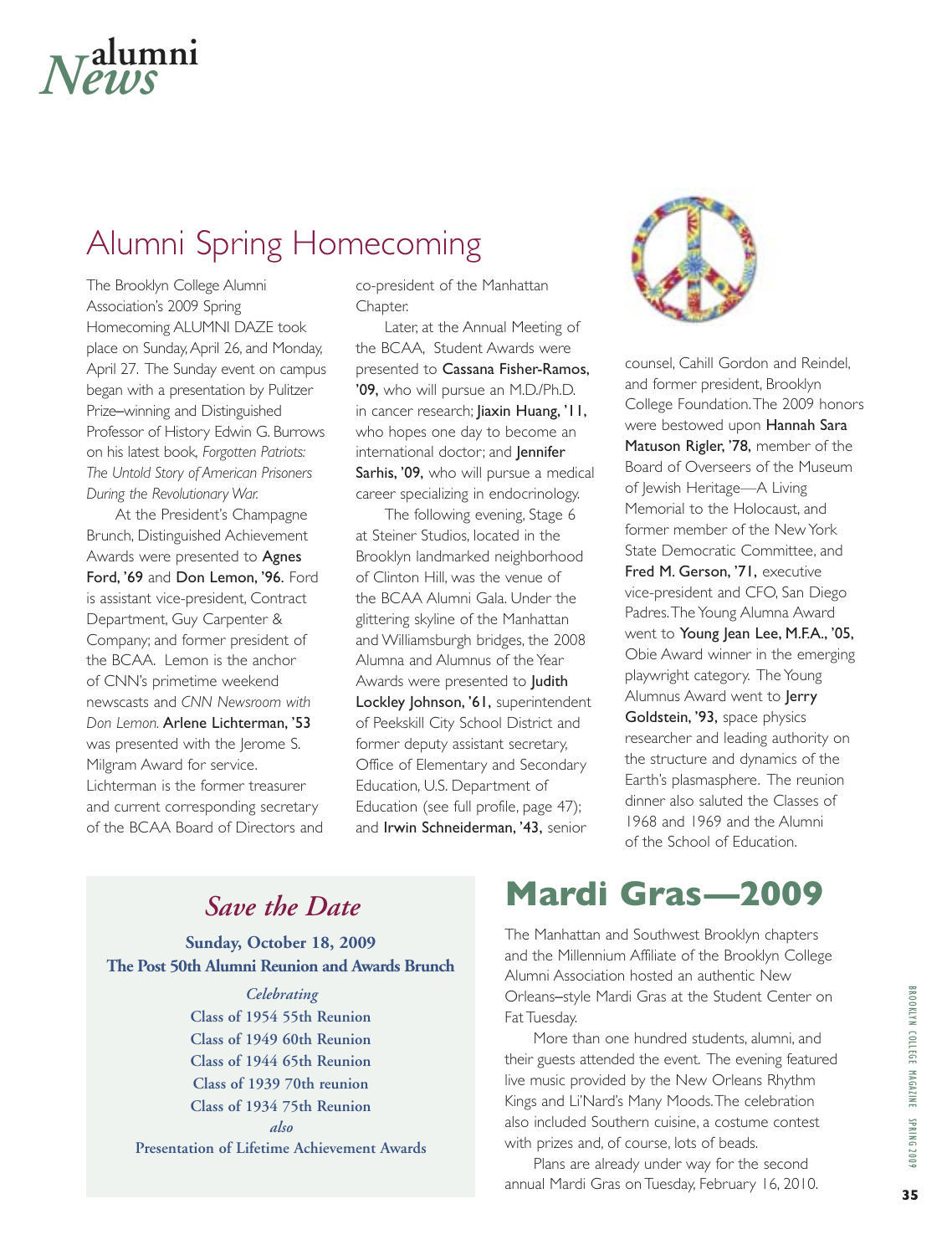

# Chancellor's **Circle Society Launched**

In 2004, CUNY inaugurated a \$1.2 billion campaign entitled "Invest in New York, Invest in CUNY." At a ceremony this May, Chancellor Matthew Goldstein launched a second phase of the campaign with a new target of \$3 billion in investments from private sources by 2012. The campaign is the most ambitious fundraising initiative ever taken by a public, urban university. Brooklyn College's contribution to the campaign will be \$200 million.

CUNY also announced the formation of the Chancellor's Society, which recognizes those alumni, friends, business leaders, foundations, and corporations that have contributed at least \$1 million in gifts and pledges to the colleges and foundations of the City University of New York since 2001.

The generosity of the donors listed below has been of critical importance to the future success of Brooklyn College. By funding student scholarships and services, and academic programs and enhancements; endowing faculty chairs; and making possible new programs and initiatives, members of the Chancellor's Society have earned the grateful thanks of current and future generations of Brooklyn College students.

| Sam Beller, '59                                   | Carole, '53, and Irwin, '53, |  |  |
|---------------------------------------------------|------------------------------|--|--|
| Himan Brown, '34                                  | Lainoff                      |  |  |
| Don Buchwald, '59                                 | Marjorie Magner, '69         |  |  |
| Professor Walter Cerf                             | Jay Newman, '68              |  |  |
| Edith Everett, '49                                | Alexander Tanger, '01        |  |  |
| James Fantaci, '68                                | Woody Tanger                 |  |  |
| Barry Feirstein, '74                              | Morton Topfer, '59           |  |  |
| Roy Furman, '60<br>Claire, '52, and Leonard, '50, |                              |  |  |
| Hank Kaplan                                       | Tow                          |  |  |
| Murray Koppelman, '57                             | Howard Wohl, '64             |  |  |
| Don Kramer, '58                                   | Carol L. Zicklin, '61        |  |  |
|                                                   | Anonymous (1)                |  |  |
|                                                   |                              |  |  |

## **Silver Linings**

In the midst of the market downturn, the Brooklyn College Foundation has had to employ a number of creative strategies to ensure it can continue to support scholarships and prizes without interruption. Like most nonprofits, the Foundation's endowment declined to almost 30 percent, so many restricted funds set up by BC alumni have fallen below their original gifted value. New York State law places restrictions on distributions from such "underwater" accounts—which translates to approximately three hundred scholarships that could not be offered in the coming year without alterations to the agreements that created them.

To address the shortfall, the Foundation sent letters to more than three hundred endowment donors, providing them with a variety of options: they could freeze their endowments until the market improves; they could authorize one-time allocations of funds for an immediate payout; or they could convert their endowments into "sinking funds," which would pay out a prescribed amount each year, regardless of how well the market was doing. They could also convert their endowments into unrestricted funds. Finally, they could simply "top off" their endowments, by making an additional cash gift equal to 4 percent of their original gift.

"Most donors decided to top off their accounts," reports Beth Farryn Levine, director of development of the Brooklyn College Foundation."They understood the economics of the situation and added to their endowed funds so our students can continue to receive their scholarships." In fact, some \$130,000 in spendable scholarship funds was raised with this project, amounting to the immediate impact of over \$3 million in the endowment. "Our alumni know how important that money can be for our students," says Levine. "They were students here themselves!"

For more information on starting an endowed fund at Brooklyn College, call the Foundation office at 718.951.5074 and ask to speak with Stephanie Ehrlich, associate director, stewardship, or visit the Foundation's webpage at www.brooklyncollegefoundation.org and click on "Contact Us."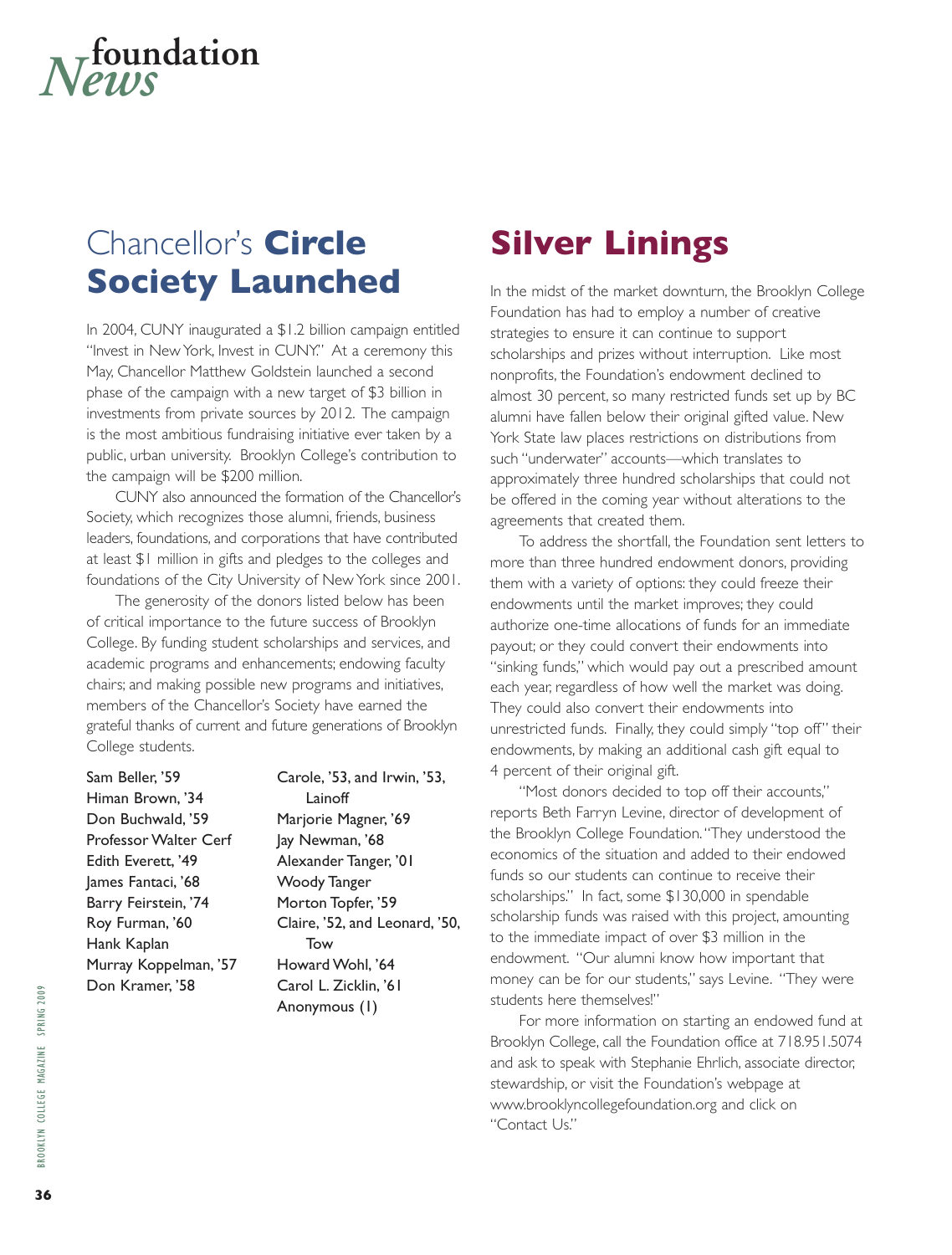# **West Side Soiree**



*Left to right: Clara Lipson, '71, Ellen and Murray, '57, Koppelman, Roy Furman, '60, and Howard Wohl, '64, enjoy the preshow soiree in the lobby of the Palace Theater.*

This past April, more than one hundred Brooklyn College alumni enjoyed Broadway's hot ticket this year—the new revival of *West Side Story* at the Palace Theater. The show has been drawing raves—not only for the performances, but for

the way the show's original writer, Arthur Laurents, deftly wove the Spanish language into his original concept, returning a contemporary feel to the show that electrified its original audiences more than fifty years ago.

The gala entertainment and fundraiser was facilitated by Brooklyn College Foundation board member Roy Furman, '60, who is coproducing the play. Apart from the updated dialogue, the revival was true to the original production—including the vivid Jerome Robbins choreography and the soaring Leonard Bernstein score. After the show, members of the cast returned to the stage for an informal Q&A with Brooklyn College alumni and friends.

### *You can help transform lives….*

Gifts to the Annual Fund finance vital academic scholarships, internships, travel abroad programs for students and faculty, and new technologies and research in our classrooms.

#### There are many ways to contribute to the Annual Fund:

- Leave your mark on Brooklyn College by purchasing a commemorative brick.
- Provide enduring, dependable support to your alma mater by joining the Boylan Society, our monthly giving program.
- Honor or remember a loved one with a special gift in his or her name.
- Make a convenient one-time gift online, by mail, or over the phone.

For more information about any of these options or about the Annual Fund, please contact Shara Richter, associate director, Annual Fund at 718.951.5074 or sharag@brooklyn.cuny.edu.

### *Honor the President, Help Our Students*

To honor President Christoph M. Kimmich as he retires from the College, the Brooklyn College Foundation has created a new fund dedicated to helping ambitious students graduate from Brooklyn College in four years.

The Christoph M. Kimmich Fund for Student Success will support TOCA (The On-Course Advantage).TOCA is one of the College's signature programs, the first of its kind among the CUNY colleges, widely imitated, and nationally recognized. In the eight years since President Kimmich established TOCA, it has helped more than 1,700 students to graduate without delay. TOCA students promise to study full-time and without interruption. In return, the TOCA program offers them priority registration, guidance by professional counselors, and mentoring by an attentive faculty.

The proceeds of the Kimmich Fund will enrich the TOCA offering by paying summer and intersession tuition fees, stipends for internships and study programs, travel costs for interviews, and for other advantages.

Donations to the Christoph M. Kimmich Fund for Student Success may be made through the Brooklyn College Foundation. For further information, call 718.951.5074 or visit the Foundation website at www.brooklyncollegefoundation.org.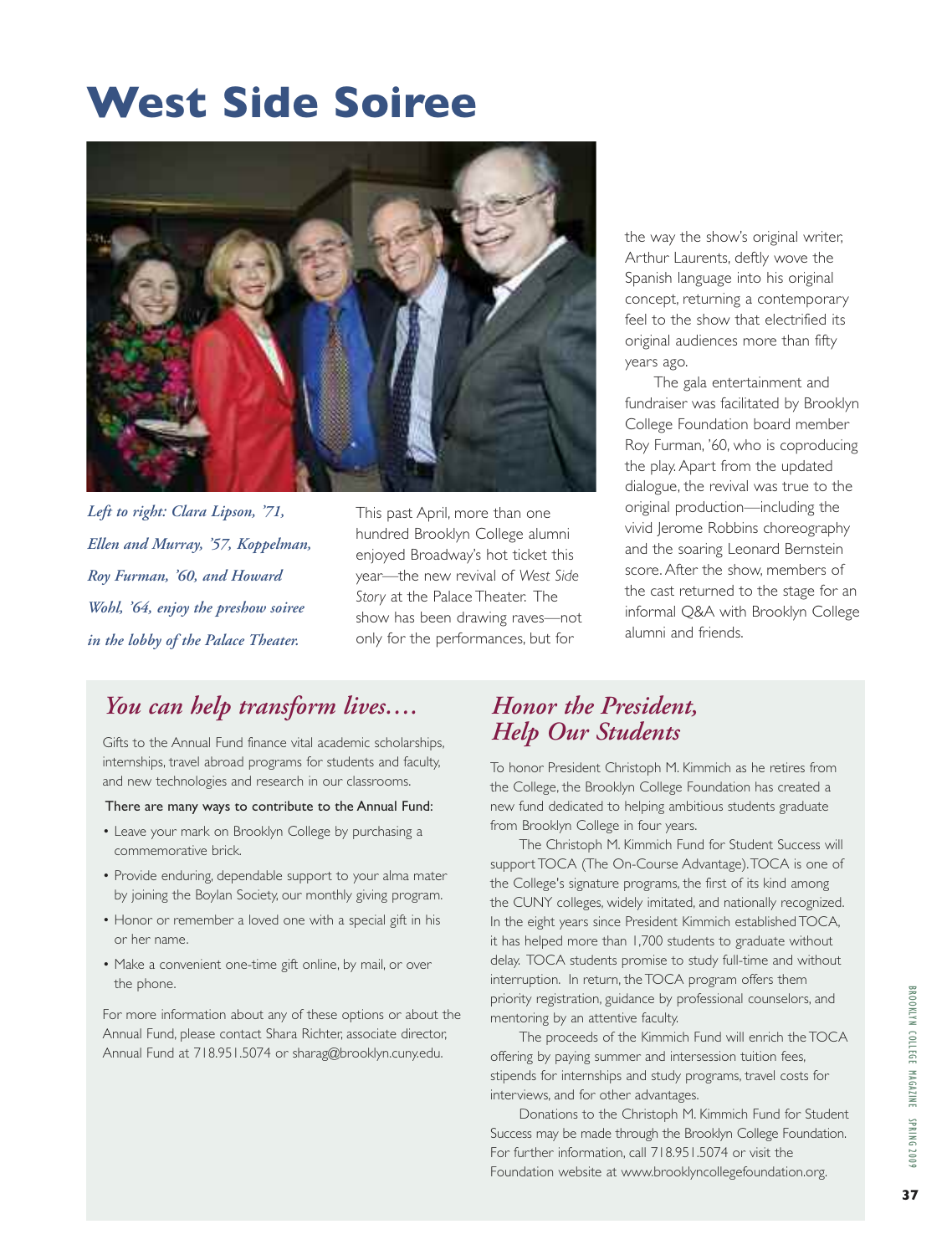# **alumni** *Newsmakers*

### GOT CLIPS?

*If you've been in the news lately, let us know. Items for* **Alumni Newsmakers** *may be e-mailed to JFodor@brooklyn.cuny.edu or mailed to* **Brooklyn College Magazine.**



Sonseed has gone viral nearly thirty years after they recorded their signature song,"Jesus Is a Friend of Mine." The born-again rock band included bassist Sal Polichetti, '80, keyboardist Patricia Costa Kim, M.A., '83, and guitarist Frank Franco, '75. The popular Brooklyn group released one album, *First Fruit,* in 1981 and disbanded in 1983. This past September a video of Sonseed lipsyncing "Jesus Is a Friend of Mine" for the NBC show *The First Estate* was posted onYouTube, and the song's catchy ska beat, sincere and somewhat daffy lyrics, and Polichetti's cheery vocals were viewed by nearly 2.5 million people, and dozens of parody versions (including one by Marilyn Manson) have been posted, too.

Novelist Paule Marshall, '52, traces her Brooklyn/Bajan roots in her latest work, a memoir entitled *Triangular Roads.* The daughter of immigrants from Barbados, Marshall grew up in a vibrant Bedford-Stuyvesant neighborhood—one she memorably portrayed in her first novel, *Brown Girl, Brownstones* (1959)—but she considers herself a "tri-part person," as she told the *NewYork Times:* "Africa, Barbados, Brooklyn—that's the triangle that defines me and my work."

Pianist and harpsichordist Mark Kroll, '68, wrote the book on one of Beethoven's most illustrious contemporaries—*Johann Nepomuk Hummel: A Musician's Life and World* (2007). Hummel was one of the greatest pianists of his day, but after his death in 1837 the flashier music of the Romantic composers pushed his works out of fashion. Now, Hummel is poised for a comeback. In May, Kroll was featured as both a

performer and lecturer in a weeklong celebration of Hummel's music in Bordeaux, France, under the auspices of the Orpheus & Bacchus Festival.

President Obama may want to pick up a copy of *The East African,* which ran a long profile of Gloria Hagberg, '34. Hagberg and her husband moved to Kenya in 1956 and, with brief interruptions, she has lived there ever since, helping to set up schools and promoting racial equality. During the early period of their life there, the couple lived in a home owned and staffed by the United States Information Agency in Nairobi, and their cook was a "tall, dignified, and stern-faced, yet kind" Muslim named Hussein Onyango Obama—the president's grandfather. Barack Obama Sr., who was then a student, was a frequent visitor to the house who would announce his arrival by joking, "I've come to see the old man!"

Philanthropist and filmmaker Richard Stadin, '55, has given the city of New York eight butterfly gardens in the past eight years, including one in Brooklyn's Marine Park and four in Manhattan's Central Park. He estimates that the gardens, furnished with the types of plants that attract butterflies, have cost him \$10,000 to create. "This recession will not affect what I am doing," he told a blogger for the magazine *Contribute— The People and Ideas of Giving.* "I spend money each year replacing some plants, but they are perennials."

Obie Award–winning playwright and director Young Jean Lee, M.F.A., '05, continues to astound audiences. Her latest play, *The Shipment,* drew raves for its complex portrait of African American life and identity, an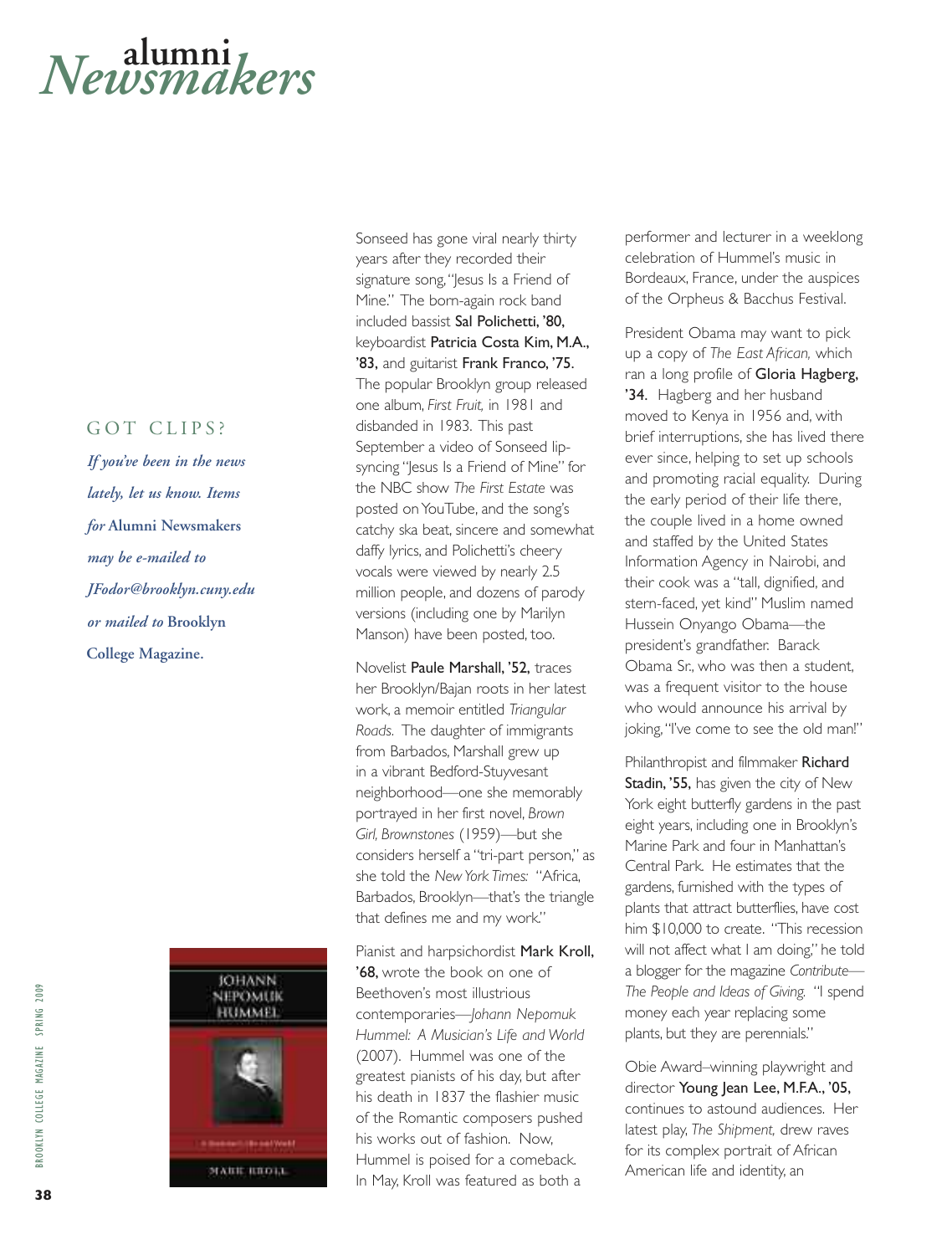achievement that made her audience "walk a knife's edge of race and meaning," according to *The NewYorker.*

Joel Isaacson, '52, studied at Brooklyn College with abstract painters Burgoyne Diller, Mark Rothko, and Max Ernst. After serving in the U.S. Army he turned to art history and obtained his doctorate at the University of California, Berkeley. For more than thirty years he taught art history at the University of Michigan. After retiring in 1995, he returned to painting full time and now lives in Berkeley. An exhibition of his recent work was held in the University of California Graduate Theological Library. Entitled *Walls,* the work was inspired by the security fences in Israel and along the U.S.-Mexico border. To view the artist's work, visit www.isaacsonpaintings.com.

Linda Zuckerman, '63, has been editing children's books for forty years, including three Caldecott Medal winners and two that received Newbery Honor citations. By now the lady knows what she likes and doesn't like. Her first novel for young adults, *A Taste for Rabbit* (Arthur A. Levine, 2007), imagines a dystopia run by talking foxes and rabbits—a sour fantasy world full of violence, oppression, and desperation. Last fall it won the 2008 Oregon Book Award forYoung Adult Literature. *Horn Book,* a magazine that reviews children's literature, dubbed it "bunny noir."

In November, Chicago radio host and University of Chicago professor emeritus Milt Rosenberg, '46, was awarded the National Humanities Medal by former President George W. Bush. The medal recognizes Rosenberg's thirty-six years as the host of the "elevated conversation and profound thought" on WGN Radio's Extension 720 program.

Veronique LeMelle, M.F.A., '84, has been tapped to lead the Boston Center for the Arts; she was most

recently the executive director of the Louisiana Division of the Arts. She has begun the job of assuring the rabid Red Sox fans in her new hometown that she harbors no traitorous allegiances: "I keep telling people I'm a Mets fan," she explained to the *Boston Globe.* "I'm not a Yankees fan."

Bernard Vogel was one of 228 Brooklyn College students, alumni, and staff who died during the Second World War, but it wasn't until last November that his family learned how. Vogel was captured by the Germans in December 1944 and was sent off with 350 other Jewish or "Jewish looking" POWs to the Nazi slave labor camp Berga an der Elster. Along with another prisoner,Vogel attempted to escape in February 1945 but was caught. As punishment, the starving men were forced to stand in front of the barracks with no food or water until they could stand no more. After two or three days, both men collapsed, near death. Army medic Anthony Acevedo cared for Vogel during his final moments, and last fall a CNN.com article about Acevedo's wartime experiences included the description of Vogel's death—solving a sixty-four-year-old mystery for his younger brother Martin Vogel. "All of a sudden a whole past has come up in the present, and it's a very emotional situation right now," he told CNN.

Rabbi Jerome Gurland, '52, helped organize a fundraiser for the Macedonia Church of God in Christ in Springfield, Massachusetts, after it was set aflame by an arsonist in the early morning hours following Barack Obama's election. Because the congregation is primarily African American, indications are that this was a hate crime, an act Rabbi Gurland found "scandalous." Gurland, a cultural liaison coordinator for Western New England College, told the local CBS affiliate: "We can't permit this destruction to prevail in

the community; we don't want Springfield to be like this."

"After about fourteen years I have finally found time to direct a play," went the e-mail from Eugene Williams, M.F.A., '90. The note was surprising, as Williams is one of the most respected theater directors in the Caribbean, but his position as director of the School of Drama at Edna Manley College of the Arts in Jamaica has curtailed his stage directing. The *Jamaica Gleaner* reports that Williams directed a production of Amba Chevannes' *Dinner with Eleanor* at the University of the West Indies.



It's a big year for Alan Vega, '60, cofounder of the influential 1970s punk-rock group Suicide. Vega (who studied art and physics at Brooklyn College when he went by the name Alan Bermowitz) celebrated his seventieth birthday with the help of his longtime fan Bruce Springsteen, who covered Vega's tune "Dream, Baby, Dream"—the first of a series of limited-edition CD tributes by fellow rockers. This summer the Museum of Contemporary Art in Lyon, France, presents a major retrospective of Vega's light sculptures in an exhibit that runs through August 2. And on the weekend of September 11,Vega reteams with Suicide keyboardist Marty Rev to recreate the band's eponymous 1977 album at Kutcher's Country Club in Monticello, New York.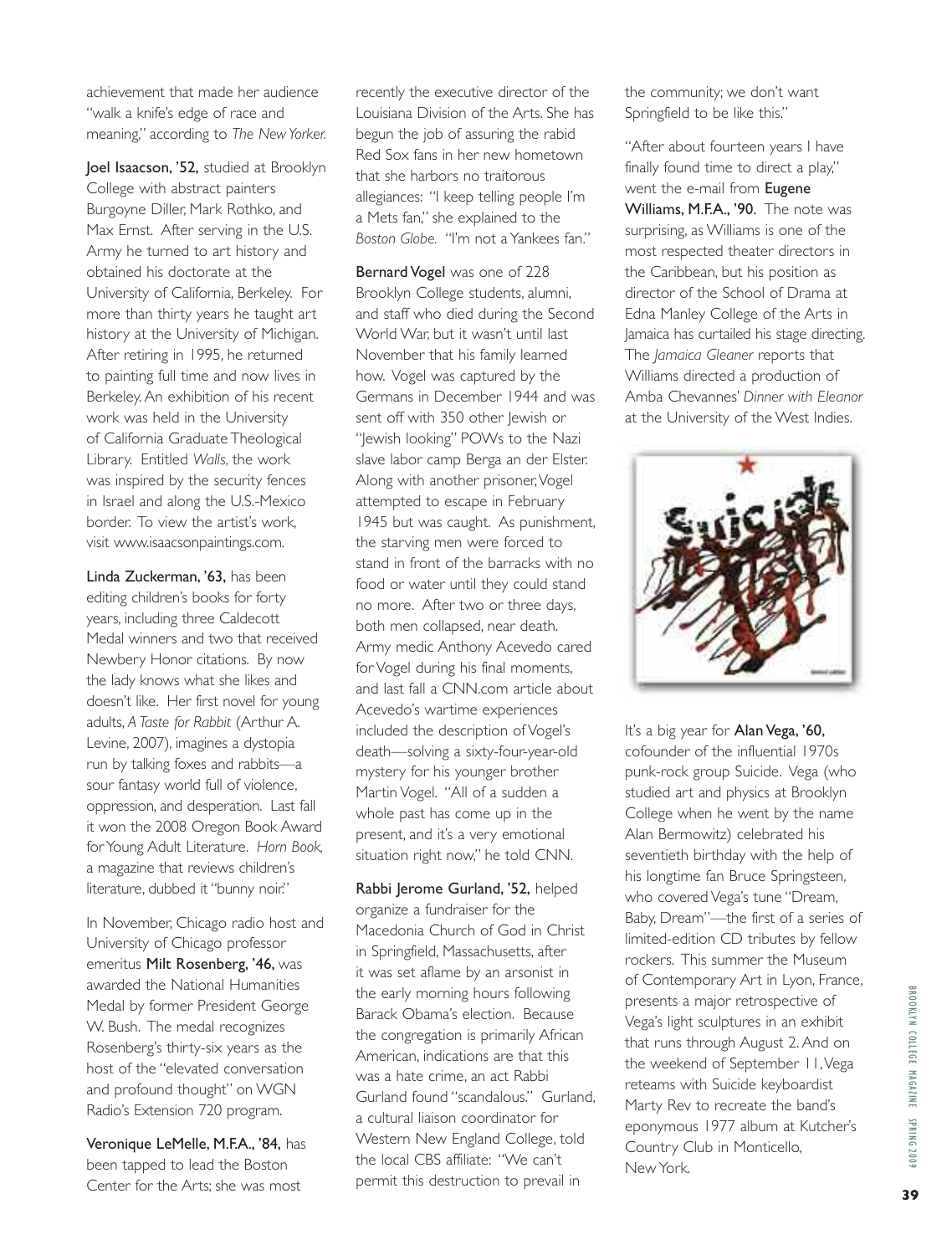# **Dan DiDio, '83**

Dan DiDio, a native of Flatlands, a Samuel J. Tilden High School graduate, and a member of the Brooklyn College Class of 1983, credits his deep Brooklyn roots with paving the way for his unusual, and unusually successful, business career.

For more than twenty years, DiDio has steadily climbed the executive ladder in the hurly-burly of children's television and comic-book publishing. "There is a sense of hipness, of coolness" that is associated with coming from Brooklyn, he says. "You walk into a situation, like a new job, with a sense of street smarts that people from other parts of the city, and even elsewhere, pick up on. It definitely helps."

He adds, "It also helps that I've read a lot of comics."

He still does. For the past seven years DiDio has not only read them, he also has edited them—first as DC Universe vice-president, editorial, and since October 2004 as senior executive editor, DC Universe for DC Comics, a subsidiary of Warner Bros. In that position he presides over the published adventures and misadventures of Superman, Batman, Wonder Woman, and all the other DC Comics heroes and superheroes. In addition, since 2006 he has written a weekly column, "DC Nation," which appears on the end page of almost every issue of DC Comics. "We publish between fifty-five and sixty-five issues monthly," DiDio notes.

He entered Brooklyn College as an accounting major in fall 1977. One day during his sophomore year, he was seated in an accounting class when he suddenly realized that he had no interest in what the professor was talking about. DiDio walked out, turning his back on accounting. That summer he enrolled in a Brooklyn College Broadcast News Institute course, worth eight credits, that allowed him to make up the accounting courses he had dropped. He never looked back.

While still attending Brooklyn College, DiDio landed a job as a page at CBS, Inc. He continued his education, taking classes at night, and in January 1983 he graduated with a bachelor's degree in broadcasting. "I gained a great understanding of the process by which television shows are made during my time at Brooklyn College," he says. "My professors were very helpful, providing me with a lot of insights and a sense of family. They also gave me a lot of contacts. You can't get anywhere without contacts."



In 1985, after four years at CBS, he moved to Capital Cities/ABC, where he worked for the next eleven years in a variety of positions—as an affiliates' rep, a public relations manager for the network's New York–based daytime soap operas, and later as executive director of children's programming in the network's Los Angeles offices. In 1996, DiDio departed ABC.

For a time he freelanced in Los Angeles for the Vancouver-based computer animation pioneer Mainframe Entertainment, working as a writer and story editor for TV's first full-length, completely computer-animated series, *ReBoot,* as well as on the cartoon television program *War Planets.* When he joined the company full time, it was to take the position of senior vice-president, creative affairs, heading up the firm's New York City headquarters.

In 2001 DiDio entered negotiations with DC Comics and returned to live in New York in January 2002. Though he thoroughly enjoys his job, he says, "There's a lot of travel involved. We're on the go constantly to conventions and meetings around the country."

But, he adds with a smile, he still returns to Brooklyn on a regular basis. "My mother now lives in Gerritsen Beach. Whenever I can I try to visit her once a week. Like a good Italian son."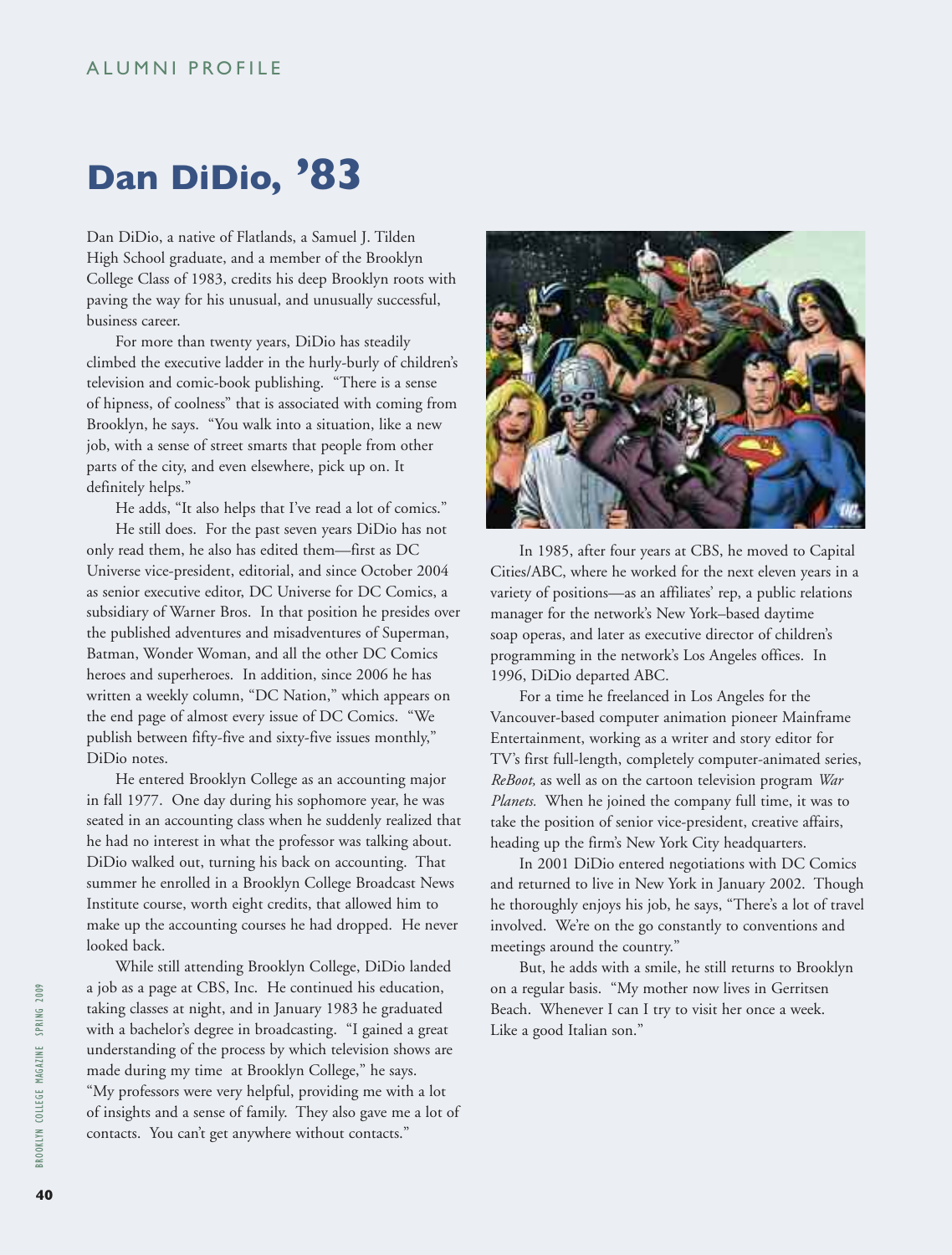# **class** *Notes*

#### 1 9 3 3

#### **Herbert Nestler**

*Class Correspondent* 8440 South Military Trail, Apt. 216 Boynton Beach, FL 33436

#### 1 9 3 5

#### **Irwin Glick**

*Class Correspondent* 5071C Nesting Way Delray Beach, FL 33484-2762

#### 1 9 3 7

#### **Harry W. Anisgard**

*Class Correspondent* 2563 Greer Road Palo Alto, CA 94303

#### 1 9 3 9

#### **Leo Aschenbrenner**

*Class Correspondent* 52 Mackey Avenue Port Washington, NY 11050-3932

#### 1 9 4 1

#### **Shirley Edelman Greenwald**

Class Correspondent 1 Washington Square Village, Apt. 16B New York, NY 10012-1632

#### 1 9 4 2

The second edition of Chester Burger's sixth book, *Unexpected New York: 87 Discoveries in Familiar Places,* was published (Goodwin LLC).

#### 1 9 4 3

#### **Romola Ettinger Kaplan**

*Class Correspondent* P.O. Box 648 East Quogue, NY 11942-0648

#### 1 9 4 4

#### **Renee B. Landau Eidlin** *Class Correspondent* 30 Oak Street Ext., Apt. 507 Brockton, MA 02301-1169

#### 1 9 4 5

Arthur Mashberg is included in the sixth edition of *Who's Who in Medicine and Healthcare*. His achievements include patents in the field of cancer detection.

#### 1 9 4 6

#### **Bernard R. Schwartz**

*Class Correspondent* 404 Beach 143 Street Neponsit, NY 11694-1111

Rhoda Nathan is professor emerita of American literature and English at Hofstra University. She is also president of the Bernard Shaw Society. During her career she wrote or cowrote many books, as well as more than forty articles on Shaw in professional journals. She was the recipient of the Alumni Achievement Award of the Graduate Center of the City University of New York.

Rhoda Samuels Nichter is a certified smoking cessation specialist at St. Francis Hospital, in Long Island, at the DeMatteis Center for Cardiac Research & Education. She founded GASP of NY and the Greater NewYork Council Against Public Smoking. She recently retired as host of "Smoking and Your Health," which was broadcast from Nassau Community College.

#### *To all alumni:*

*Many class years include the name and address of a class correspondent, who is the link between your class and* **Brooklyn College Magazine.** *When you have news about your accomplishments that you would like published in the magazine, please write to your correspondent. If your class has no correspondent, please send items directly to* **Brooklyn College Magazine,** *Brooklyn College, 2900 Bedford Avenue, Brooklyn, NY 11210-2889.*

*You may also reach us by fax, 718.951.5962, or e-mail, alumni@brooklyn.cuny.edu.*

*If you wish to volunteer to serve as a class correspondent, please write to Eileen Howlin at ehowlin@brooklyn.cuny.edu.*

*—Class Notes Editor*

Elliot Levine, '46, appeared in a one-man show, modeled after Charles Laughton's *Story Teller* appearances. The show was performed at the Mid-Manhattan Library to a sold-out house.

#### 1 9 4 7

#### **Reva Frumkin Biers**

*Class Correspondent* 4631 Ellenita Avenue Tarzana, CA 91356-4931

#### 1 9 4 8

#### **Eneas Newman Sloman Arkawy**

*Class Correspondent* 27110 Grand Central Parkway, Apt. 8G Floral Park, NY 11005-1209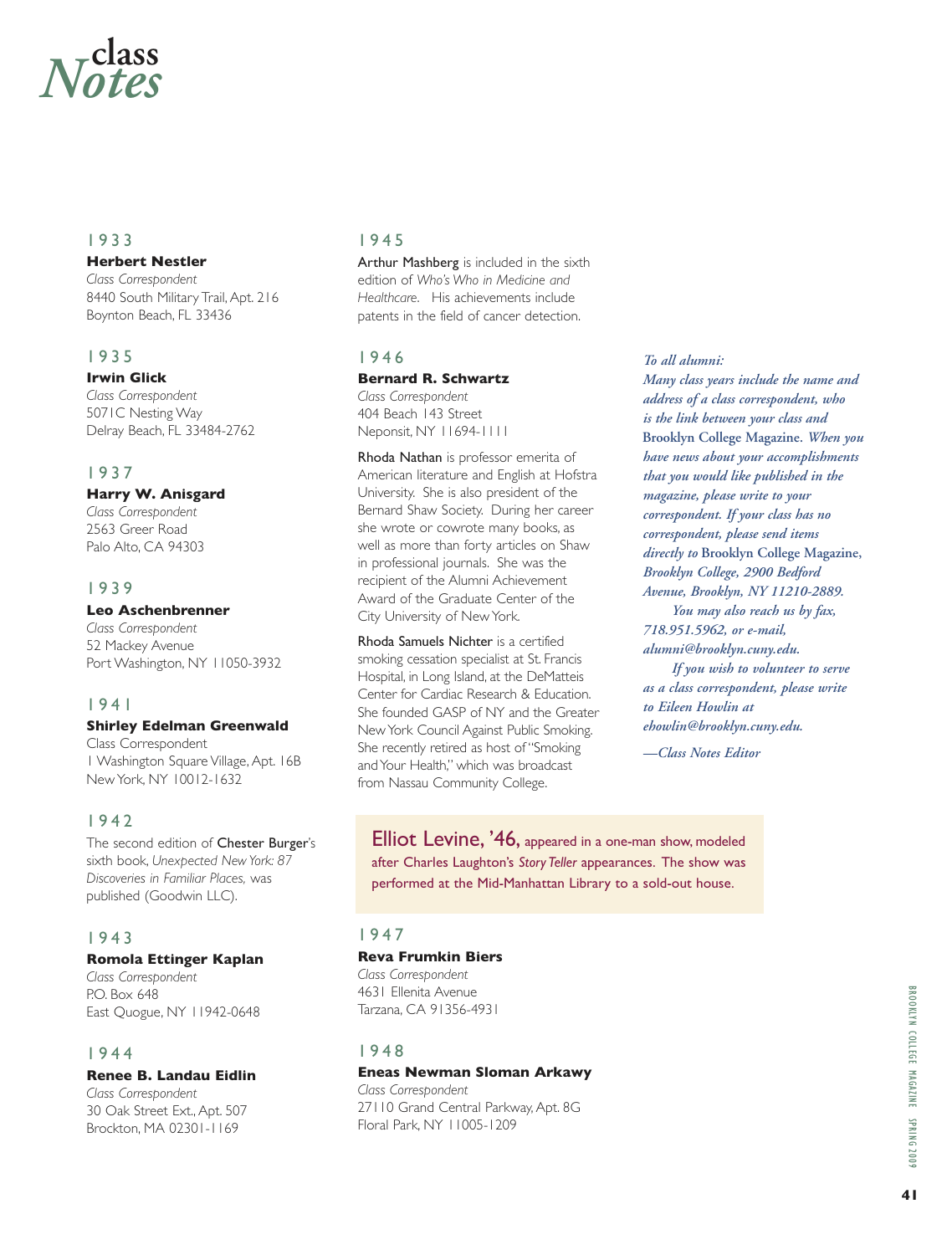Bernice Resnick Sandler, '49, recently won the Guiding Women in Sport Award from the National Association for Girls and Women in Sport, for her work on Title IX of the Educational Amendments of 1972. She received an

honorary degree this spring from Case Western Reserve University not only for Title IX but also for her work on the "chilly climate," which identifies many of the ways in which women are often subtly treated differently from men.

#### 1 9 4 9

William D. Isaacson, former lecturer in the Department of Romance Languages at Brooklyn College, is now the dean of instruction at Five Towns College on Long Island.

#### 1 9 5 0

#### **Louise J. Kaplan**

*Class Correspondent* 175 West 12 Street New York, NY 10011-8275

#### 1 9 5 1

#### **Marion Unger Gordon**

*Class Correspondent* 70 East 10 Street, Apt. 9P New York, NY 10003-5112

#### 1 9 5 2

#### **Sheila Talmud Raymond**

*Class Correspondent* 3 Lakeside Lane Bay Shore, NY 11706-8845

Irene Danzker Deitch is a member of the Professional Education Committee of the Staten Island Cancer Society. She produced and hosted "Tobacco & Cancer: Impact & Challenge to the Community." Her one-hour program *Making Connections* is broadcast on Staten Island Cable TV.

Ronald S.Tikofsky was awarded the Gold Medal of the American College of Nuclear Medicine at its Annual Meeting Awards Banquet.This medal is the highest honor bestowed by the college and was given "in recognition of his unsurpassed achievements in and dedication to the field of nuclear medicine." He is only the second Ph.D. and the first speech

### Ann Amari Harson, '57,

attended the premiere of her play *Miles to Babylon* in London in September 2008. She is awaiting the publication of her first novel, *Bunion Babes.*

pathologist and psychologist to have been both president of this college and a Gold Medal recipient. He is currently associate professor of clinical radiology in the Department of Radiology and the Columbia Kreitchman PET Center of the Columbia University College of Physicians and Surgeons.

#### 1 9 5 3

#### **Ben Suntag**

*Class Correspondent* 1311 Franklin Lane Rockaway, NJ 07866-5814 gatnus@gmail.com

#### 1 9 5 4

#### **Marlene (Marcia) Jacoby Hillman** *Class Correspondent*

255 West 94 Street, Apt. 6Q New York, NY 10025-6986

#### 1 9 5 5

#### **Geraldine Miller Markowitz**

*Class Correspondent* geraldine@nj.rr.com

Vera Pistrak Katz, the former mayor of Portland, Oregon, was recently honored by NEW Leadership Oregon, a program that mentors young women wanting a career in public service.

### Robert Sarnoff, '59,

was celebrated when the Queens International Film Festival cast its "Filmmaker Spotlight" on him, featuring three of his films. The featured films were *No Rooms Lobby,The Irish Ropes,* and *Dispatch.* Also shown was a short trailer of his latest work, *The Romeows.*

#### 1 9 5 6

#### **Mike Saluzzi**

*Class Correspondent* 1351 E. Mountain Street Glendale, CA 91207-1837 msaluzzi@earthlink.net

#### 1 9 5 7

#### **Micki Goldberg Ginsberg**

*Class Correspondent* 217 E. Maple Avenue Moorestown, NJ 08057-2011 ginsberg10@gmail.com

#### 1 9 5 8

#### **Sandra Seigel Pikoff**

*Class Correspondent* 4500 Williams Drive Georgetown,TX 78633 sspikoff@aol.com

Rabbi Meyer Lubin recently wrote a book, *Thrilling Torah Discoveries.*

#### 1 9 5 9

#### **Rosalie Fuchs Berle**

*Class Correspondent* 260 Garth Road, Apt. 3J5 Scarsdale, NY 10583-4057

Allen Gelb is an immunohematologist; his most important blood group antigen discovery is XgA, the sex-linked blood group. He has appeared frequently on national television in connection with his work on DNA paternity testing and has often testified in court as an expert witness.

Marilyn P. Safir was appointed a Distinguished Citizen of the City of Haifa in June 2008.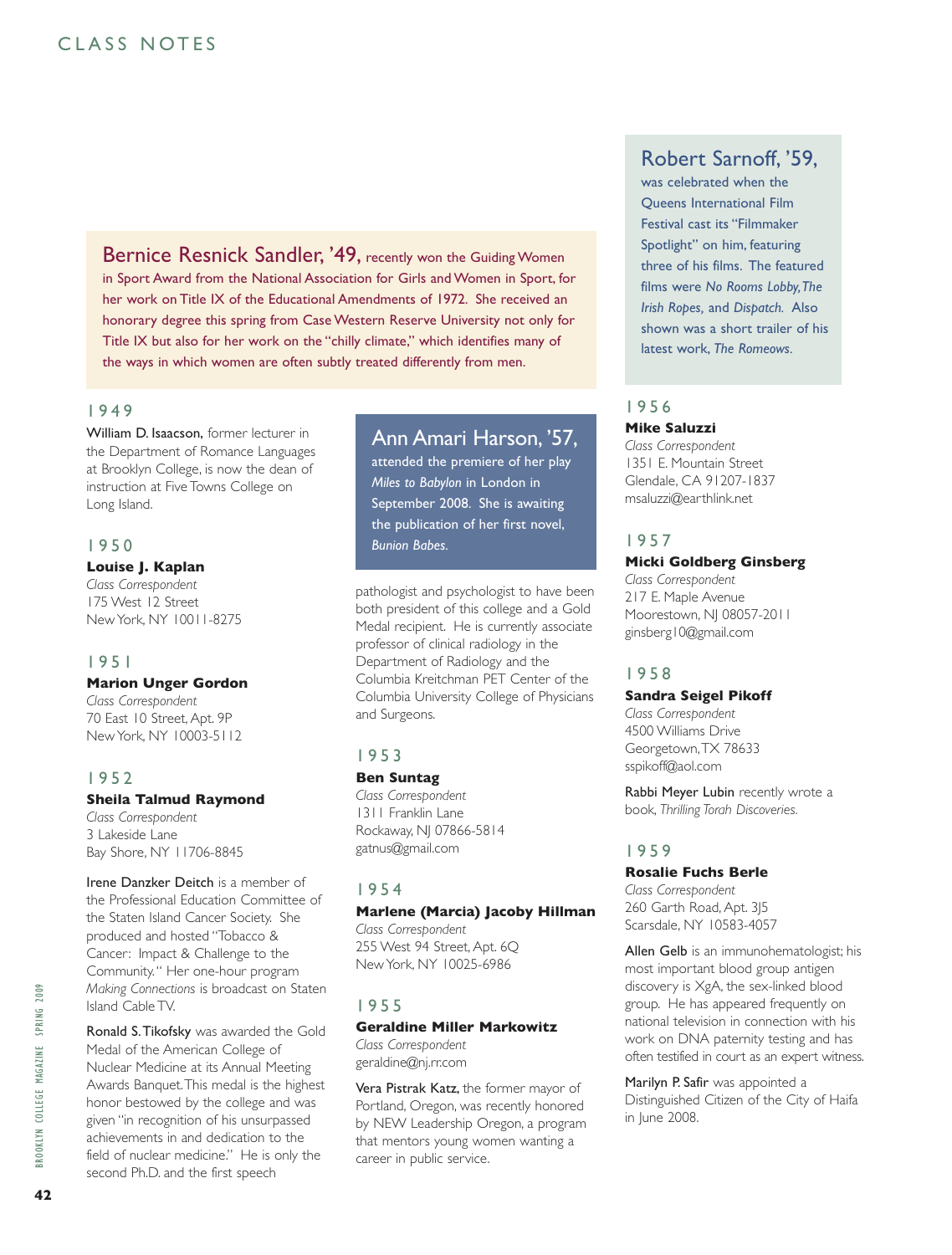#### 1 9 6 0

#### **Saul Kravitz**

*Class Correspondent* 3382 Kenzo Court Mountain View, CA 94040 kravitzsaul@gmail.com

#### 1 9 6 1

#### **David S. Herskowitz**

*Class Correspondent* 1175 Kildeer Court Encinitas, CA 92024-1278 technologicalforecasting@yahoo.com

Janice Pearlstein Alper recently returned to the United States after spending three years in Melbourne, Australia, where she served as the executive director of the Union for Progressive Judaism. She continues to work as a Jewish professional, consulting with the Agency for Jewish Education in San Diego and teaching in the Florence Melton Adult Mini School.

Harvey lay Cohen is chairman of the Department of Medicine at Duke University School of Medicine and director of the Duke Center for the Study of Aging and Human Development.

John Kabat recently had his book *Teach This!* published by Lulu.com. After retiring as an administrator with the New York City schools, he moved to California where he has been an adjunct faculty member at California State University, East Bay, for the past five years.

Interviews with Marilyn Siegel about the value of aerobics that were aired along with close-ups of her actively participating in Retro Aerobics classes at the New York Health and Racquet Club, led to appearances on segments of both *Today* and *The Early Show.*

#### 1 9 6 2

#### **Steven J. Nappen**

*Class Correspondent* 38 Troy Hills Road Whippany, NJ 07981-1315

Harriet Gellin Selverstone, a school media specialist for twenty-nine years, had a textbook published entitled *Encouraging and Supporting Student Inquiry: Researching Controversial Issues.* The book is a resource for school media specialists in their work with classroom teachers. Pratt Institute recently awarded her the honorary degree of doctor of humane letters.

#### 1 9 6 3 **Cliff Rosner**

*Class Correspondent* 111 Blue Willow Drive Houston,TX 77042-1105

Roberta (Bobbi) Johnson is professor emerita at the University of San Francisco. After retiring she went to Brazil as a Fulbright Senior Specialist to lecture and teach about U.S. politics and the presidential election.

Shayna Caul (formerly lanet Sonnenstein) was selected to be in the book *Holy Headshot!* Only 104 performers were chosen from 50,000 headshots submitted from all over the country.

Lee Glickstein, who lives in the San Francisco Bay area, founded Speaking Circles International. He is currently working on a new book, *Healing into Boldness: Dissolve Self-Consciousness and Answer Your Call to Greatness.*

A charge of "naked short selling" that caused the stock value of the Montgomery,Alabama, Colonial BancGroup to plummet had the local authorities looking for the right prosecutor to bring the villains to justice. In August,  $Harvey$  Pitt,  $'65$ , former chairman of the U.S. Securities and Exchange Commission, was appointed as a deputy attorney general for the state of Alabama. Naked short selling occurs when someone "shorts" a stock without first borrowing the shares to sell to a buyer. In the Colonial BancGroup case,Alabama officials are trying to prove that these naked short sellers also waged a campaign of rumor and innuendo to drive down the price of the stock. Pitt continues to serve as chief executive of Kalorama Partners, a consultancy based in Washington, D.C.

#### 1 9 6 4

#### **Jay Orlikoff**

*Class Correspondent* 20 Beaverdale Lane Stony Brook, NY 11790-2507 drjay@drjay.com

Alan S. Goldberg has been appointed by the chief justice of the Supreme Court of Virginia to the Commonwealth of Virginia Mandatory Continuing Legal Education Board for a three-year term.The board is responsible for administering and supervising the mandatory continuing legal education program for the Virginia State Bar.

#### 1 9 6 5

#### **Barbara Berman Leveene**

*Class Correspondent* 24 Jubilee Circle Aberdeen, NJ 07747-1807

Dominick Finello is teaching in the Brooklyn College Department of Modern Languages and Literatures. His new book is *The Evolution of the Pastoral Novel in Early Modern Spain.*

#### 1 9 6 6

#### **Felicia Friedland Weinberg**

*Class Correspondent* P.O. Box 449 Clarksburg, NJ 08510

### Lawrence Z. Lorber, '67,

a labor lawyer and partner at Proskauer Rose LLP, testified before the Senate Judiciary Committee in September against the Paycheck Fairness Act that would amend the Equal Pay Act of 1963 to make it easier for employees to sue for punitive and compensatory damages for wage discrimination that occurred in the past. Lorber argued that the new law did not improve the cause of "equal pay for equal work" but rather created a more effective moneymaking tool for plaintiffs' attorneys. Despite his testimony, a week after his inauguration President Obama signed the bill into law.

#### 1 9 6 7

#### **Sharon Weinschel Resen**

*Class Correspondent* 1740 Kimball Street Brooklyn, NY 11234-4304

Eleanor Finegold Sobel was elected last November to the Florida State Senate, representing cities in Broward County.

It has been announced that Donald Zingale will be appointed as the president at SUNY Cobleskill.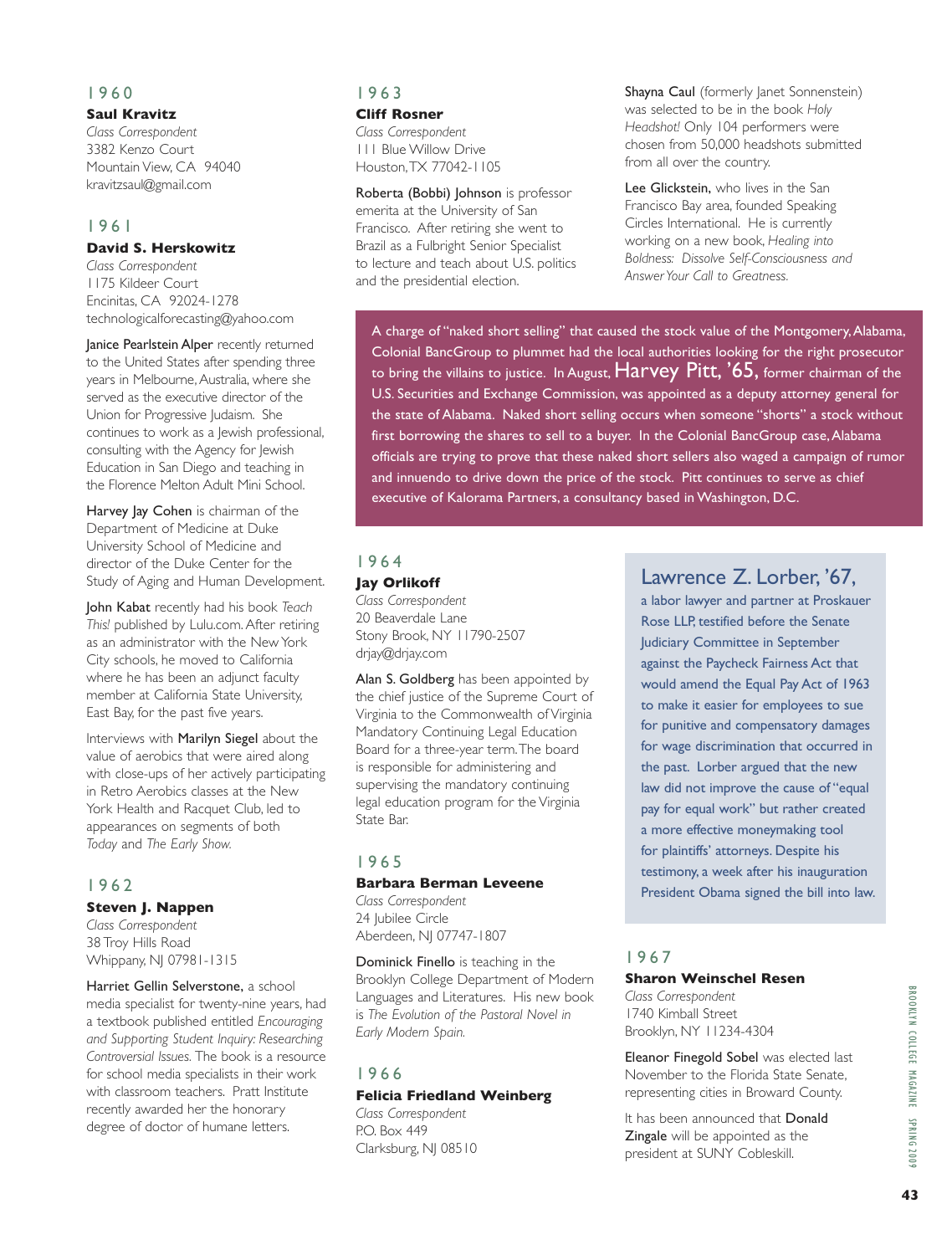#### 1 9 6 8

#### **Eileen McGinn**

*Class Correspondent* 210 East 15 Street, Apt.10N New York, NY 10003-3927

Steven Zaidman, former vice-president of technical operations at the Federal Aviation Administration, joined Noblis, Inc., a nonprofit science, technology, and strategy organization. He will serve as director of transportation systems concepts and planning and will be responsible for helping Noblis develop innovative solutions to meet the increasingly complex needs of the world's transportation systems.

#### 1 9 6 9

#### **Edward M. Greenspan**

*Class Correspondent* 1237 Avenue Z, Apt. 6G Brooklyn, NY 11235-4360 emgreenspan@optonline.net

Since retiring from the New York State Office of Mental Health, where he worked as a clinical administrator in a psychiatric facility, Jan Adler has joined the Institute for Retired Professionals, a peer learning community, at the New School in Greenwich Village. He is coordinating study groups there and is chairperson of the Advisory Board.

Perry Glasser is a professor of English at Salem State College in Massachusetts, where he coordinates the Professional Writing Program. His third collection of short fiction, *Dangerous Places,* was named winner of the 2008 GS Sharat Chandra Prize offered by BkMk Press at the University of Missouri–Kansas City, which will publish the book. He is a three-time winner of the PEN Syndicated Fiction Prize, has won the Boston Fiction Festival Competition twice, and has had his work recorded by the Library of Congress and included in a number of anthologies.

Doris Green, the first person to teach African dance/music at Brooklyn College, is the creator of Greenotation, a system designed to notate music of the percussion instruments of Africa. She is a contributor to the book *Go Tell Michelle,* in which one hundred black women wrote to Michelle Obama.

#### 1 9 7 0 **Barry Silverman**

*Class Correspondent* 176 Stults Lane East Brunswick, NJ 08816-5815 writeone@comcast.net

Helen Zaharakos Antholis is director of Brookdale Community College's Branch Campus in Freehold, New Jersey. She recently received her master's degree in administrative science from Fairleigh Dickinson University.

Leonard Banco has been appointed senior vice-president, chief medical officer, for Bristol Hospital in Bristol, Connecticut.

Beverly Hall, superintendent of schools in Atlanta, was named 2009 National Superintendent of the Year by the American Association of School Administrators at its national conference in February.

#### 1 9 7 2

**Stanley A. Alexander**

*Class Correspondent* 4 Indian Valley Road East Setauket, NY 11790

Peg Kershenbaum was ordained a rabbi in May 2008 by the Academy for Jewish Religion. She serves Congregation B'nai Harim in Pocono Pines, Pennsylvania.

### 1 9 7 3

#### **Linda E. Gross Carroll**

*Class Correspondent* 212 Stony Point Drive Sebastian, FL 32958 lcarroll32@comcast.net

Stephanie Calmenson recently authored two children's books, *May I Pet Your Dog?* and *Late for School!*

Nelson Levine de Luca & Horst announced that Francine Levitt Semaya has joined their firm as a lateral partner in the New York office. She will focus on insurance regulatory, reinsurance, and insolvency law in the areas of property, casualty, life, annuity, surety, and financial guaranty.

#### 1 9 7 4

#### **Diane Oeters Vaughn**

*Class Correspondent* 42 Briarwood Drive Old Saybrook, CT 06475 dianeleslie29@hotmail.com

Gail Maxine Wheeler Bailey wrote *Children's Stories for Little Folks.* This book includes two stories based on childhood experiences of the author.

The National Academy of Sciences has awarded Arthur Grossman, '73, the Gilbert Morgan Smith Medal, which recognizes excellence in published research on marine or freshwater algae. The Carnegie Institute scientist's medal (engraved with algae and sporting the legend "For Excellence in Phycology") is not his first laurel for achievement in algal areas: In 2002 he took home the Darbaker Prize from the Botanical Society of America for his meritorious study of microscopical algae.

#### 1 9 7 1 **Constance Forte Pigozzi** *Class Correspondent*

7802 16 Avenue Brooklyn, NY 11214-1004 Emily Hager Lembeck became the first female superintendent of the Marietta City Schools (Georgia) in the system's 113-year history.

Michael S. Lewis has been named a director with Cowan, Gunteski & Co., P.A. Lewis is a recognized expert in practice management, practice acquisition, health care information systems, physician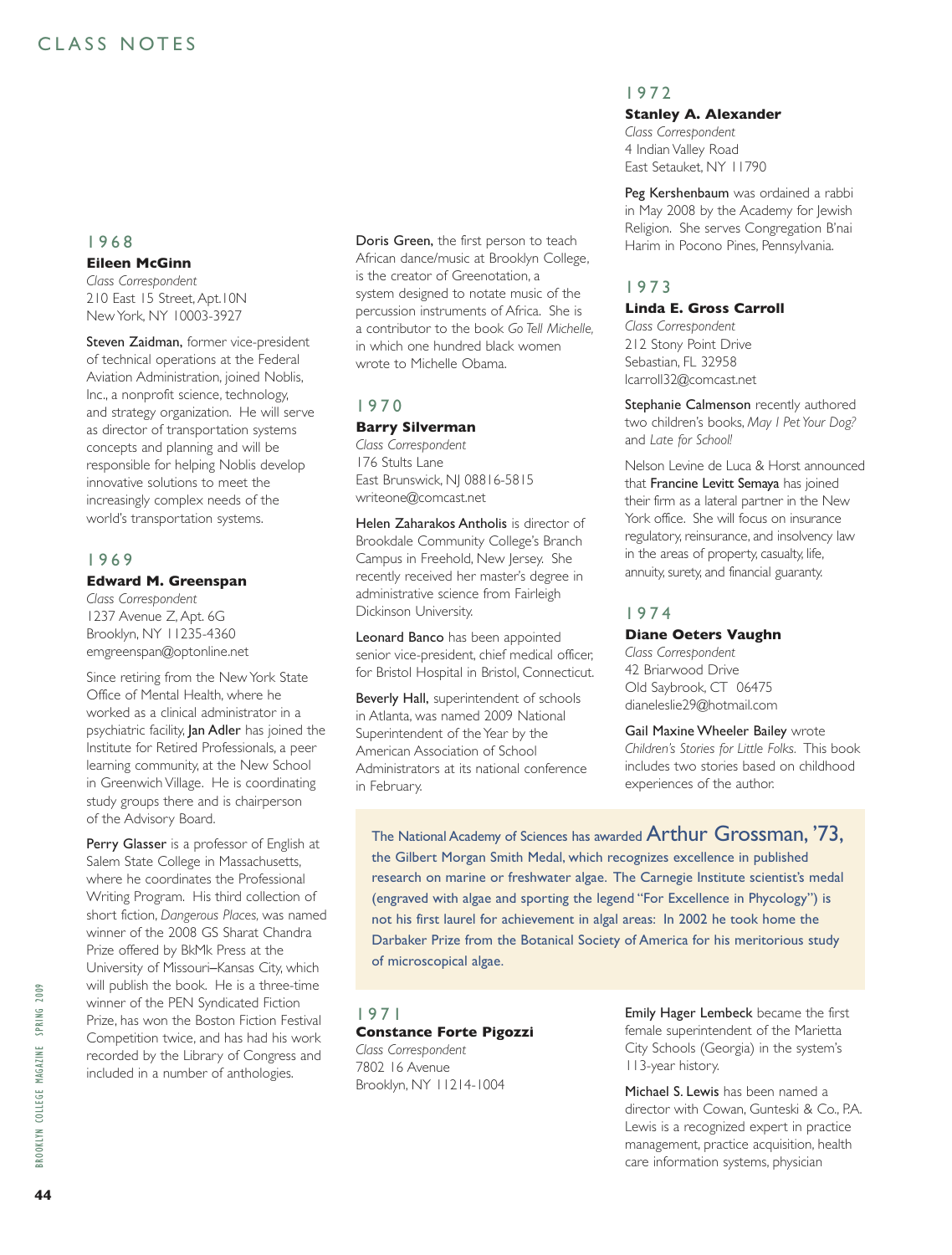### Valerie Hodgson, '77,

was recently promoted to director of photographic services with the New York City Police Department. She began her career at the NYPD's Photo Unit twenty-five years ago as a photographer. Some of her photographs appear in the book *Above Hallowed Ground––A photographic record of September 11, 2001.*

relations, reimbursement and billing, and management consulting. He is listed in both *Who's Who in America* and *Who's Who in Medicine and Healthcare.*

#### 1 9 7 5

#### **Rubin Leitner**

*Class Correspondent* 138 East 96 Street Brooklyn, NY 11212-3534

Howard Kellman was inducted into the Indiana Sportscasters and Sportswriters Hall of Fame.

#### 1 9 7 6

#### **Henry P. Feintuch**

*Class Correspondent* 50 Barnes Lane Chappaqua, NY 10514-2425

Alan Lieber is a partner with Barnett, Edelstein, Gross, Kass & Lieber, a health care law and medical malpractice defense firm in New York City.

The Board of Certification, Inc. (BOC) formally announced Frank E.Walters as athletic trainer director-elect. His term will begin in July. The BOC, a national credentialing agency, has been certifying athletic trainers and identifying, for the public, quality health care professionals since 1969.

#### 1 9 7 8

#### **Susan A. Katz**

*Class Correspondent* 120 Pinewood Trail Trumbull, CT 06611-3313

### 1 9 7 9 **Anthony Esposito**

*Class Correspondent* 211 Highway 35 N Mantoloking, NJ 08738-1420

Allison Reiss, head of the inflammation section of the Division of Rheumatology, Allergy and Immunology at Winthrop-University Hospital; her colleague Steven E. Carsons, chief of the hospital's Division of Rheumatology, Allergy and Immunology; and their collaborators recently wrote a paper in *Arthritis & Rheumatism,* an official monthly journal of the prestigious American College of Rheumatology. The title of the article is "Atheroprotective Effects of Methotrexate on Reverse Cholesterol Transport of Proteins and Foam Cell Transformation in Human THP-1 Monocyte/Machrophages."

#### 1 9 8 5 **Peter Huertas**

*Class Correspondent* 5135 Fedora Drive San Antonio,TX 78242 alamodude2001@yahoo.com

Jolie DeFeis is the founder of Energy Garden Inc., a communications and innovation agency.

#### 1 9 8 6

#### **Ian Lee Brown**

*Class Correspondent* 4631 Twin Lakes Lane Long Grove, IL 60047 Ian.Brown@erickson.com

Vincent C.Alfonso was elected president of the Community Free Democrats for 2009. He is a professor and associate dean for academic affairs at the Graduate School of Education, Fordham University.

Patricia Cronin, '88, associate professor of art at Brooklyn College, has a solo exhibition, *Harriet Hosmer, Lost and Found,* at the Brooklyn Museum. She joins only a handful of Art Department professors (most of them distinguished professors) to have solo shows at New York City museums.

#### 1 9 8 0

Christopher A. Puello has written a new book, *Scholarly Papers from a Brooklyn College Columbia MBA Analyzing Selected Political and Business Issues.*

Drew Swiss, the vice-president of finance for Montefiore Hospital in the Bronx, is the top fundraiser in New York State for Team for Kids, a program designed to motivate children to exercise more often.

#### 1 9 8 1

#### **Debbie Schiffer Burke**

*Class Correspondent* debcolumn@aol.com

#### 1 9 8 2

#### **Eileen Sherman Gruber**

*Class Correspondent* 69 Derby Avenue Greenlawn, NY 11740

#### 1 9 8 3

#### **Michael Kosik**

*Class Correspondent* 331 Newman Springs Road, Building 1 Red Bank, NJ 07701 michael.kosik@ubs.com

### 1 9 8 7

### **Eric Steinhardt**

*Class Correspondent* 915 East 7 Street, Apt. 1H Brooklyn, NY 11230-2733

### 1 9 8 8

#### **Lauren Korn Popkoff**

*Class Correspondent* 951 Woodoak Drive Baldwin Harbor, NY 11510

### 1 9 9 0

### **Beth Debra Kallman Werner**

*Class Correspondent* 105 Husson Road Milford, PA 18337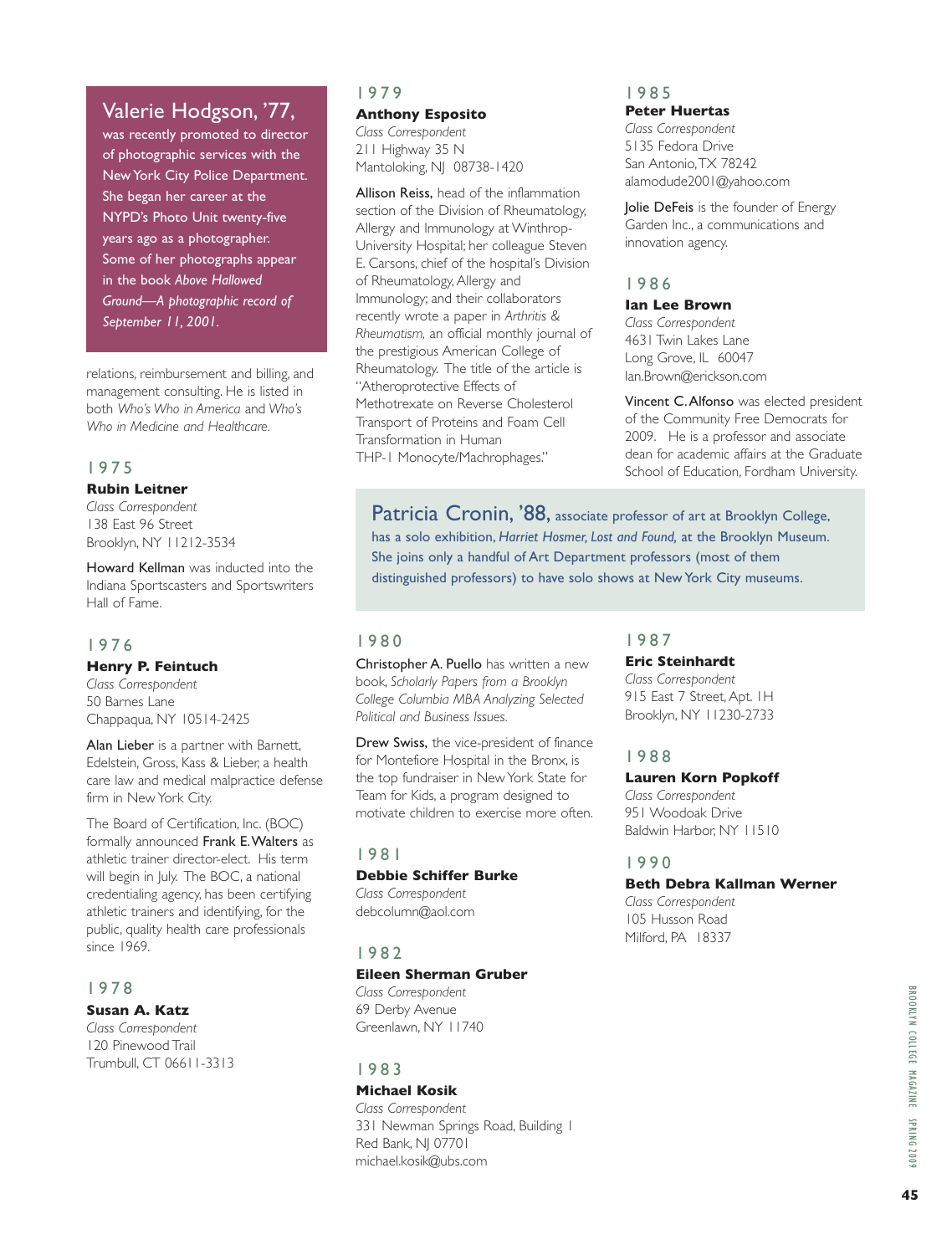1 9 9 2

Olga Fyne recently authored three books––*Squirrel Race, Jerry and Sherry,* and *My Shadow Is a Copycat.*

Assistant Principal Alice Lee of P.S. 105 was honored at a celebration of national Women's History Month by State Senator Marty Golden.

Lisette Nieves, who became the first Puerto Rican to win a Rhodes scholarship, is executive director for Year Up NYC and received the 2008 Heroes Award from the Robin Hood Foundation.

#### 1 9 9 3

Sister Joan Gallagher, CSJ, is the principal of St. Joseph High School in Brooklyn. The school is celebrating its 105th anniversary this year.

#### 1 9 9 4

#### **Ilene Berkowitz**

*Class Correspondent* 1575 46 Street Brooklyn, NY 11219

#### 1 9 9 5

#### **Nathan Solat** *Class Correspondent*

2793 Lee Place Bellmore, NY 11710

#### 1 9 9 6

#### **Anthony Vitale**

*Class Correspondent* 1742 Gildersleeve Street Merrick, NY 11566

#### 1 9 9 7

#### **Tara M. Dowd**

*Class Correspondent* 40 West 72 Street Apt. 23A New York, NY 10023 Tisha Y. Lewis, '95,

recently received the J. Michael Parker Award, at the 58th annual National Reading Conference, for significant contributions to adult literacy research. She was also awarded the Ethnicity, Race, and Multilingualism Scholarship in recognition of her area of literacy research and her commitment to membership and involvement in the National Reading Conference. Lewis is a 2008–2010 recipient of the National Council of Teachers of English Research Foundation's Cultivating New Voices among Scholars of Color Fellowship, which provides support to doctoral students and junior scholars who are completing their dissertations.

Robert O'Neill has written the textbook *Digital Character Development: Theory and Practice.* Published by Morgan Kaufmann (Elsevier), the textbook is a theoretical overview of character technology for animation and video games.

#### 1 9 9 8

Tom Moran is a New York City public school teacher and has just finished his second music album, *Ain't Gonna Give Up.*

#### 1 9 9 9

#### **David Moskowitz**

*Class Correspondent* 2327 East 18 Street Brooklyn, NY 11229-4416

#### 2 0 0 1

#### **Tatesha Bennett Clark** *Class Correspondent*

540 East 82 Street Brooklyn, NY 11236-3119

#### 2 0 0 2

Malanna Carey, '94, recently won first place in the Second Annual One-Act Play Festival, sponsored by Stage Door Productions, a local community theater. Entries came from across the United States and foreign countries.The winning play, *The*

*Eclipse,* was written while Carey was a student at Brooklyn College.

**Igor Galanter**

*Class Correspondent* 1342 East 18 Street, Apt. 6C Brooklyn, NY 11230

Greg Ames recently had his first novel, *Buffalo Lockjaw,* published by Hyperion Books.

#### 2 0 0 4

#### **Yael Abraham Fogel**

*Class Correspondent* 570 Ocean Parkway, Apt. 5C Brooklyn, NY 11218-5822 yct.fogel@gmail.com

#### 2 0 0 6

Carla Backmon has a new book, *SaVvmari Survival Guide: A Reference Manual for Surviving Hard Times (SaVvmari, LLC, 2009),* focusing on resources that are needed by those hard-pressed by economic problems.

#### 2 0 0 7

#### **Ezra N. Rich**

*Class Correspondent* 588 West End Avenue, Apt 1B New York, NY 10024-1766 ezrarich@gmail.com

**Irene Brodsky** is teaching freestyle poetry in the IRPE program at Brooklyn College. Her recently published book, *Poetry Unplugged,* is a collection of fifty poems.

#### 2 0 0 8

#### **Stefanie Low**

*Class Correspondent* 3-A Putnam Avenue Glen Cove, NY 11542 stefanielow@yahoo.com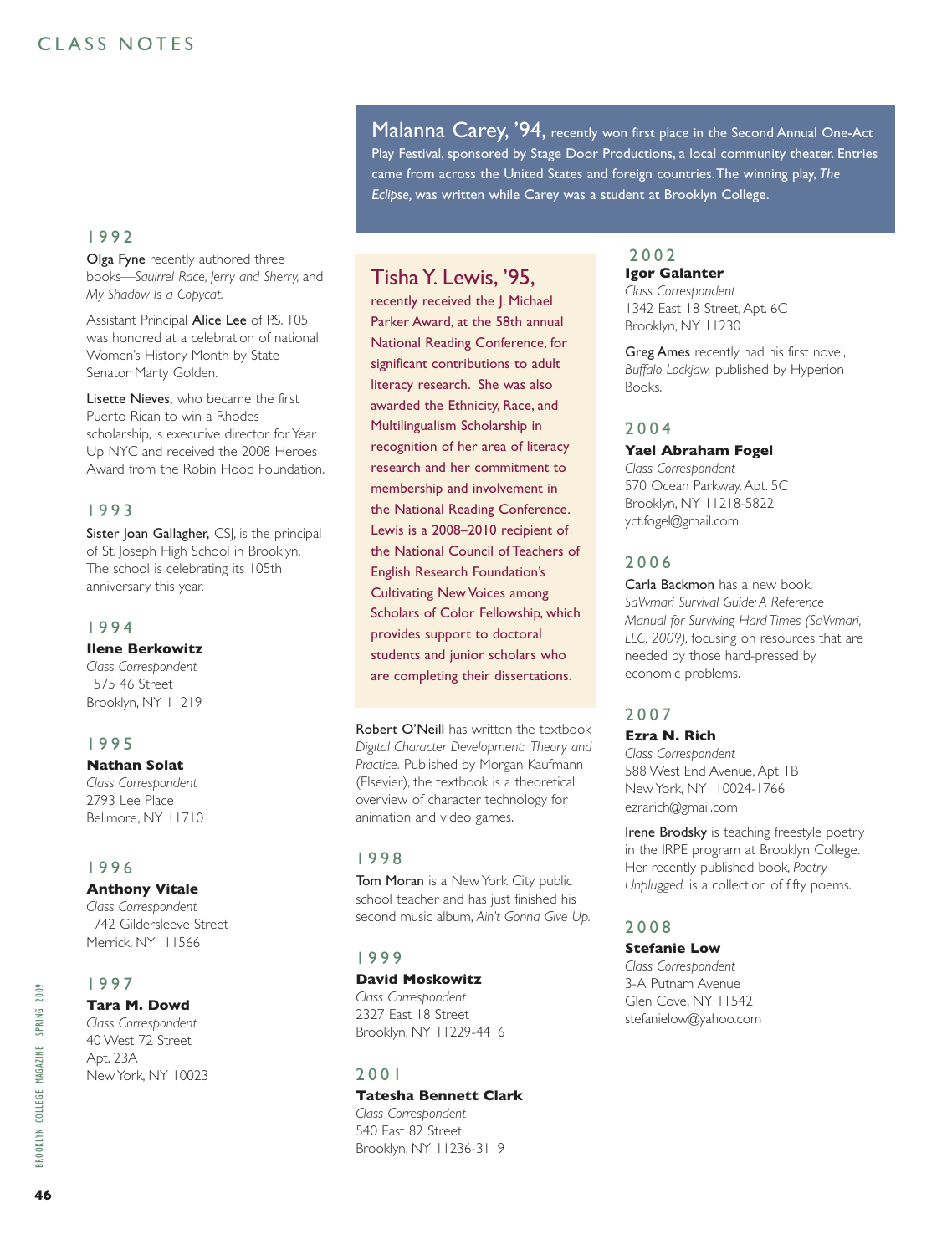## **Judith Lockley Johnson, '61**

After a lifetime devoted to education, Peekskill School District Superintendent Judith Lockley Johnson, '61, was recently named the New York State School Superintendent of 2008. This is not the first––nor likely the last––accolade she has received since she started as a teacher and guidance counselor at one of the first alternative schools in New York City in 1963. In fact, she was recently named the 2008 BCAA Alumna of the Year.

"There were not that many career choices for African American women––and women in general––when I graduated," she notes, "other than becoming a nurse, a social worker, or a school teacher."

Choosing education seemed the right thing to do, however.

"I have never had a minute of regret," says Johnson, who majored in sociology as an undergraduate and hasn't stopped studying since.

She obtained her M.A. from New York University as well as a certificate of advanced studies from SUNY–New Paltz. She has completed additional course work toward a doctorate at Columbia University Teachers College.

"The more I got into it, the more I understood how difficult it is to raise kids in poverty and give them an education," adds the mother of two who has authored, among other publications, a paper on the subject of poverty and education for the *Stanford Law Journal.*

A deputy assistant secretary for elementary and secondary education under the Clinton administration, Johnson traveled extensively across the country and witnessed firsthand the needs of the country's fifty-one million students. After serving as Westchester County assistant superintendent for instruction and curriculum, Johnson accepted the challenge of becoming the Peekskill school superintendent, hoping to make a difference in the nearly five-thousand-student system that comprises three elementary schools, one middle school, and one high school.

Once a flourihing industrial center, Peekskill. located on the shores of the Hudson River, is a changing community that in recent decades has drawn New York City artists pushed out by increasingly higher real estate prices. With a population that is today over 50 percent white, with blacks and Latinos making up the remaining percentage, the town's school district, formerly riddled with low-scoring students and plagued with increasing violence, has been turning around, ever since Johnson's arrival.



"I invited the community to help and participate," she says. And though she had to fight tooth-and-nail to win their support, the community paid heed to Johnson's advice.

"I explained what our five goals should be: to raise the level of achievement and narrow the gap between rich and poor; to recruit, retrain, and retain a quality workforce that believes in the children's potential; to increase parental engagement in their children's education and in the system; to reduce bullying and disruptive behavior and provide a secure environment; and to modernize the schools––mostly in disrepair––in a fiscally prudent way."

Although Johnson was warned that, like many other New York towns, the Peekskill population was facing tax-paying fatigue, the community approved two bond initiatives to invest \$100 million in upgrading and modernizing the schools. In addition, Peekskill's new stateof-the-art middle school is near completion.

"Children need labs, art, and many other things that tests cannot quantify," she says, insisting, however, that improving scores in the Regents examinations is important. "We report to the community each year, review these goals, and set new ones," she says.

Over the past five years, Peekskill high school graduation rates have jumped from 55 to 76 percent, while student performance on state assessments has increasingly improved by an average of 13 to 20 percent across all grades. Meanwhile, with the assistance of parents and the police, violence has been reduced as well. More needs to be done, she argues.

"We need to uproot the sense of hopelessness so characteristic of high-poverty areas," Johnson says, emphasizing her own experience to make her point. "As a child who grew up in the projects, I know what education can do for you."

But education, in Johnson's view, is more than high test scores and good grades. And she is determined to give Peekskill kids––rich and poor; black, Latino, or white––a chance to beat the cycle of poverty and become middle class.

"We have to prepare all of our children to be learners for the rest of their lives."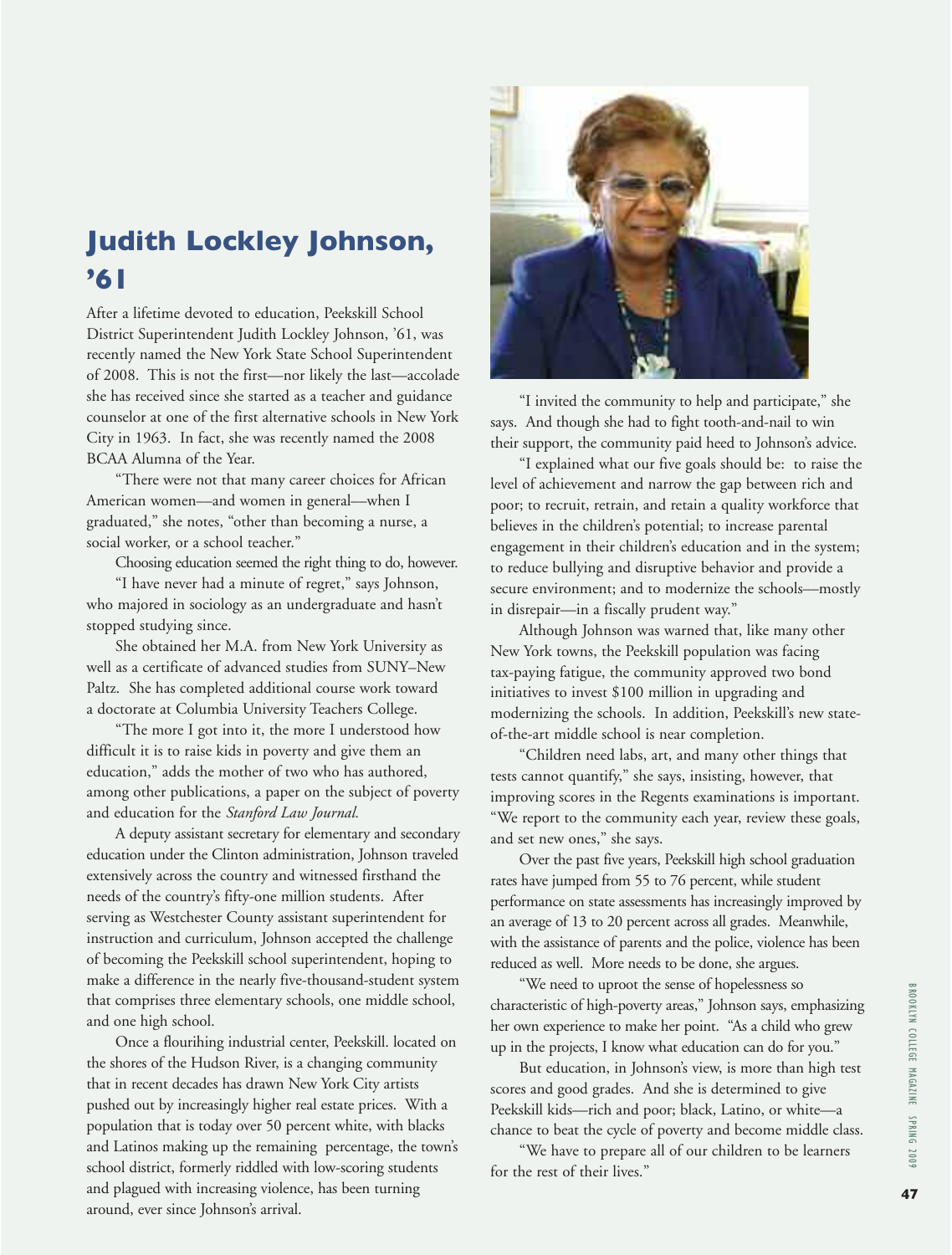# **recent** *Books*

**Robert David Johnson,** History, *All the Way with LBJ: The 1964 Presidential Election,* Cambridge University Press, 2009, \$80, hardcover.

*All the Way with LBJ mines* **an extraordinarily rich but underutilized source—the full range of LBJ tapes—to analyze the 1964 presidential campaign and the political culture of the**

#### **Faculty**

Jonathan E.Adler, Philosophy, and Lance J. Rips, eds., *Reasoning: Studies of Human Inference and Its Foundations,* Cambridge University Press, 2008, \$135, hardcover.

Noel S.Anderson, Political Science, with Haroon Kharem, Education, eds., *Education as Freedom: African American Educational Thought and Activism,* Lexington Books, 2008, \$70, hardcover.

David E. Balk, Health and Nutrition Sciences, and Charles A. Corr, eds., *Adolescent Encounters with Death, Bereavement, and Coping,* Springer Publishing, 2009, \$65, hardcover.

Jillian R. Cavanaugh, Anthropology and Archaeology, *Living Memory: The Social Aesthetics of Language in a Northern Italian Town,* Wiley-Blackwell, 2009, \$89.95, hardcover.

Christopher Dunbar, Physical Education and Exercise Science, *ECG Interpretation for the Clinical Exercise Physiologist,* Lippincott Williams & Wilkins, 2009, \$48.95, spiral-bound.

Roger Dunkle, Classics (emeritus), *Gladiators: Violence and Spectacle in Ancient Rome,* Longman, 2008, \$39.95, hardcover.

Joshua Fogel, Economics, *Consumers of Internet Health Information: Psychological Impact among Women*

**Marie Rutkoski,** English, *The* **primarily urban African** *Cabinet of Wonders: The Kronos Chronicles—Book 1,* Farrar, Straus and Giroux, 2008, \$16.95, hardcover.

**Add this heady mix of history and enchantment to the season's list of astonishingly accomplished first novels: Rutkoski's fantasy features quirky characters, imaginative world building, and a hint of trouble to come that will create demand for the next book in the planned Kronos**

*with Breast Cancer,* VDM, 2009, \$63, paperback.

Kenneth A. Gould and Tammy L. Lewis, Sociology, *Twenty Lessons in Environmental Sociology,* Oxford University Press USA, 2008, \$42.95, paperback.

Olympia Hadjiliadis, Mathematics, and H.Vincent Poor, *Quickest Detection,* Cambridge University Press, 2008, \$90, hardcover.

Janet Elise Johnson, Political Science, *Gender Violence in Russia: The Politics of Feminist Intervention,* Indiana University Press, 2009, \$24.95, paperback.

**Gunja SenGupta,** History, *From Slavery to Poverty: The Racial Origins of Welfare in NewYork, 1840–1918,* New York University Press, 2009, \$48, hardcover.

**SenGupta's work provides historical context for understanding why today the notion of "welfare" with all its derogatory "un-American" connotations—is associated… with programs targeted at the poor, which are wrongly assumed to benefit**

Daniel Kopec, Computer and Information Science, with Lubomir Ftacnik and Walter Browne, *Champions of the New Millennium,* Quality Chess Books, 2009, euro 24.99, hardcover.

Rachel Kousser, Art, *Hellenistic and Roman Ideal Sculpture: The Allure of the Classical,* Cambridge University Press, 2008, \$85 hardcover.

David K. Meagher, Health and Nutrition Sciences (emeritus), *Zach and His Dog: A Story of Bonding, Love, and Loss for Children and Adults to Share Together,* AuthorHouse, 2009, \$23.99, paperback.

Andrew Seth Meyer, History, and John S. Major, Sarah A. Queen, Harold D. Roth, eds., *The Huainanzi: A Guide to the Theory and Practice of Government in Early Han China,* by Liu An, King of Huainan, Columbia University Press, 2009.

Florence Namulundah, Education, *Multiculturalism 101,* McGraw-Hill Humanities, 2009, \$30, paperback.

Russell Leigh Sharman, *Anthropology and Archaeology,* and Cheryl Harris Sharman, *Nightshift NYC,* University of California Press, 2008, \$24.95 hardcover.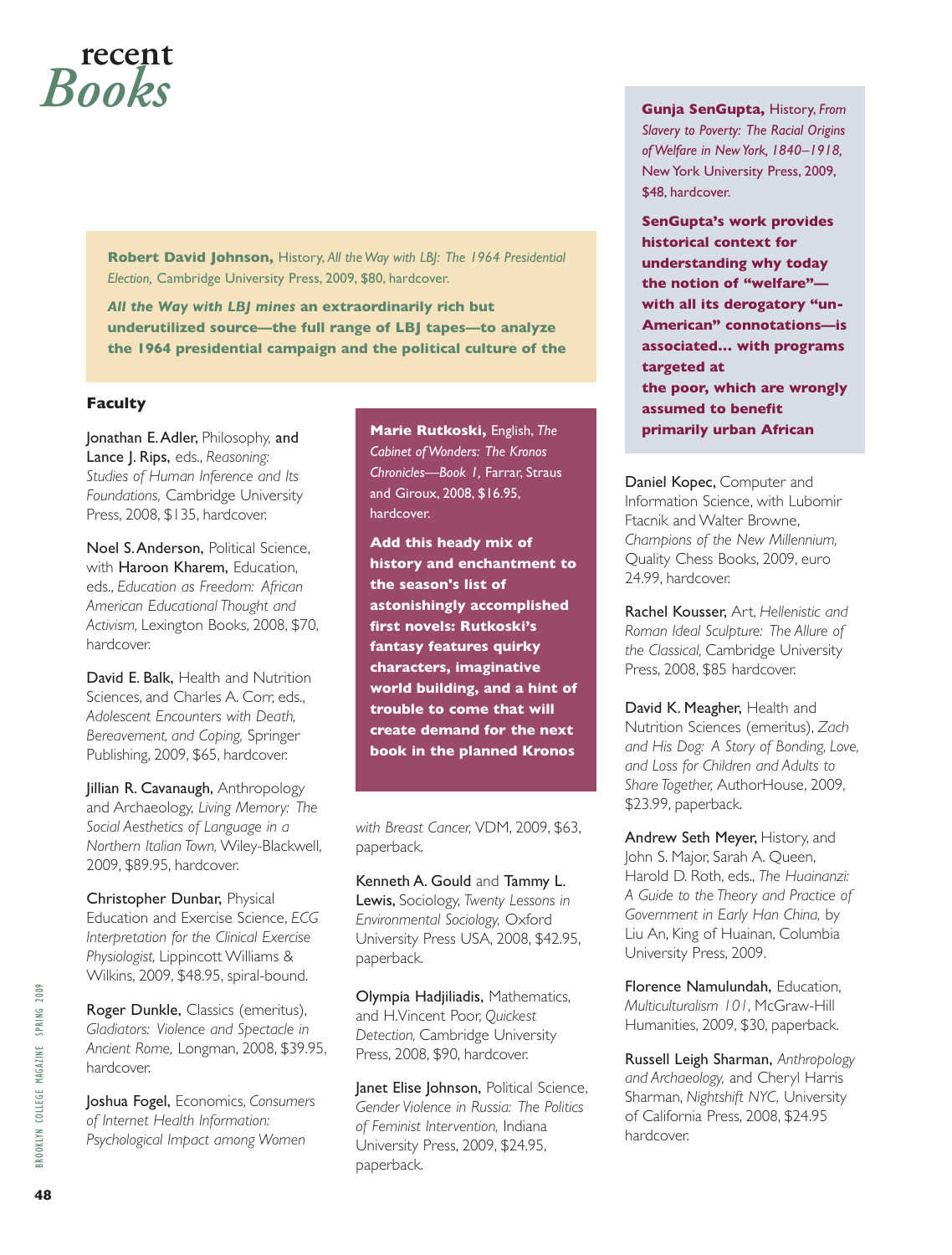Elmer Sprague, Philosophy (emeritus), *Brooklyn Public Monuments: Sculpture for Civic Memory and Urban Pride,* Dog Ear Publishing, 2008, \$12.95, paperback.

Paula A.Whitlock, Computer and Information Science, and Malvin H. Kalos, *Monte Carlo Methods,* Wiley-VCH, 2008, \$180, hardcover.

Robert Cooperman, '67, *The Words We Used,* Main Street Rag, \$14.95, 2009, paperback.

Harold Fromm, '54, *The Nature of Being Human: From Environmentalism to Consciousness,* The Johns Hopkins University Press, 2009, \$35, hardcover.

**Harriet Brown, '92,** *Feed Me! Writers Dish about Food, Eating,Weight, and Body Image,* Ballantine, 2009, \$15, paperback.

**Exploring the bonds between appetite and remorse, hunger and longing, satisfaction and desire, this anthology is for every woman who's ever felt guilty about eating dessert, or gushed over a friend's weight loss, or wished she had a different body.**

#### **Staff**

Lillian Hurd O'Reilly, Professional Advancement and Continuing Education, *After Eight,* Durban House, 2009, \$15.95, paperback.

#### **Alumni**

Greg Ames, '02, *Buffalo Lockjaw,* Hyperion, 2009, \$14.99, paperback.

Deena K. Bernstein, '63, and Ellenmorris Tiegerman-Farber, '71, *Language and Communication Disorders in Children,* 6th edition, Allyn & Bacon, 2008, \$109, paperback.

Pola Bradman, '74, *Retos y Reacciones: Diario Poetico,* Vox Pop, Inc. 2008, \$19.95, paperback.

Murray Bromberg, '48, *I Slept with Marlene Dietrich: A Tell-All Memoir,* AuthorHouse, 2008, \$15.99, paperback.

**Stan Isaacs, '50,** *Ten Moments That Shook the Sports World: One Sportswriter's Eyewitness Accounts of the Most Incredible Sporting Events* of the Past Fifty Years, Skyhorse Publishing, 2008, \$14.95, paperback.

**"The Shot Heard Round the World," in 1951. "The Fight of the Century," in 1971. The horror of the 1972 Munich Olympics. Secretariat's legendary win at the 1973 Belmont Stakes. Stan Isaacs saw**

Edward C. Patterson, '72, *The Jade Owl,* CreateSpace, 2008, \$15.45, paperback.

Christopher A. Puello, '80, *Scholarly Papers from a Brooklyn College Columbia MBA Analyzing Selected Political & Business Issues,* iUniverse.com, 2008, \$25.95, hardcover.

Joseph V. Ricapito, '55, *Second Wave,* Bordighera Press, 2008, \$12, paperback.

Ron Ross, '54, *Nine Ten and Out! The Two Worlds of Emile Griffith,* DiBella Entertainment, 2008, \$16.95, paperback.

Sheldon Spear, '59, *Daniel J. Flood: A Biography,The Congressional Career of an Economic Savior and Cold War Nationalist,* Lehigh University Press, 2008, \$44.50, hardcover.

Madlyn E. Steinhart, '79, *Shades of Gray,* Mad Jock Publishers, 2007, \$15, paperback.

Doris Teichler Zallen, '61, *To Test or Not to Test: A Guide to Genetic Screening and Risk,* Rutgers University Press, 2008, \$18.95, paperback.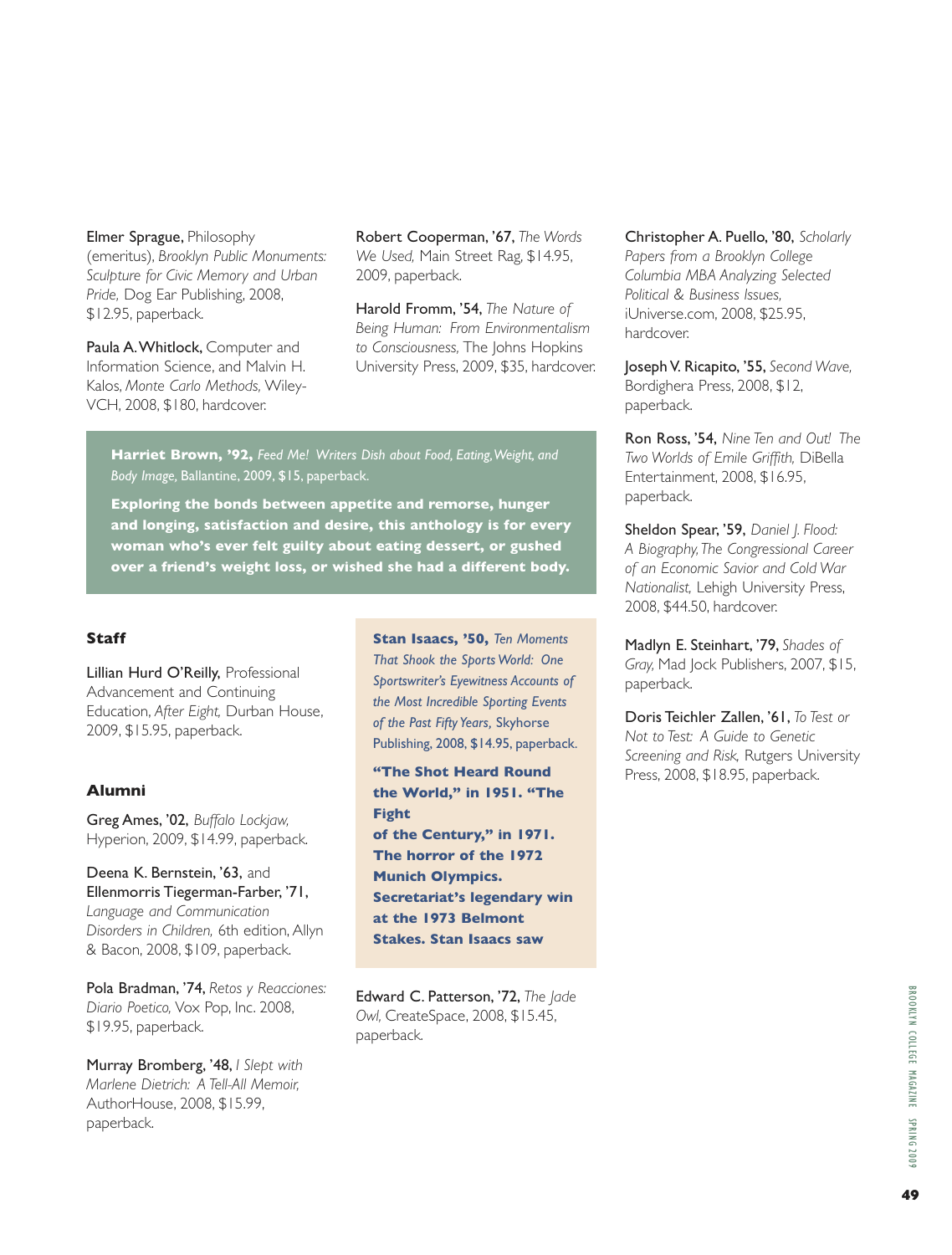# **in** *Memoriam*

#### **Faculty**

John Hope Franklin *History Department*

Joe L. Kincheloe *School of Education*

Marion Neville-Lynch *School of Education*

Fred Schuster *Biology Department*

Elvira (Vera) Tarr *School of Education*

Reverend Charles E. **Whipple** *Student Center*

#### **Alumni**

Gertrude Brand Alster, '33 Irving Goldman, '33 Ossa Sowers, '33 Alex Temchin, '33 Ruth Coltman, '34 Dorothy Lepley Damberg, '34 Beatrice Diamond, '34 Goldie Lable, '34 Alfred Fafarman, '35 Natalie Schumer Greene, '35 S. Gerald Hindin, '35 Irving Lutsky Lewis, '35 Margaret Conway McGreevy, '35 Mae Weintraub Zlotnik, '35 Sidney Teitel, '36 Henry B.Wilner, '36 Sara Rudman Anker, '37 Estelle Ludwig Dinkes, '37 Claire Dollingher Hutner, '37 Joseph Landin, '37 Frances Shakin Schoenberg, '37

Helen Epstein Golden, '38 Allan W. Ifill, '38 Marian Holtzberg Kent, '38 Anne Schulman Miller, '38 Robert Rosenthal, '38 Thelma Gottesman Steinfeld, '38 Rebecca Shafran Coven, '39 Shirley Pecker Markowitz, '39 Morton H. Brofman, '40 Sidney Goldman, '40 David Korn, '40 Paul Zweier, '40 Bertram Backinoff, '41 Helen Nehemiah Berman, '41 Rosalyn S. Cohen, '41 Carmela De Stefano De Angelis, '41 Muriel Steier Raffer, '41 Aaron Robins, '41 Shulamis Warshavsky Toder, '41 Arnold A.Witoff, '41 Helen Weiss Eden, '42 Evelyn Zamichow Neuman, '42 Alva Sherman Fischer, '43 Arne Knutsen, '43 Julius Vogel, '43 Freda Berezow Borger, '44 Shirley Morgenlander Taylor, '44 Helen McRory, '45 Leon Baker, '46 Jack Botwinick, '46 Seymour Glagov, '46 Ruth Fortinsky Schwimmer, '46 Jack Goor, '47 Emmerich Handler, '47 Judy Gorenstein Salwen, '47

Joseph Chalfin, '48 Grace Reinhardt Goldberg, '48 Constantine Hall, '49 Murray Schaffer, '49 Joseph M. Barumgarten, '50 Stanley Kirschner, '50 Bernard Lynn, '50 Helene Garbow Mandel, '50 Ben Morreale (Morreali), '50 Betty Meltzer Post, '50 Robert George Schipf, '50 Henry D. Isenberg, '51 Bernard Newman, '51 Joseph S. Fisher, '52 Seymour Landy, '52 Jack Linden, '52 Bernard Pine, '52 Morton Alter, '53 David H. Kranzler, '53 Shelton Bank, '54 Diana Stein Garey, '54 Robert Leggiadro, '54 Lon T. Palmer, '54 George S. Rotter, '54 Lenore Schulman, '54 Elaine Baranick Feder, '55 Donald Hallstein, '55 Lester Hirsch, '55 Shirley Pollack Shaffer, '55 Henry Yale Berkowitz, '56 Elizabeth Paneque Cetta, '56 Alvin Klein, '56 Frederick L. Schuster, '56 Maurice M. Averner, '57 Julie Jacobs Perlmutter, '57 Wolfgang E. Besser, '58 Barbara Haber De Leeuw, '58 Harvey B. Nightingale, '58

Milton Antonoff, '48

Vytautas A. Aleksandravicius, '59 Rose Avellino, '59 Ronald King, '59 Lawrence Rosmarin, '59 Richard Borek, '60 Berthold Goldbaum, '60 Joseph D. Murphy, '60 Frank Parisi, '60 Melvin Steinhandler, '60 Rhoda Levine Ehrreich, '62 Herbert Schwarz, '62 Samuel (Wolinsky) Wolin, '63 Mark S. Feierstein, '65 Howard L. Lasher, '65 William M. Dugan, '67 William K. Lasher, '67 Michael L. Gargano, '68 Anne P. Josephson, '68 Howard Z. Price, '68 Jacqueline Rose Romm, '68 Nettie Stolper, '68 Arlene Bossowick Sambur, '69 Judith A.Waldman, '69 Sally R. Malamud, '71 John W. Abreu, '72 Kenneth Burns, '72 Aurea Candelario, '72 Monroa B. Goutier, '72 Jay Abrosh ,'73 Bruce L. Berg, '75 Elyse Buchman Tyrrel, '77 Paulette A. Dollinger, '78 Roselyn Glicher Steier, '78 Joseph Zelman, '78 Gertrude Jefferson, '80 Maureen Raso, '81 Ceceil Rosenblum, '82 Gary Tydings, '83 Charles L. Fessenden, '91 James Walter, '03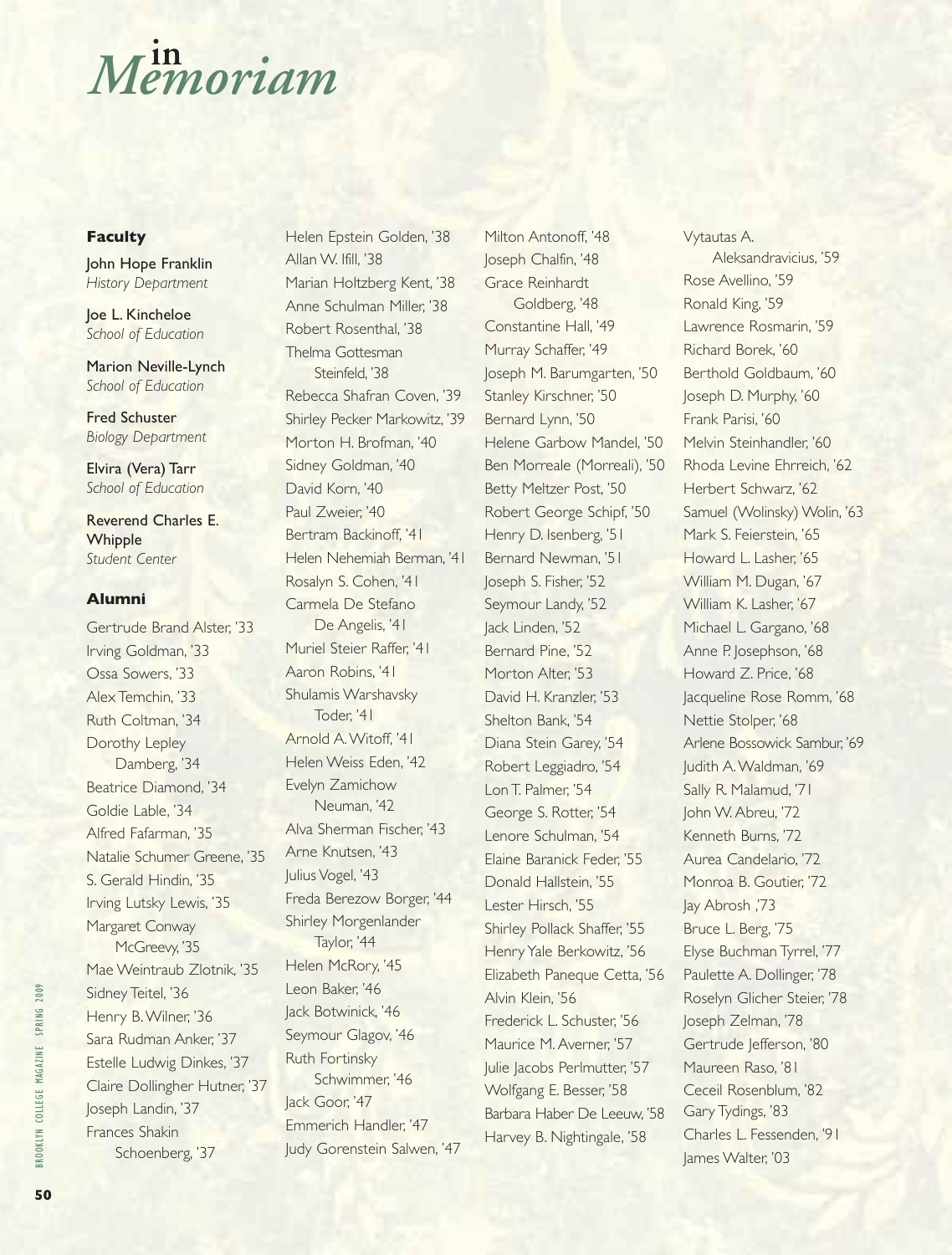### SCHOLAR, TEACHER, AND ADVOCATE JOHN HOPE FRANKLIN DIES AT AGE NINETY-



Former Brooklyn College History Department Chairperson John Hope Franklin, a noted scholar, powerful author, cherished teacher, and respected advocate for civil rights, died in Durham, North Carolina, on March 25. He was ninety-four.

Franklin was born in 1915 in Rentiesville, Oklahoma, and grew up in Tulsa. There he met another distinguished future Brooklyn College faculty member, Hobart Jarrett, and they became close friends. Franklin went on to earn a bachelor's degree from Fisk University in 1935 and received an M.A. in 1936 and a Ph.D. in history in 1941 from Harvard University. In the course of his lifetime, he was the recipient of more than 130 honorary degrees.

Besides Brooklyn College, where he taught from 1956 to 1964, becoming the first African American to head a major history department, he also taught at such leading institutions as Howard University, Harvard, the University of Chicago, and Duke University. His teaching career spanned more than seventy years. When he died, he was the James B. Duke Professor of History Emeritus at Duke.

"John Hope Franklin was a historian of extraordinary acuity and depth," said Brooklyn College President Christoph M. Kimmich. "He was a cherished teacher and mentor, and both his former students and his colleagues remember him with affection and respect."

"He was an outstanding and dedicated scholar," said Professor George Cunningham, chairperson of the Africana Studies Department at Brooklyn College. "From his first book, *The Free Negro in North Carolina, 1790–1860,* to his study of runaway slaves, he was pioneering and enabled educators to truly teach the history of African Americans in the United States."

A score of highly acclaimed books either authored or edited by Franklin followed. *From Slavery to Freedom: A History of African-Americans,* which was first published in 1947, has sold more than three million copies and is

still considered one of the definitive historical surveys of America's black experience.

But Franklin did not confine himself to teaching and writing alone. Throughout the 1950s he was involved with the team of lawyers who worked on the landmark *Brown v. Board of Education* Supreme Court decision that ended segregation in U.S. schools. In 1965, he marched with the Rev. Martin Luther King, Jr. from Selma to Montgomery, Alabama.

In 1995, President Bill Clinton awarded Franklin the Presidential Medal of Freedom, the highest civilian honor that an American citizen can receive.

Professor David Troyansky, chairperson of the Brooklyn College History Department, said that he was "awestruck to meet him" several years ago while attending a conference where Franklin was a featured speaker. "He was a giant among historians in a heroic era of American and African American historiography."

At a celebration of Franklin's career held in May, Troyansky announced that an essay contest and a memorial conference in the fall will be dedicated to Franklin's achievements.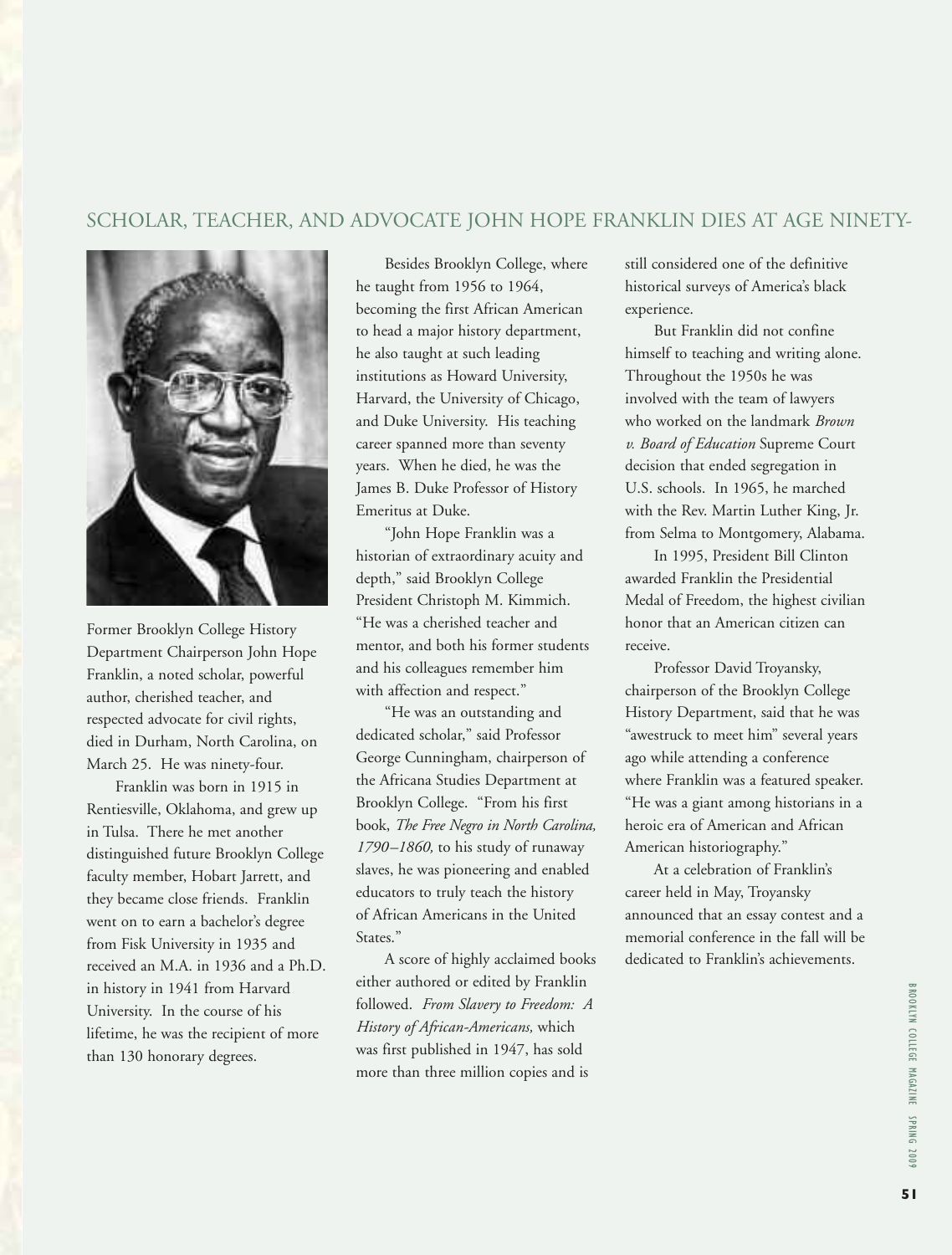# *Endpaper*

# **Defying the Odds…and the Nazis**

There was a lot going on last winter at the Bielski home in Midwood, Brooklyn. Phone calls from as far away as Australia clogged the line; requests for interviews by news organizations all around the globe poured in.

"It was the movie," explained Zvi Bielski, '74. "There were people calling, saying they loved it and that they remember how my father and my uncles saved them or their relatives from the Nazis."

The movie was *Defiance,* costarring Daniel Craig and Liev Schreiber. Craig, the latest star of James Bond movies, portrays Bielski's Uncle Tuvia, while Schreiber plays his father, Zus (pronounced "zoosh").

"Schreiber looks a lot like my father," recalled Bielski, who visited the film set in Belarus and met the cast and crew. "He was a big man, six-foottwo, 220 pounds, and had scars all over. When I was seven or eight, I stuck my finger in the holes made by bullets in my father's skin, and he told me,'The Nazis did that.'"

The movie relates how Zus,Tuvia, and their brothers Asael and Aron survived the Nazi invasion of Belarus in 1941. Taking refuge in forests that covered much of the country, they eluded the Germans who were rounding up and killing thousands of Jews, including their parents and other relatives.

During their forest sojourn the brothers saved more than 1,250 other Jews, sheltering them and teaching them to fight. "That's how so many came out of the forest with them," said Bielski. "If you add in all the survivors' children and grandchildren, there are tens of thousands of people alive today because of what my father and his brothers did during the war. To me, my father was a giant. He's my hero."

At the war's end,Tuvia, Zus, and their wives, Lilka and Sonya, whom they met and married while in the forest, emigrated to Israel, where Zvi was born. When he was four, his family moved to New York City. They settled in Brooklyn to be close to older siblings who had arrived in America before the war.

In Belarus the Bielski brothers had been sons of a small-town mill owner. In Brooklyn they had to adapt to an urban lifestyle and much more. Zus went into the taxi



*Zvi Bielski, second from left, on the set of* **Defiance** *with stars Liev Schreiber and Daniel Craig to his left.*

business and did well. He and Sonya had a home in Midwood, another in Florida, and a third in Israel. They wanted an ordinary life for their own children. Their oldest son, Jay, became a doctor.

Zvi and his brother David both graduated from Brooklyn College. David, '71, now lives in New Jersey.

"I attended Midwood High School," said Zvi Bielski. "I was quarterback on the varsity football team for three years and did pretty well on my SATs. At Brooklyn College, I studied sociology and political science."

Before following his father into the taxi business, Bielski went back to Israel, where he put in three years in the Israeli Defense Forces. "I was a volunteer in an antiterror unit," he said.

One time, returning from a weekend pass in civilian clothes, Bielski and members of his unit boarded a bus to their base. One of his mates called out his name. "A woman looked at me and grabbed my arm," he said. "'You're a Bielski?' she asked. I nodded. She started to cry. 'The Bielskis saved my parents,' she told me."

Shortly before Zus died in 1995, the old fighter told his son,"Don't let them forget what we did in the forest." "I promised him that I never would," Bielski said. "I'll tell anyone who'll listen what my father and his brothers did."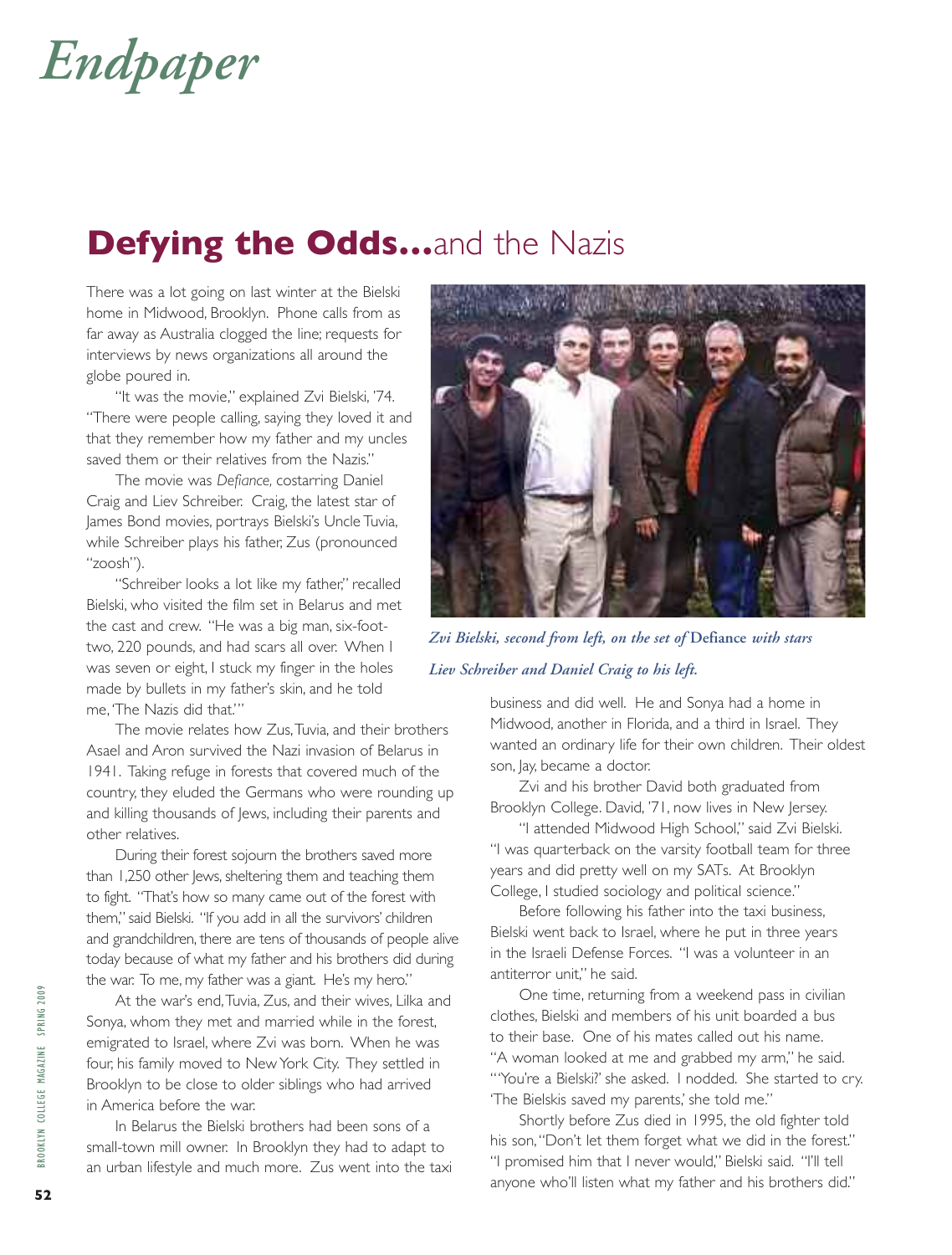# Invest in Brooklyn College **with a Gift Annuity**

## *What Is a Gift Annuity?*

A simple agreement between you and Brooklyn College providing that you will receive a secure annuity in exchange for your gift of cash, stocks, or mutual funds.

### *How Does It Work?*

### **1. Secure lifetime payments**

In return for your gift of cash, stocks, or mutual funds, Brooklyn College will provide a secure annuity for your lifetime.

### **2. Your payments will never change**

Your payments are assured by contract and by state law. They will never change, regardless of overall market conditions.

### **3. An attractive return**

A Brooklyn College annuity offers higher returns than are currently available from CDs, treasury notes, or money market funds.

### **4. Immediate tax savings**

You will be entitled to an immediate income tax deduction for a portion of the amount of your gift. Part of your annuity payments will be tax-free. If you give stocks or mutual funds, you will avoid part of the capital gains tax that you would pay if you sold those securities.

### *Learn More*

Contact Bill Healy, senior philanthropy adviser, at 718.951.5074 or whealy@brooklyn.cuny.edu.



Brooklyn College Foundation, Inc. 2900 Bedford Avenue Brooklyn, New York 11210-2889 Telephone 718.951.5074 • Fax 718.951.4248 www.brooklyncollegefoundation.org



### *1 Annuitant*

**Rates are for the age of the person receiving the payments, rounded to the next year.**

| Age Rate | 73 6.0% | 82 7.5%      |
|----------|---------|--------------|
| 65 5.3%  | 74 6.1% | 83 7.7%      |
| 66 5.4%  | 75 6.3% | 84 7.9%      |
| 67 5.4%  | 76 6.4% | 85 8.1%      |
| 68 5.5%  | 77 6.6% | 86 8.3%      |
| 69 5.6%  | 78 6.7% | 87 8.6%      |
| 70 5.7%  | 79 6.9% | 88 8.9%      |
| 71 5.8%  | 80 7.1% | 89 9.2%      |
| 72 5.9%  | 81 7.3% | $90 + 9.5\%$ |